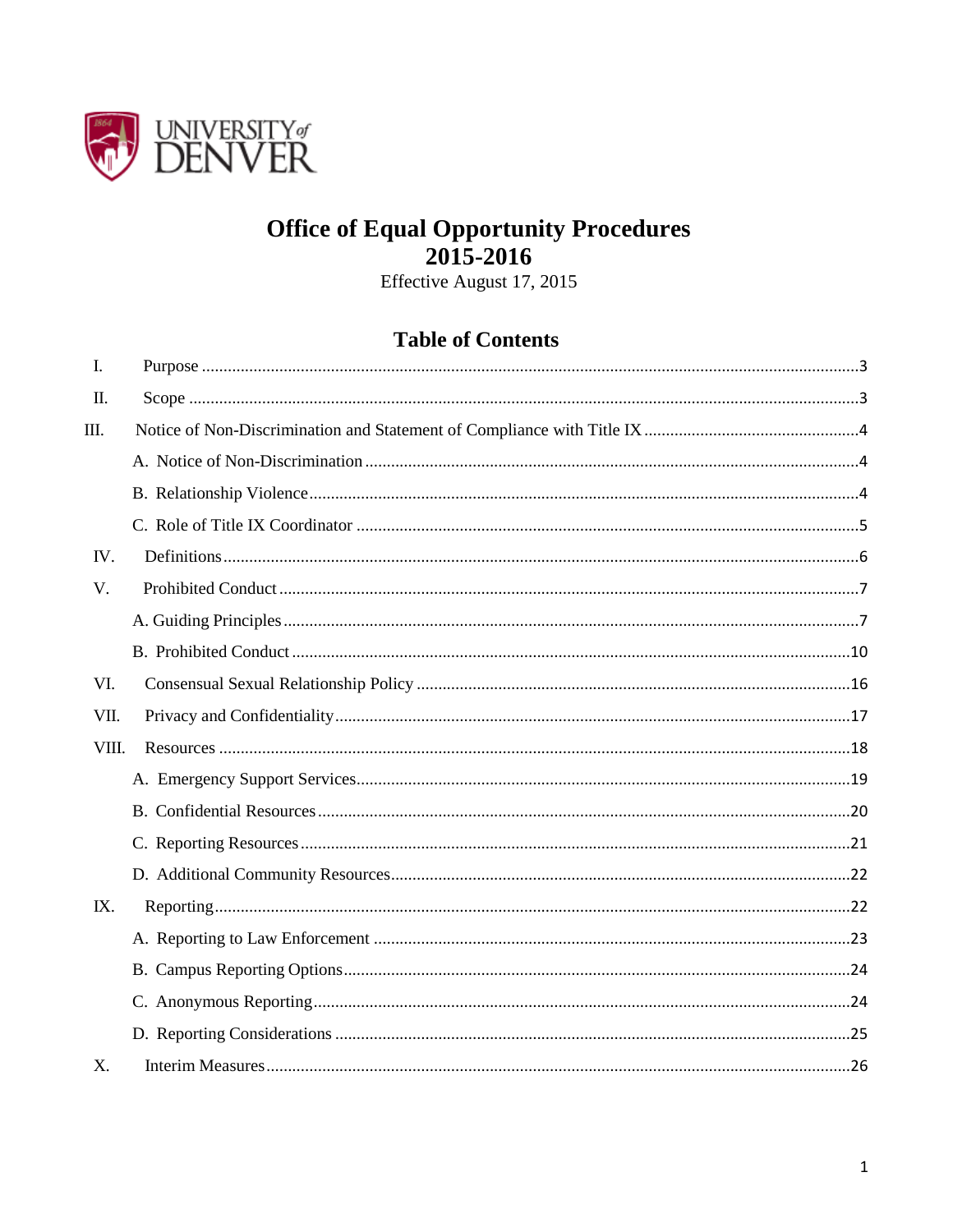| XI.   |  |
|-------|--|
|       |  |
|       |  |
|       |  |
|       |  |
|       |  |
|       |  |
|       |  |
|       |  |
|       |  |
| XII.  |  |
|       |  |
|       |  |
| XIII. |  |
|       |  |
|       |  |
|       |  |
|       |  |
|       |  |
|       |  |
|       |  |
|       |  |
| XIV.  |  |
|       |  |
|       |  |
|       |  |
|       |  |
| XV.   |  |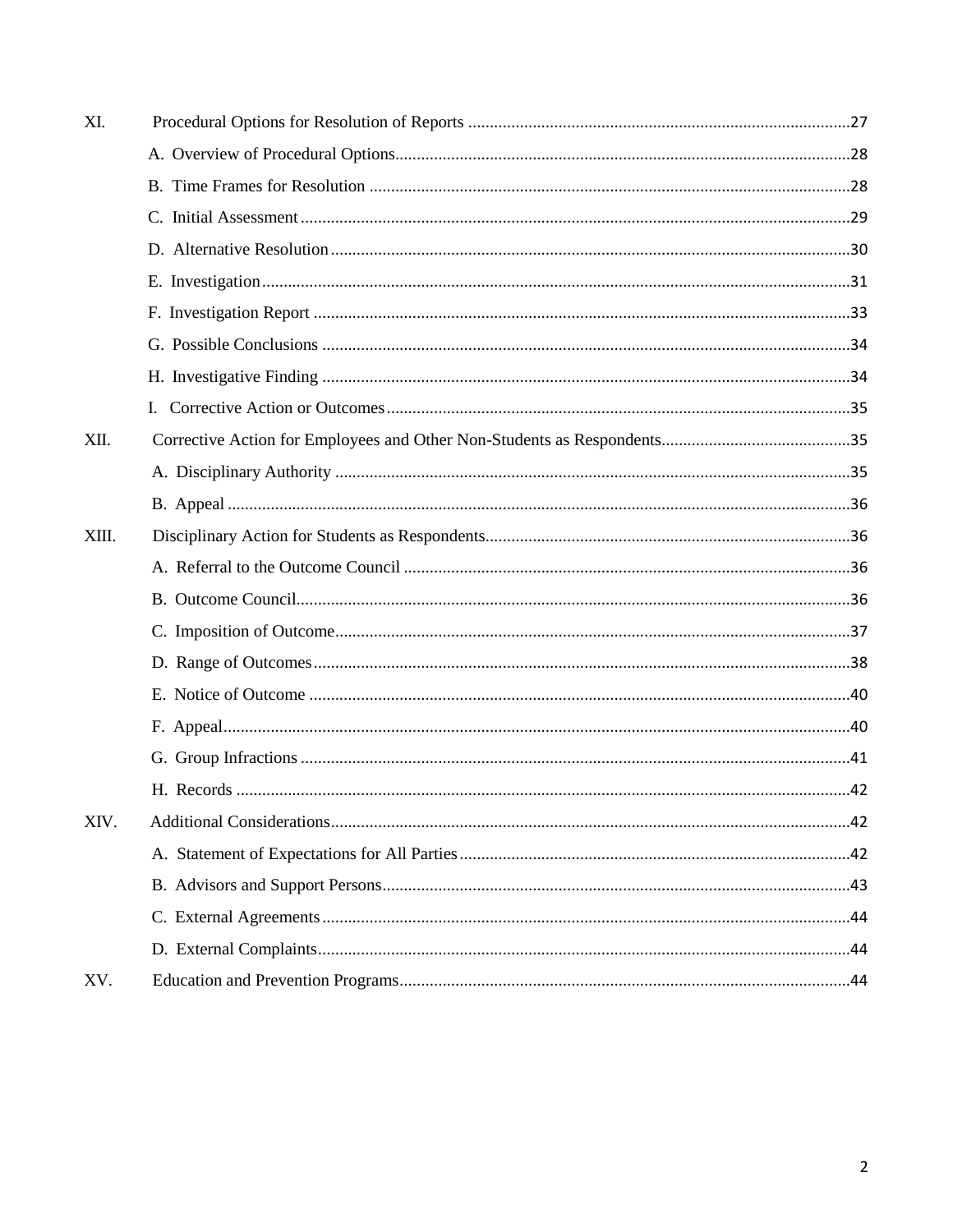## <span id="page-2-0"></span>**I. Purpose**

The Office of Equal Opportunity establishes these Procedures to assist in carrying out its responsibilities in the administration and enforcement of the University of Denver's policies related to nondiscrimination and in assuring the University's compliance with applicable laws, including: Executive Order 11246; Title VII of the Civil Rights Act of 1964; the Age Discrimination in Employment Act; Title IX of the Education Amendments of 1972; the Age Discrimination Act of 1975; the Americans with Disabilities Act (ADA) of 1990 and as amended by ADA Amendments Act of 2008; the Rehabilitation Act of 1973; the Vietnam Era Readjustment Assistance Act; the Genetic Information Nondiscrimination Act of 2008; Title 24, Article 34 of the Colorado Revised Statutes; and Denver Municipal Ordinances. University Policy and these Procedures are intended to comply with the prohibitions of these laws, as amended, as well as other applicable federal, state, and local antidiscrimination laws.

Consistent with federal, state and local law, and University policies related to non-discrimination, the University, through the Office of Equal Opportunity, takes prompt and equitable action in response to reports of:

- 1) discrimination and harassment on the basis of race, color, national origin, age, religion, disability, sex, sexual orientation, gender identity, gender expression, marital status, veteran status, or genetic information;
- 2) sexual and gender-based harassment, sexual violence, relationship violence, and stalking;
- 3) failure to provide reasonable accommodations for disability and religion; and
- 4) retaliation against any individual or group of individuals involved in an investigation and/or resolution of a report under these Procedures.

The Office of Equal Opportunity will impose interim measures for the individual and the community, conduct a neutral investigation, promote accountability for violations of policies and procedures, and impose other remedies designed to eliminate prohibited conduct, prevent its recurrence and address its effects.

## <span id="page-2-1"></span>**II. Scope**

These Procedures apply to all members of the University of Denver community, including students, faculty, staff, administrators, board members, consultants, vendors, and others engaged in business with the University. Each member of the community is responsible for conducting oneself in accordance with these Procedures and other University policies and procedures.

These Procedures apply to all conduct that occurs on campus. They also apply to conduct that occurs off campus, including online or electronic conduct, if: the conduct occurred in the context of an employment or education program or activity of the University; had continuing adverse effects on campus; or, had continuing adverse effects in an off-campus employment or education program or activity. Examples of covered off-campus conduct include University-sponsored study abroad, research or internship programs.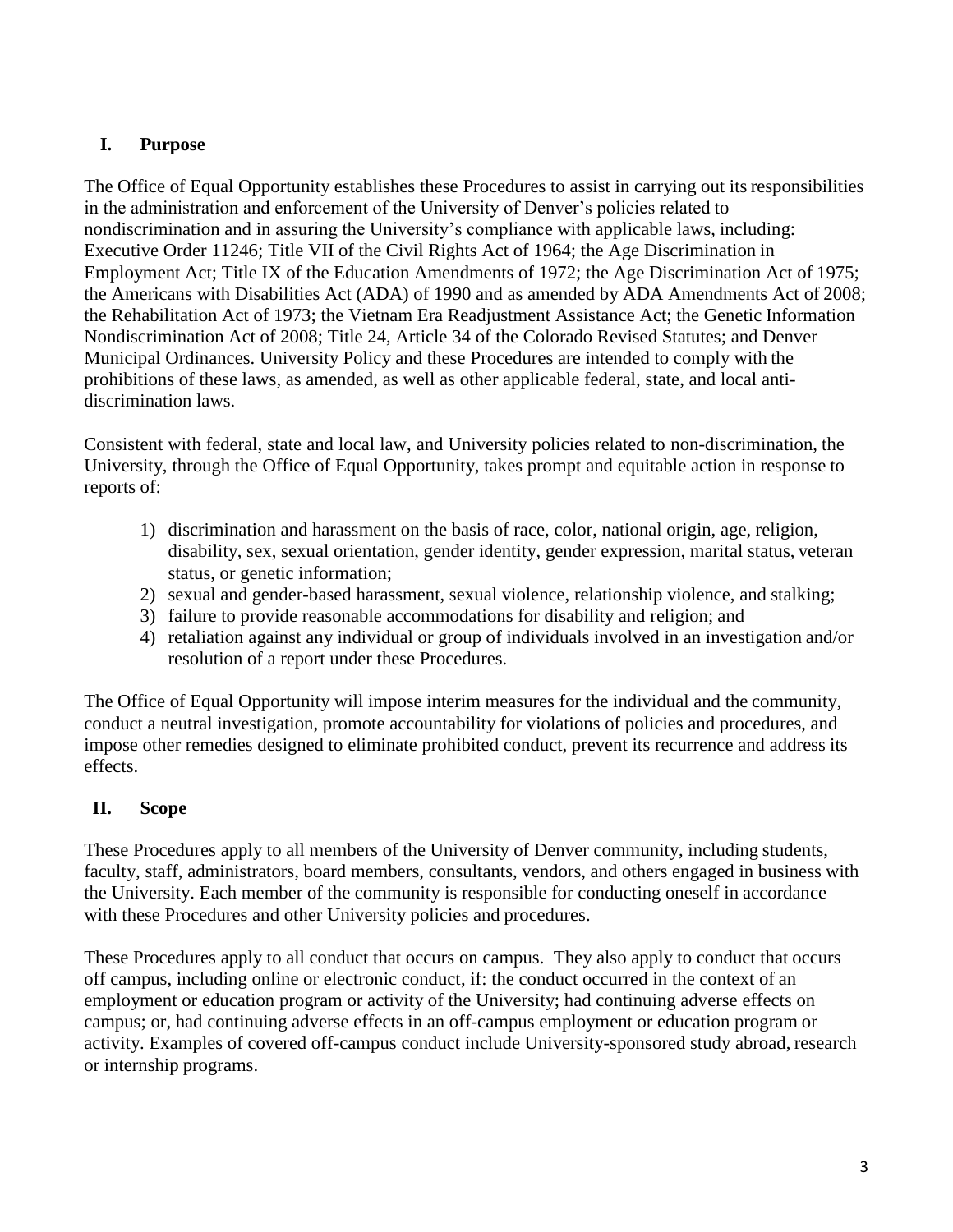These Procedures apply to conduct that takes place from the time a person enrolls as a student or accepts employment and continues until the student withdraws or graduates or the employee ceases employment, including periods during term breaks and between terms.

Visitors to and guests of the University are both protected by and subject to the restrictions in these Procedures. Visitors and guests may initiate a report for violations of these Procedures committed against them by members of the University. Visitors and guests may also be permanently trespassed from the University. Further, under these Procedures, community members who host guests may be held accountable for the misconduct of their guests.

## <span id="page-3-1"></span><span id="page-3-0"></span>**III. Notice of Non-Discrimination and Statement of Compliance with Title IX**

## **A. Notice of Non-Discrimination**

The University of Denver is committed to establishing and maintaining a safe and nondiscriminatory educational environment in which all individuals are treated with respect and dignity. The University does not permit discrimination or harassment in its education or employment programs and activities on the basis of race, color, national origin, age, religion, disability, sex, sexual orientation, gender identity, gender expression, marital status, veteran status, or genetic information, or any other characteristic protected by institutional policy or state, local, or federal law.

These Procedures address all forms of sexual discrimination, including sexual harassment and sexual violence. They also address stalking and relationship violence (commonly referred to as dating and domestic violence). Pursuant to Title IX of the Education Amendments of 1972, the University of Denver does not discriminate on the basis of sex in its educational, extracurricular, athletic, or other programs or in the context of employment.

These Procedures prohibit sexual harassment, sexual violence, stalking, and relationship violence against University community members of any gender, gender identity, gender expression or sexual orientation. These Procedures also prohibit gender-based harassment that does not involve conduct of a sexual nature, including hazing, stalking, and failure to provide equal opportunity in admissions, employment or athletics.

The University, as an educational community, will promptly and equitably respond to reports of sexual harassment, sexual violence, stalking, and relationship violence in order to eliminate the harassment, prevent its recurrence, and address its effects on any individual or the community.

## <span id="page-3-2"></span>**B. Relationship Violence**

Relationship violence, also known as domestic and dating violence, encompasses a broad range of behaviors, all of which are prohibited under these Procedures. In particular, relationship violence means an act or threatened act of abuse and/or violence upon a person with whom the individual is or has been involved in a dating or domestic relationship. Forms of relationship violence, include, but are not limited to, physical violence, sexual violence, emotional violence, stalking, and economic abuse. Relationship violence may also take the form of threats, assault, property damage, violence or threat of violence to one's self, one's sexual or romantic partner, or to the family members, friends, pets, or the sexual or romantic partner. Relationship violence may involve one act or an ongoing pattern of behavior. It affects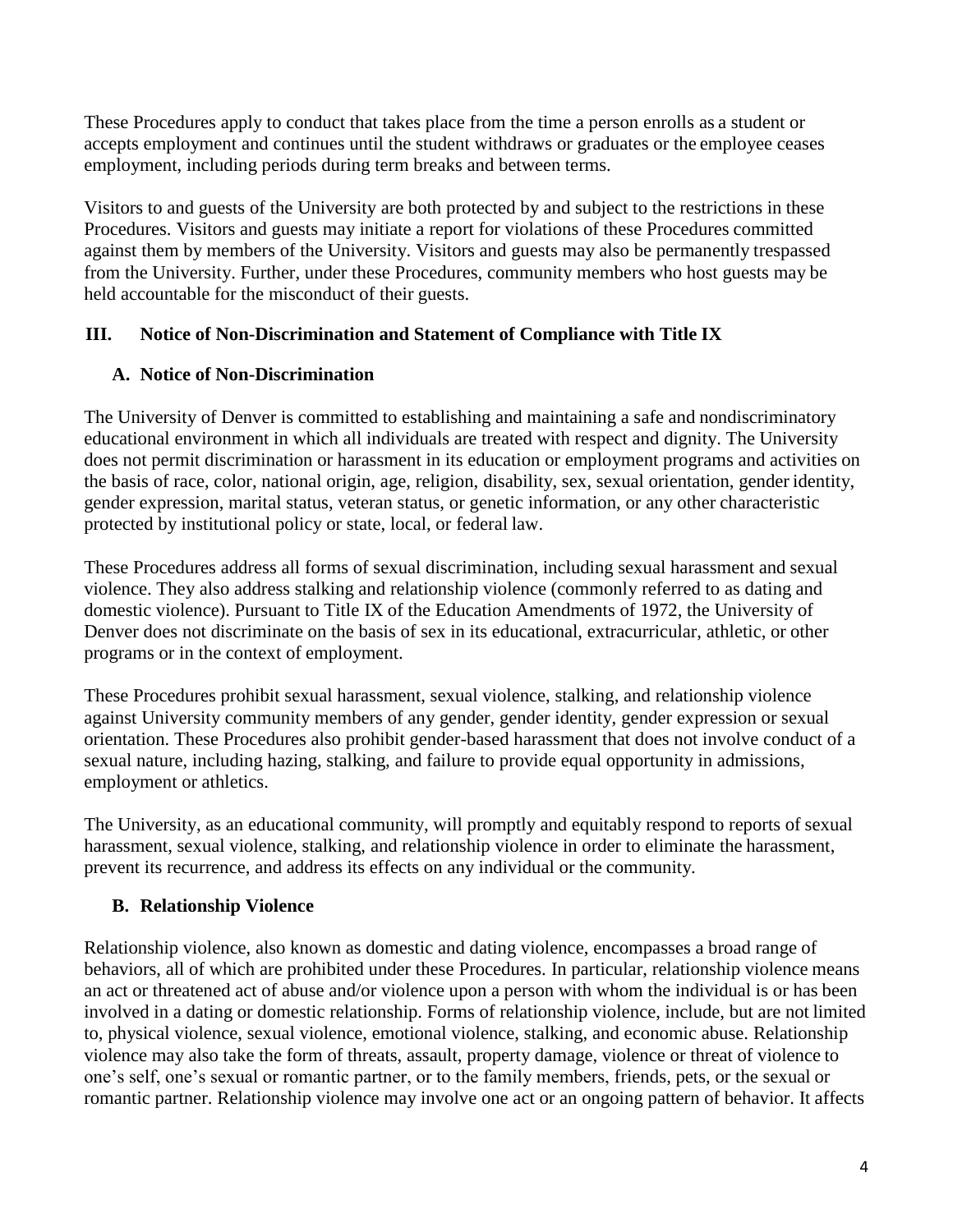individuals of all genders, gender identities, gender expressions, and sexual orientation and does not discriminate by racial, social, or economic background, or ability.

Dating violence includes conduct by someone who is or has been in a social relationship of a romantic or intimate nature with the victim. This includes relationships between spouses, former spouses, or past or present unmarried couples, including same sex partners. The persons involved do not need to be sexually intimate, but rather represent themselves as a couple or dating whether different sexes or the same sex.

Domestic violence includes conduct by a current or former spouse or intimate partner of the victim; by a person with whom the victim shares a child in common; or by a person who is cohabitating with or has cohabitated with the victim as a spouse or intimate partner.

All of the conduct defined in the Prohibited Conduct section of these Procedures may be a form of relationship violence.

## <span id="page-4-0"></span>**C. Role of Title IX Coordinator**

The University has a designated Title IX Compliance Coordinator who oversees the University's investigation, response to, and resolution of all reports of discrimination, harassment on the basis of sex, sexual violence, relationship violence, stalking, and retaliation involving students, faculty and staff. The Title IX Coordinator is:

- Responsible for oversight of the investigation and resolution of all reports of prohibited conduct under these Procedures involving students, staff, faculty and visitors;
- Knowledgeable and trained in University policies and procedures and relevant state and federal laws;
- Available to advise any individual, including a Complainant, a Respondent or a third party, about the courses of action available at the University and in the community;
- Available to provide assistance to any University employee regarding how to respond appropriately to a report of prohibited conduct under these Procedures;
- Responsible for monitoring full compliance with all procedural requirements, record keeping and timeframes outlined in these Procedures; and
- Responsible for coordination of training, prevention and education efforts and annual reviews of climate and culture.

Inquiries or complaints concerning the application of Title IX may be referred to the University's Title IX Coordinator and/or the United States Department of Education:

## **Title IX Coordinator**

Jean G. McAllister, MSW Mary Reed Building,  $4<sup>th</sup>$  Floor 2199 South University Blvd. (303) 871-7481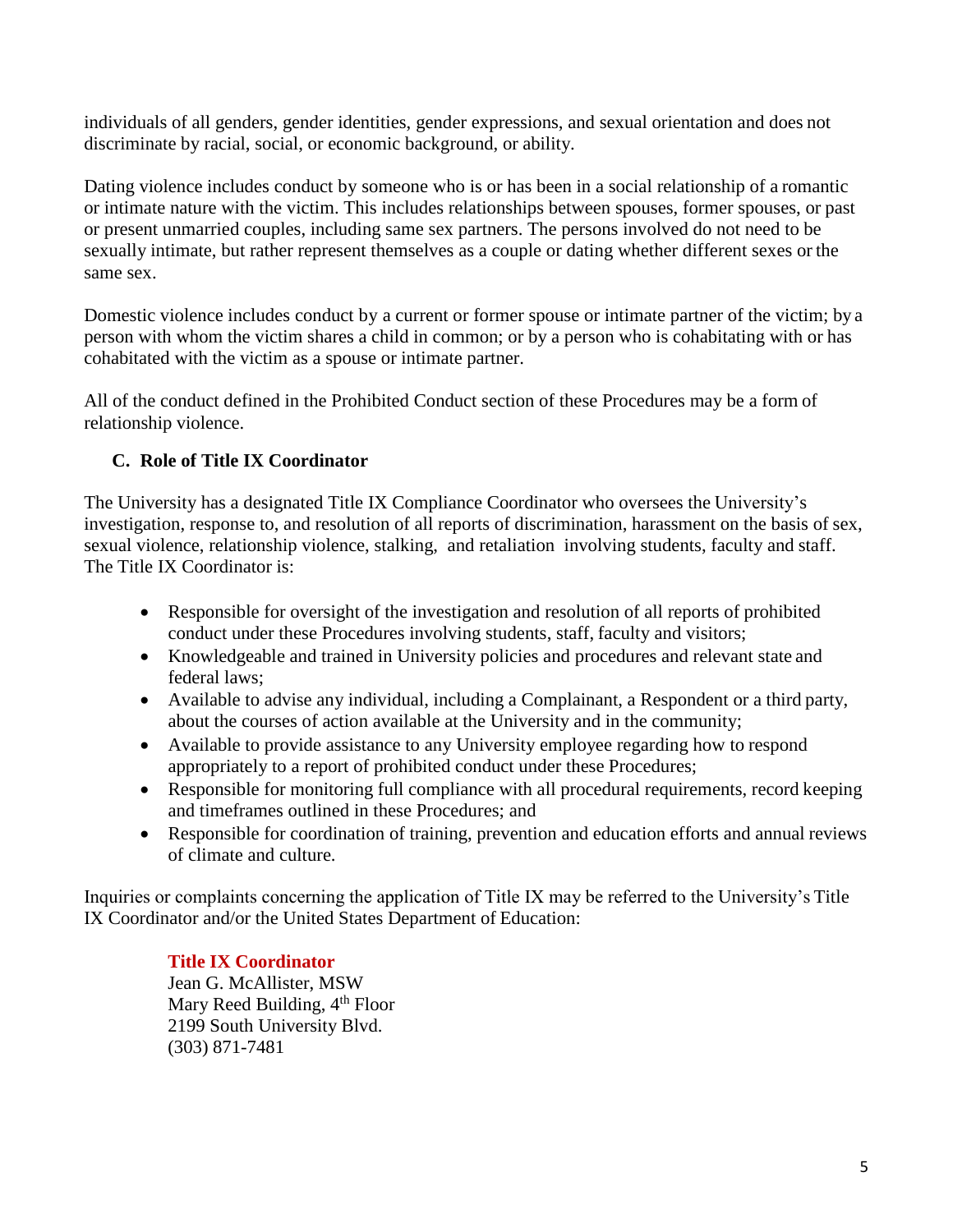### **United States Department of Education:**

Office for Civil Rights (800) 421-3481 Email: [ocr@ed.gov](mailto:ocr@ed.gov)

#### **Regional Office:**

999 18th Street Denver, CO 80202 (800) 368-1019 Email: [OCR.Denver@ed.gov](mailto:OCR.Denver@ed.gov)

### <span id="page-5-0"></span>**IV. Definitions**

### **Complainant**<sup>1</sup>

A party who files a report alleging that he or she has been the subject of a discriminatory act. As necessary, the University reserves the right to initiate a complaint, to serve as Complainant, and to initiate proceedings without a formal complaint. A reporting party and Complainant need not be the same person.

### **Complaint of Discrimination**

A charge filed in accordance with either these or other University procedures that alleges a violation of any University policy or federal, state, or local law related to discrimination. Complaint is also referred to as a report.

#### **Corrective Action**

Any action levied against an employee found responsible for violating University policy by the employee's supervisor and any other appropriate administrator.

#### **Discriminatory Act**

Any action taken in violation of the University's Discrimination and Harassment Policy, Section 3.10.010.

#### **Investigator**

An objective, neutral fact-finder with relevant training and experience. The investigator may or may not be an Office of Equal Opportunity investigator.

### **Office of Equal Opportunity**

This office is responsible for reviewing complaints of discrimination, harassment and/or sexual misconduct. Its review will include factual findings and determinations of responsibility for violating the Discrimination and Harassment Policy, Section 3.10.010.

#### **Outcomes**

Required educational opportunities, restrictions, and/or expectations outlined for a student found responsible for violating University policy.

<sup>&</sup>lt;sup>1</sup>We recognize that an individual may self-identify as a victim or a survivor. For consistency in this Procedure, the University uses the term Complainant.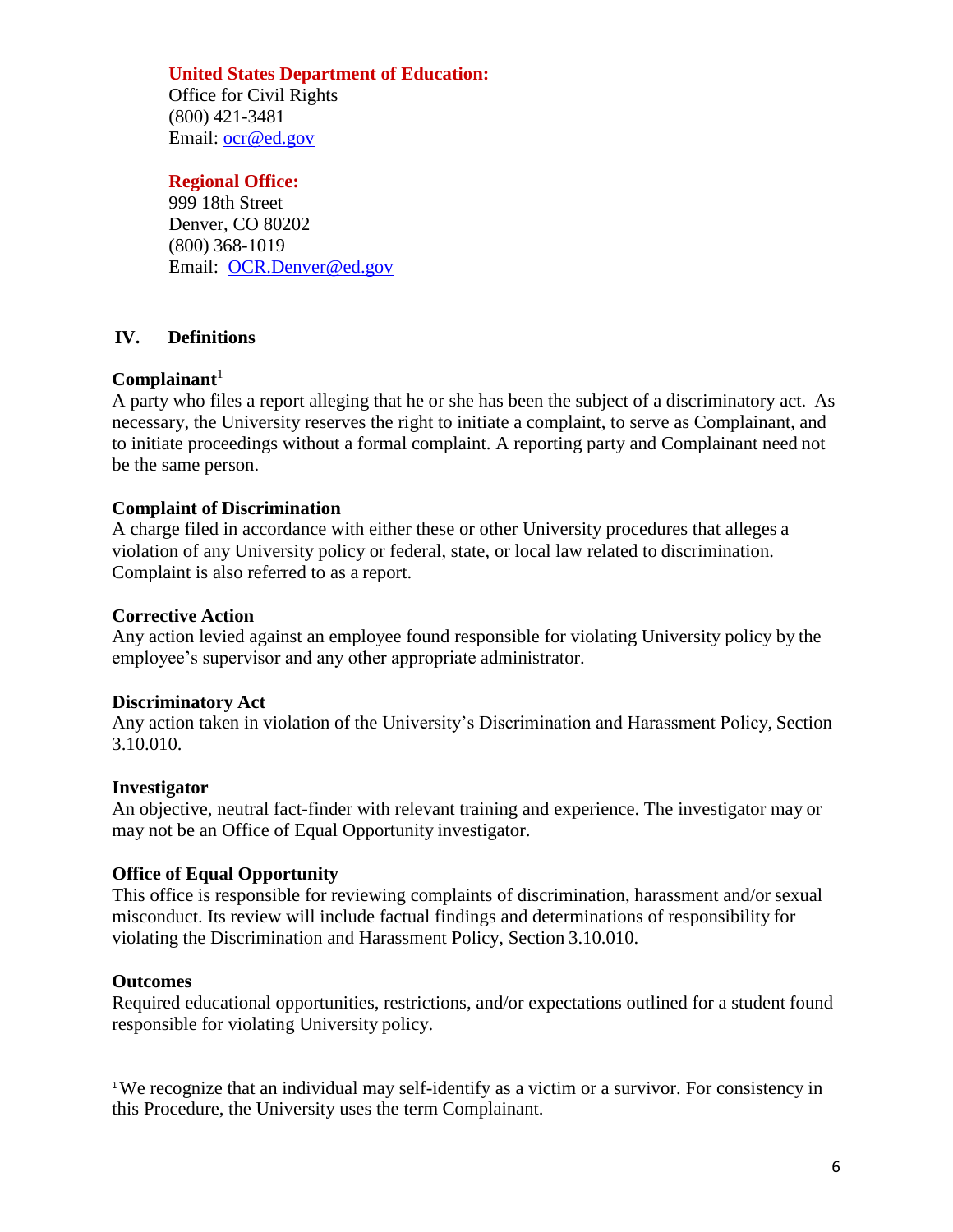### **Outcome Council**

A body composed of DU staff or faculty to review the factual findings and policy violation determinations issued by an investigator, and impose Outcomes.

### **Preponderance of the Evidence**

The standard of proof that the Office of Equal Opportunity applies to its investigations. An allegation is proven by a preponderance of the evidence if, based on the information provided, it is more likely to have occurred than not to have occurred.

**Reporting Party**. Any person who has shared a concern or incident of discrimination or harassment or other prohibited conduct under these Procedures. The reporting party need not be the Complainant.

**Respondent**. An individual responding to a complaint under review for violating University policies.

**Responsible Employee.** All University faculty or staff members, or other University leaders who have leadership or supervisory responsibilities, or who have significant responsibility for student or campus activities. This includes, for example, members of the Board of Trustees, the Chancellor, Provost, Vice Chancellors, Associate Provosts, Deans, Directors, Department Chairs, Campus Safety personnel, Athletics personnel (including Coaches), Student Affairs personnel (including Student Conduct, Housing and Residential Education, and Resident Advisors) and faculty who serve as advisors to student and student groups.

**Third Party**. Any other participant in the process, including a witness to the incident(s) and an individual who makes a report on behalf of someone else.

**University Premises**. Means all land, buildings, facilities, or other property in the possession of or owned, used, or controlled by the University, including adjacent streets and sidewalks.

**Written Notice**. Means delivery via electronic mail to an individual's preferred email address as updated in the person's PioneerWeb account. It is therefore the responsibility of the individual, to have an updated preferred email account on file with the *University* which is checked regularly. Notice may also be delivered in person, or to an individual's University or permanent address, as reported by the person to the University.

## <span id="page-6-0"></span>**V. Prohibited Conduct**

## <span id="page-6-1"></span>**A. Guiding Principles**

This is a consent-based policy and the following concepts are guiding principles related to review and evaluation of prohibited conduct, as delineated in these Procedures.

## **1. Consent**

Individuals who choose to engage in sexual activity of any type with another individual must first obtain clear consent. Consent must be clear, knowing, and voluntary. Consent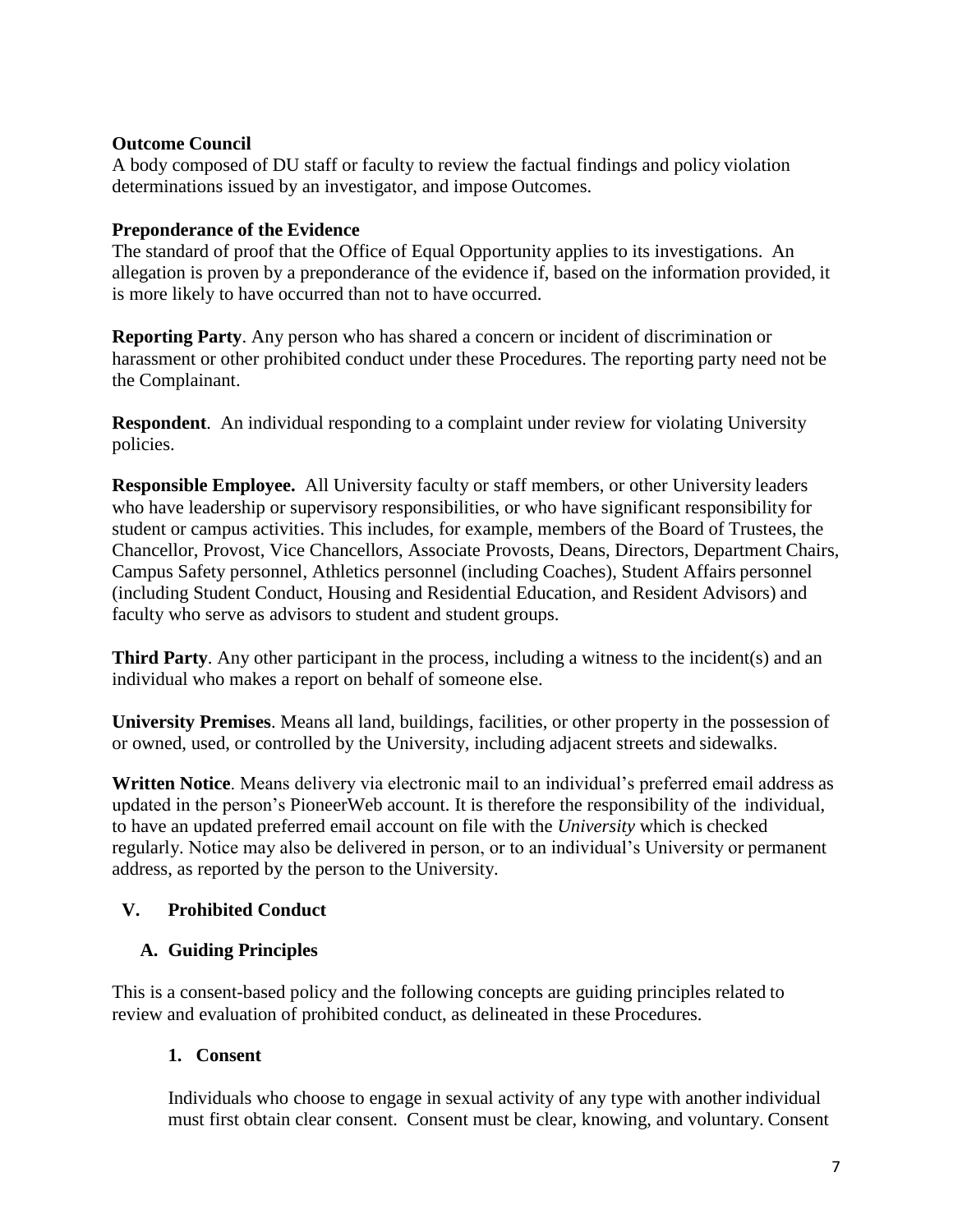is active, not passive. Consent can be given by words or actions as long as those words or actions create mutually understandable clear permission regarding willingness to engage in (and the conditions of) sexual activity.

Further:

- In order to give consent, one must be of legal age (CRS Section 18-3-402).
- Each participant in a sexual encounter is expected to obtain and give consent to each act of sexual activity. Consent to any one form of sexual activity does not automatically imply consent to any other form of sexual activity.
- Consent consists of an outward demonstration indicating that an individual has freely chosen to engage in sexual activity. Relying on non-verbal communication can lead to misunderstandings. Silence, in and of itself, cannot be interpreted as consent. Consent may not be inferred from silence, passivity, lack of resistance, or lack of an active response alone. A person who does not physically resist or verbally refuse sexual activity is not necessarily giving consent.
- When consent is requested verbally, absence of any explicit verbal response constitutes lack of consent.
- If at any time during the sexual activity, any confusion or ambiguity arises as to the willingness of the other individual to proceed, both parties should stop and clarify, verbally, the other's willingness to continue before continuing such activity.
- Either party may withdraw consent at any time. Withdrawal of consent should be outwardly demonstrated by words or actions that clearly indicate a desire to end sexual activity. Once withdrawal of consent has been expressed, sexual activity must cease.
- Individuals with a previous or current intimate relationship do not automatically give either initial or continued consent to sexual activity. Even in the context of a relationship, there must be mutually understandable communication that clearly indicates a willingness to engage in sexual activity.
- Consent is not effective if it results from the use or threat of physical force, intimidation, or coercion, or any other factor that would eliminate an individual's ability to exercise his or her own free will to choose whether or not to have sexual contact.
- A person who is incapacitated cannot give consent.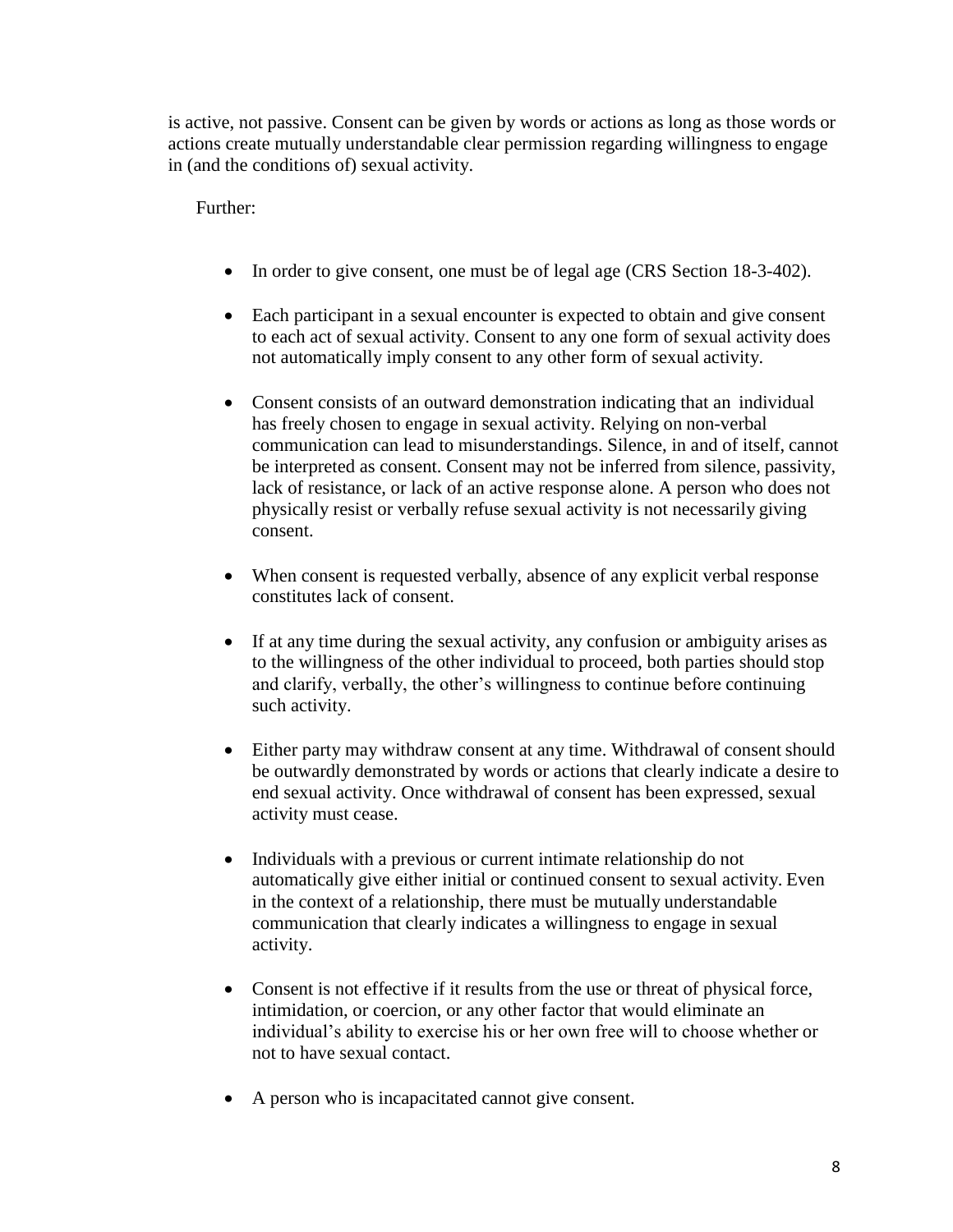## *2.* **Coercion**

Coercion is unreasonable and/or persistent pressure to compel another individual to initiate or continue sexual activity against an individual's will. Coercive behavior differs from seductive behavior based on the type of pressure someone uses to get sexual activity from another. When someone makes clear that they do not want to engage in sexual contact, that they want to stop, or that they do not want to go past a certain point of sexual interaction, continued pressure beyond that point can be coercive. A person's words or conduct are sufficient to constitute coercion if they wrongfully impair another individual's freedom of will and ability to choose whether or not to engage in sexual activity. Coercion can include a wide range of behaviors, including intimidation, manipulation, threats and blackmail. Examples of coercion include threatening to disclose another individuals' private sexual information related to sexual orientation, gender identity, or gender expression and threatening to harm oneself if the other party does not engage in the sexual activity.

### **3. Force**

Force is the use of physical violence and/or imposing on someone physically to gain sexual access. There is no requirement that a party resists the sexual advance or request, but resistance will be viewed as a clear demonstration of non-consent. Threat includes threats of physical violence against another person or intimidation (implied threats).

### **4. Incapacitation**

An individual who is incapacitated lacks the ability to make informed, rational judgments and cannot consent to sexual activity. Incapacitation is defined as the inability, temporarily or permanently, to give consent because an individual is mentally and/or physically helpless, asleep, unconscious, or unaware that sexual activity is occurring. Sexual activity with someone whom one should know to be—or based on the circumstances should reasonably have known to be—mentally or physically incapacitated (by alcohol or other drug use, or unconsciousness), constitutes a violation of these Procedures.

Where alcohol or other drugs are involved, incapacitation is a state beyond drunkenness or intoxication. The impact of alcohol and other drugs varies from person to person; however, warning signs that a person may be approaching incapacitation may include slurred speech, vomiting, unsteady gait, odor of alcohol, combativeness, or emotional volatility.

Evaluating incapacitation requires an assessment of how the consumption of alcohol and/or drugs affects an individual's:

- decision-making ability;
- awareness of consequences;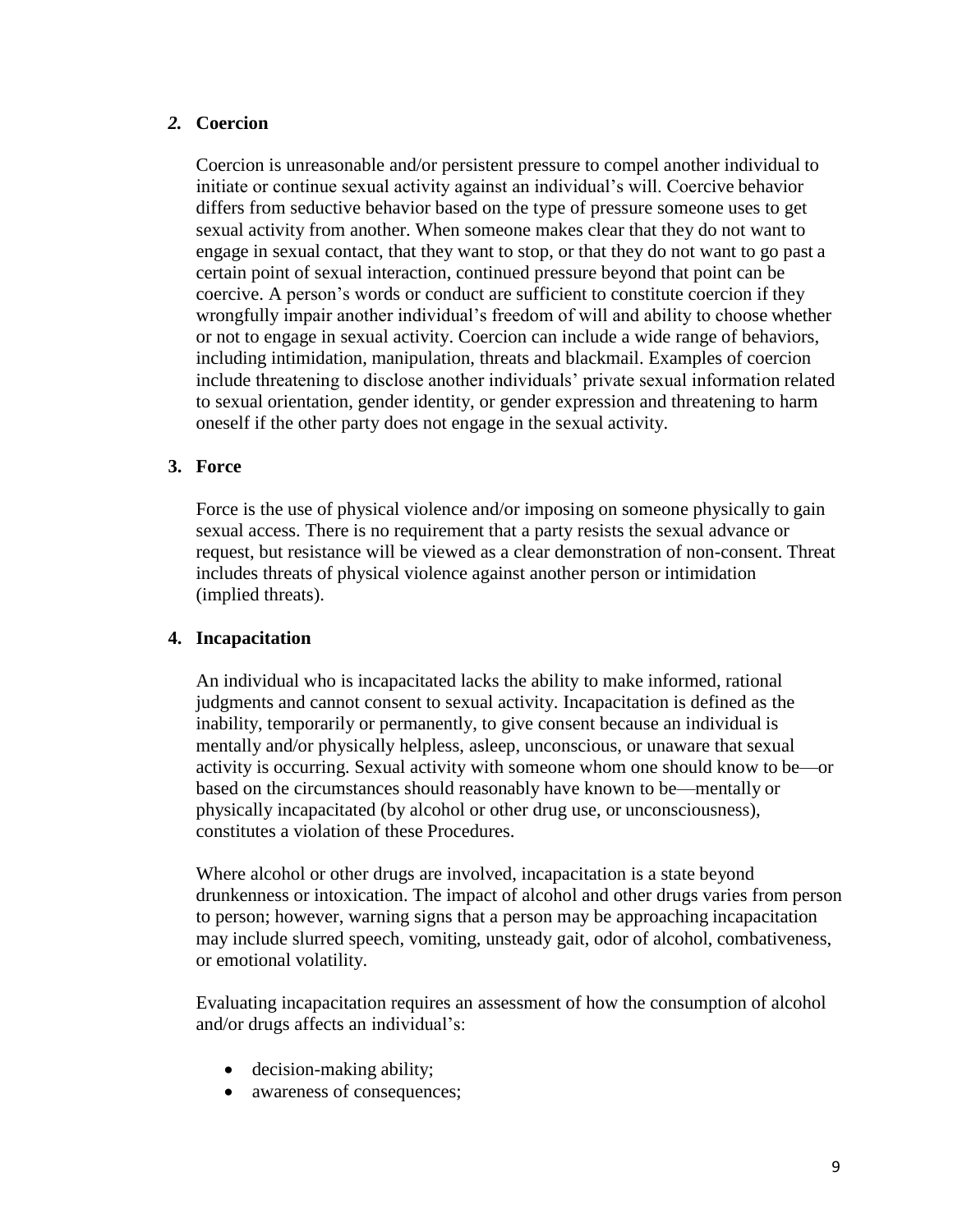- ability to make informed judgments;
- capacity to appreciate the nature and the quality of the act; or
- level of consciousness.

A person may be considered unable to give consent due to incapacitation if the person cannot appreciate the who, what, where, when, why, or how of a sexual interaction. An individual who engages in sexual activity with someone the individual knows or reasonably should know is incapacitated is a violation of these Procedures.

Possession, use and/or distribution of any rape drugs, including, but not limited to Rohypnol, Ketomine, GHB, Burundanga, etc. is prohibited, and administering one of these drugs to another person is a violation of the Sexual Exploitation portion of these Procedures.

## **5. Alcohol and Other Drugs**

In general, the University considers sexual contact while under the influence of alcohol or other drugs to be risky behavior. Alcohol and other drugs impair a person's decision-making capacity, awareness of consequences, and ability to make informed judgments. It is especially important, therefore, that anyone engaging in sexual activity be aware of the other person's level of intoxication. If there is any doubt as to the level or extent of the other individual's intoxication or impairment, the prudent course of action is to forgo or cease any sexual contact or activity.

The perspective of a reasonable person will be the basis for determining whether a Respondent should have been aware of the extent and amount of the ingestion of alcohol or drugs by the Complainant or of the extent to which the use of alcohol or drugs impacted a Complainant's ability to give consent. In determining whether consent has been given, the University will consider both: the extent to which a Complainant affirmatively gives words or actions indicating a willingness to engage in sexual activity; and, whether the Respondent was aware – or reasonably should have known – of the Complainant's level of alcohol consumption and/or level of impairment.

Being intoxicated or impaired by drugs or alcohol is never an excuse for committing sexual harassment, sexual violence, stalking or relationship violence and does not diminish one's responsibility to obtain informed and freely given consent.

## <span id="page-9-0"></span>**B. Prohibited Conduct**

In accordance with the University's Discrimination and Harassment Policy, Section 3.10.010, the following is an explanation of Prohibited Conduct under these Procedures: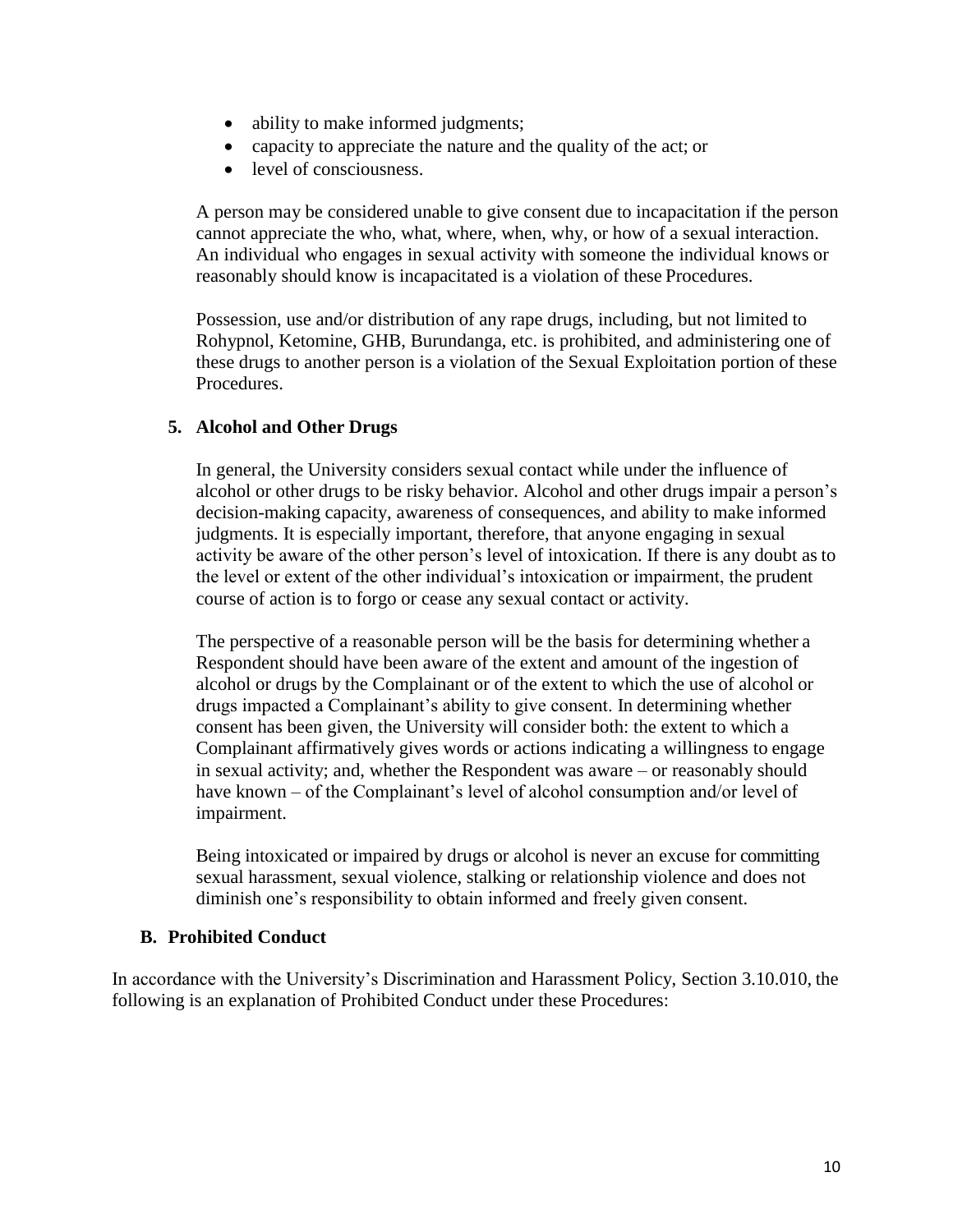### **1. Discrimination**

It is a violation of these Procedures to discriminate in the provision of educational or employment opportunities, benefits or privileges; to create discriminatory work or academic conditions; or to use discriminatory evaluative standards in employment or educational settings if the basis of that discriminatory treatment is, in whole or in part, the person's race, color, national origin, age, religion, disability, sex, sexual orientation, gender identity, gender expression, marital status, or veteran status.

Discrimination of these kinds are prohibited by a variety of federal, state and local laws, including: Title VII of the Civil Rights Act of 1964; the Age Discrimination in Employment Act; Title IX of the Education Amendments of 1972; the Age Discrimination Act of 1975; the Americans with Disabilities Act of 1990; the Vietnam Era Readjustment Assistance Act; Title 24, Article 34 of the Colorado Revised Statute; and Denver Municipal 2 of 6 Ordinance. These Procedures are intended to comply with the prohibitions of these anti-discrimination laws.

### **2. Harassment**

Harassment on the basis of any legally protected characteristic is a form of discrimination and is likewise prohibited by these Procedures. Prohibited harassment occurs if an environment has been created that is sufficiently severe, pervasive, or persistent so as to unreasonably interfere with a person's work or academic performance or participation in University programming/activities.

Prohibited harassment may take the form of (but is not limited to) offensive slurs, jokes, and other offensive oral, written, computer-generated, visual or physical conduct.

### **3. Sexual Harassment**

Sexual harassment is a form of discrimination prohibited by these Procedures.

Unwelcome sexual advances, requests for sexual favors, or other verbal or physical conduct of a sexual nature will constitute "sexual harassment" when:

- i. Submission to such conduct is either explicitly or implicitly a term or condition of an individual's employment or status in a course, program or University-sponsored activity; or
- ii. Submission to or rejection of such conduct is used as the basis for employment or educational decisions affecting that individual; or
- iii. Such conduct has the purpose or effect of unreasonably interfering with an individual's academic or work performance, i.e. it is sufficiently serious, pervasive, or persistent as to create an intimidating, hostile or offensive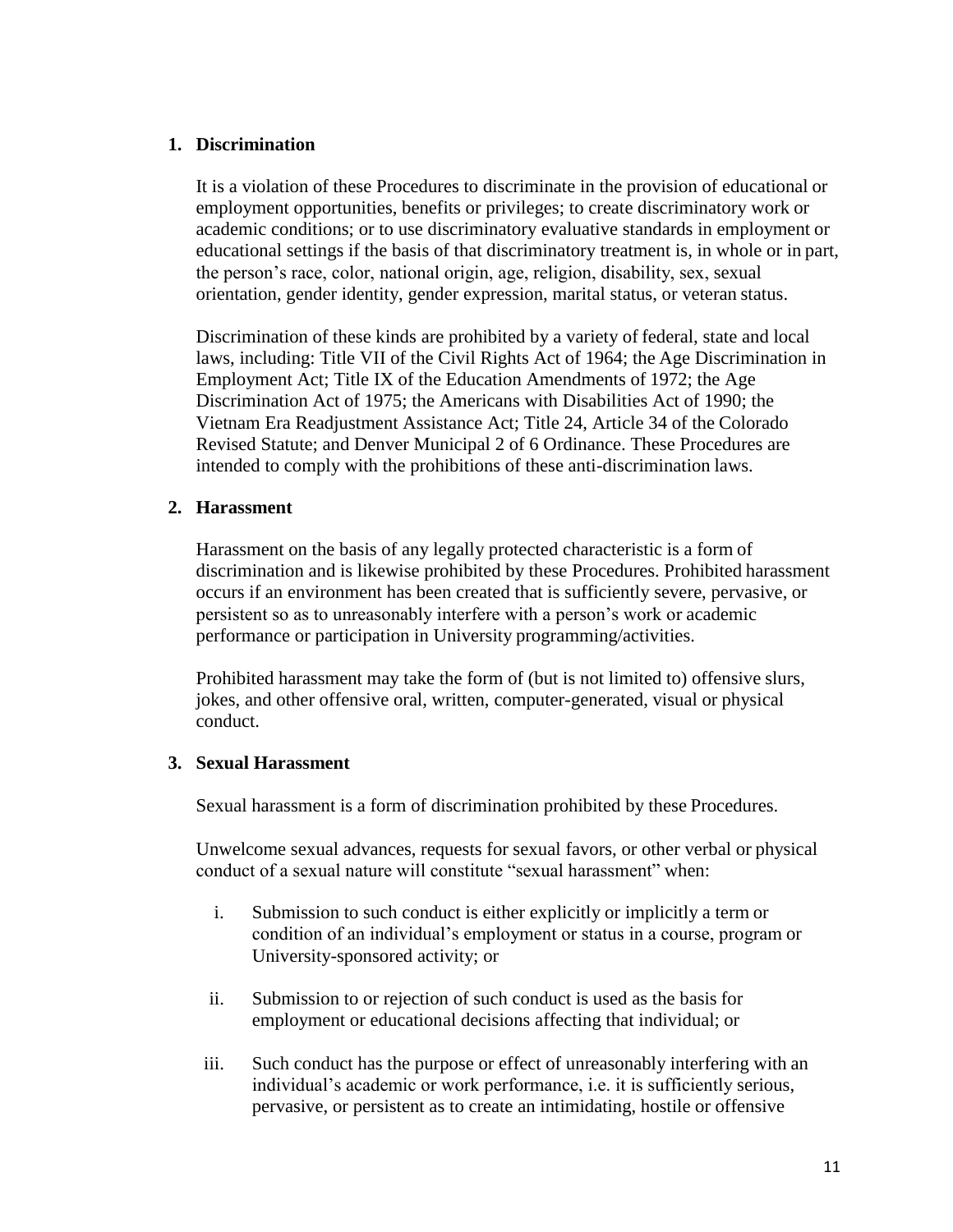environment for working or learning under both an objective (a reasonable person's view) and subjective (the Complainant's view) standard.

Sexual harassment also includes harassment based on gender, sexual orientation, gender identity, or gender expression, which may include acts of verbal, nonverbal, or physical aggression, intimidation, or hostility based on sex/gender or sex/genderstereotyping, even if the acts do not involve conduct of a sexual nature.

A single, isolated incident of sexual harassment alone may create a hostile environment if the incident is sufficiently severe. The more severe the conduct, the less need there is to show a repetitive series of incidents to create a hostile environment, particularly if the harassment is physical. The determination of whether an environment is "hostile" must be based on all the circumstances. These circumstances could include, but are not limited to:

- The frequency of the speech or conduct;
- The nature and severity of the speech or conduct;
- Whether the conduct was physically threatening;
- Whether the speech or conduct was humiliating;
- The effect of the speech or conduct on the Complainant's mental and/or emotional state;
- Whether the speech or conduct was directed at more than one person;
- Whether the speech or conduct arose in the context of other discriminatory conduct;
- Whether the speech or conduct unreasonably interfered with the Complainant's educational opportunities or performance (including study abroad), university-controlled living environment, work opportunities or performance;
- Whether a statement is a mere utterance of an epithet which engenders offense in an employee or a student or offends by mere discourtesy or rudeness; and/or
- Whether the speech or conduct deserves the protections of academic freedom.

Determining what constitutes sexual harassment depends on the specific facts and context in which the conduct occurs. For example, sexual harassment: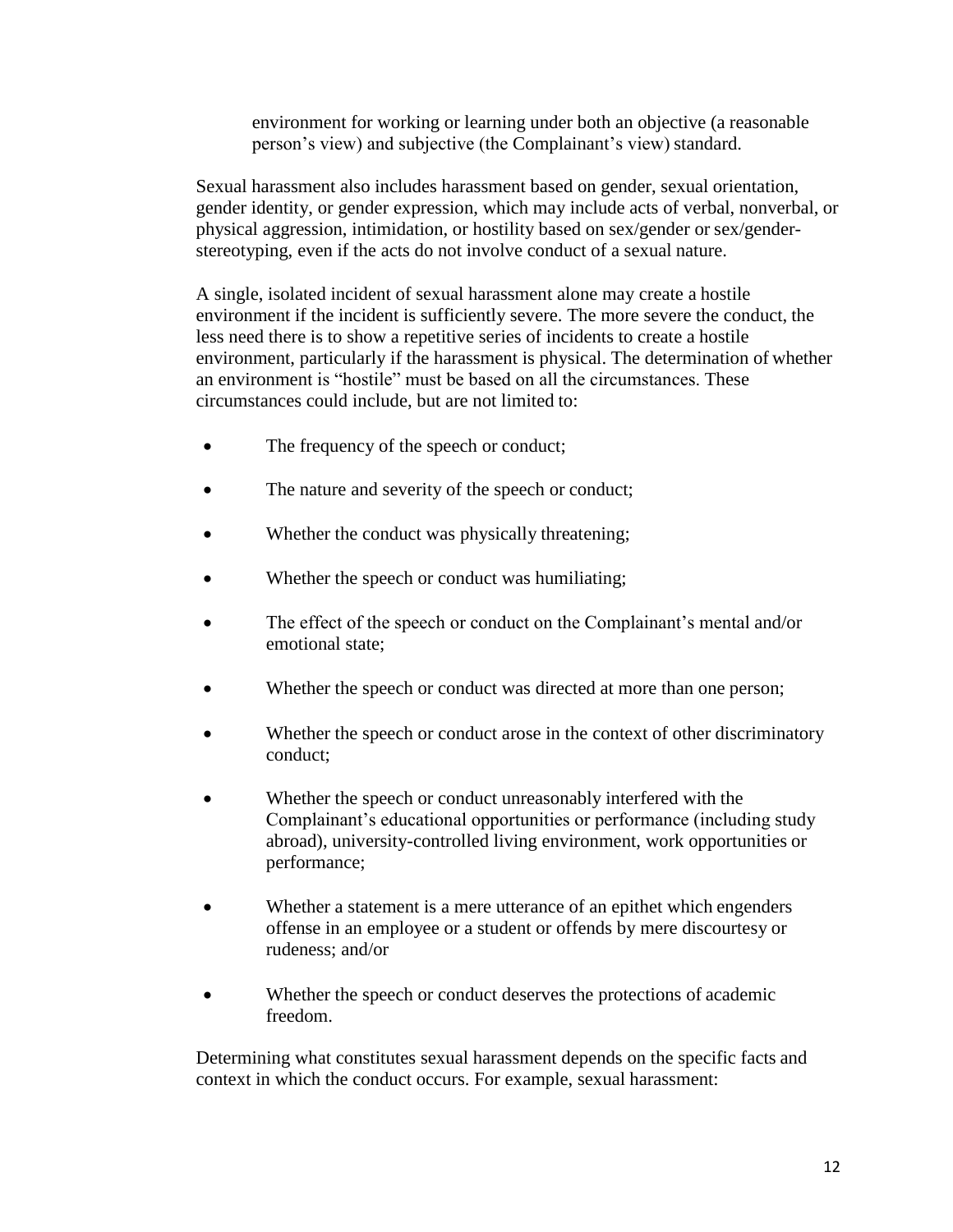- May be blatant and intentional and involve an overt action, a threat or reprisal, or may be subtle and indirect, with a coercive aspect that is unstated.
- Does NOT have to include intent to harm, be directed at a specific target, or involve repeated incidents.
- May occur by or against an individual of any sex, gender identity, gender expression, or sexual orientation.
- May be committed by anyone, regardless of gender, age, position, or authority. Including between peers or between individuals in a hierarchical relationship.
- May be aimed at coercing an individual to participate in an unwanted sexual relationship or may have the effect of causing an individual to change behavior or performance.
- May occur in the classroom, in the workplace, in residential settings, over electronic media (including the internet, telephone, and text), or in any other setting.
- May be committed in the presence of others or when the parties are alone.
- May consist of repeated actions or may arise from a single incident if sufficiently egregious.
- May affect the Complainant and/or third parties who witness or observe harassment.

## **4. Non-Consensual Sexual Contact**

Non-Consensual Sexual Contact is a form of discrimination prohibited by these Procedures.

Non-Consensual Sexual Contact is any intentional sexual touching, however slight, with any object, by any individual upon any individual that is without consent; by force, coercion, or threat; or where that individual is incapacitated.

Sexual Contact includes:

i. Having or attempting to have sexual contact, including vaginal or anal penetration, however slight, with a body part (e.g., penis, tongue, finger, hand) or object, or oral penetration involving mouth to genital contact.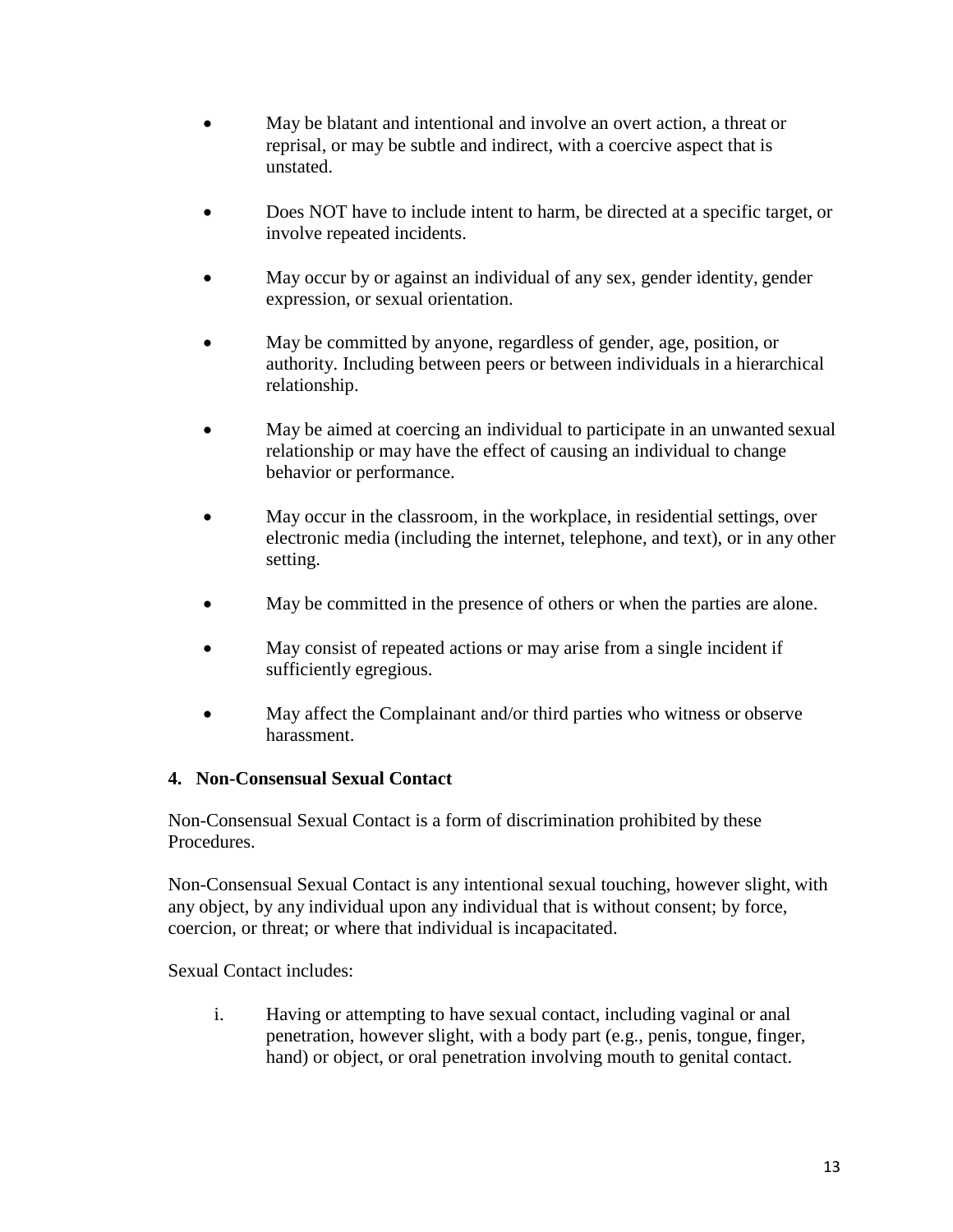- ii. Intentional contact with the breasts, buttock, groin, or genitals, or touching another with any of these body parts, or making another touch you or themselves with or on any of these body parts;
- iii. Any intentional bodily contact in a sexual manner, though not involving contact with/of/by the breasts, buttocks, groin, genitals, mouth or other orifice;
- iv. Any other act which a reasonable person would associate with sexual contact.

## **5. Sexual Exploitation**

Sexual Exploitation occurs when a person takes non-consensual or abusive sexual advantage of another for his/her own advantage or benefit, or to benefit or advantage anyone other than the one being exploited.

Determining what constitutes sexual exploitation depends on the specific facts and context in which the conduct occurs. Sexual exploitation may take many forms, subtle and indirect or blatant and overt. For example, it may include:

- i. Prostituting another person;
- ii. Video or audio-taping sexual activity, or posting said media, without the knowledge and agreement of the other party;
- iii. Going beyond the boundaries of consent (such as letting someone observe a sexual act without the knowledge or agreement of the other party);
- iv. Engaging in voyeurism (observing another party's nudity or sexual activity without their knowledge or agreement);
- v. Endangering the health and safety without effective consent (such as knowingly exposing another individual to a sexually-transmitted infection);
- vi. Exposing one's genitals in a non-consensual circumstance, or inducing another to expose their genitals; and
- vii. Inducing incapacitation for the purpose of making another person vulnerable to non-consensual sexual activity.

## **6. Stalking**

Stalking occurs when a person engages in a course of conduct or repeatedly commits acts, displays or communications toward another person under circumstances that demonstrate either of the following: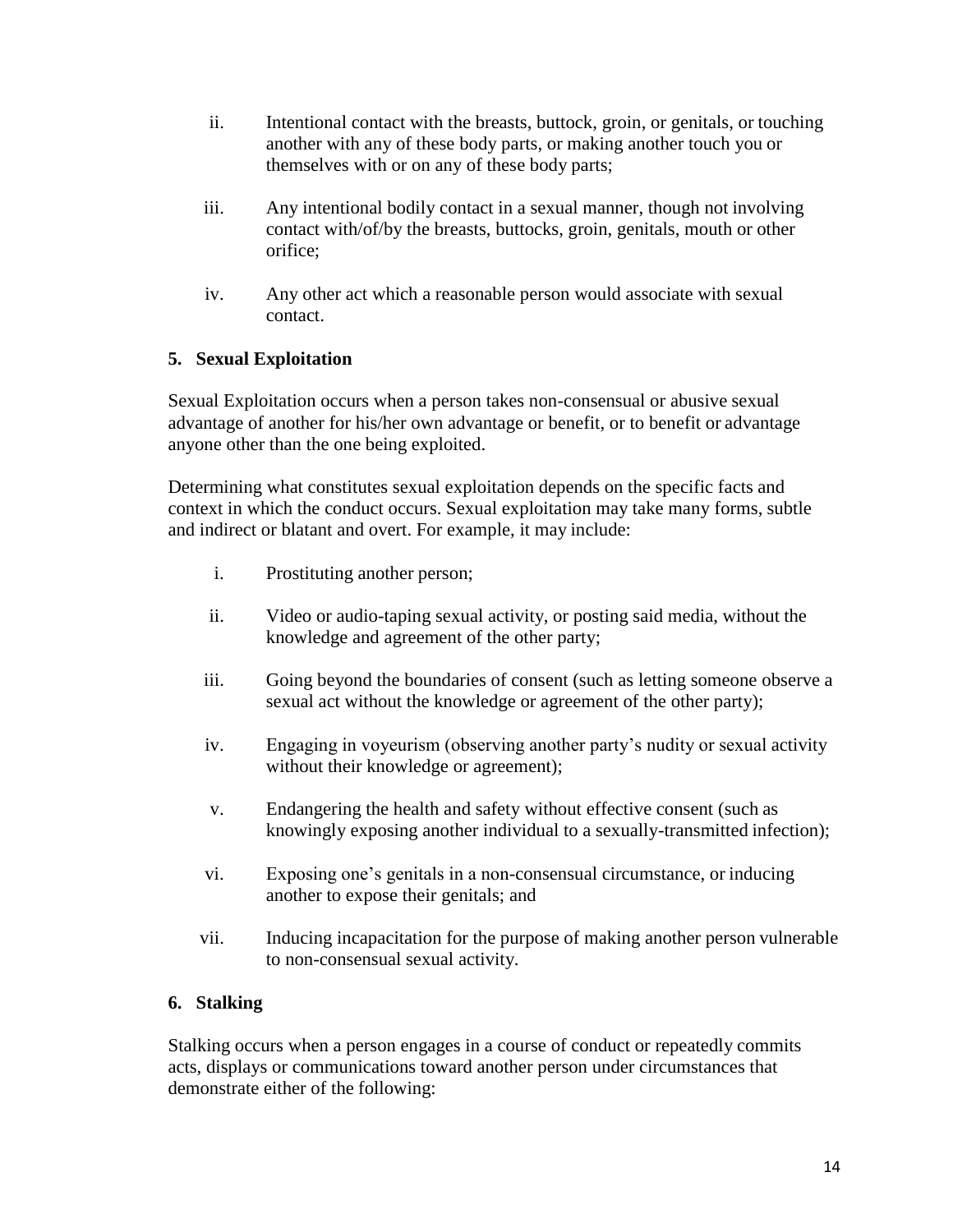- Placing the person in reasonable fear for one's safety; or
- Reasonably causing substantial injury or emotional distress to the person.

Stalking includes the concept of cyber-stalking, a particular form of stalking in which electronic media such as the internet, social networks, blogs, cell phones, texts, or other similar devices or forms of contact are used to pursue, harass, or to make unwelcome contact with another person in an unsolicited fashion.

Prohibited stalking may take the form of (but is not limited to) intentionally following another person; attempting to contact a person through telephone, emails, text messages, or social media; extortion of money of valuables; repeated oral or written threats; or unwelcome/unsolicited communications about a person, their family, friends, or coworkers.

## **7. Physical Misconduct**

Physical misconduct occurs when there are any acts causing or likely to cause, bodily harm to any person, regardless of intent; any act resulting in physical contact with another person, when performed over their objections; or any implied or actual threats or acts that cause an unreasonable fear of harm in another.

When these acts occur in the context of relationship violence or when the behavior is perpetrated on the basis of a legally protected characteristic, the conduct will be resolved under these Procedures.

## **8. Bullying and Hazing**

Bullying includes any intentional electronic, written, verbal or physical act, or a series of acts, directed at another individual, that is severe, persistent, or pervasive and that has the intended effect of doing any of the following: (i) substantially interfering with a student's education; (ii) creating a threatening environment; or (iii) substantially disrupting the orderly operation of the University.

Hazing is any action or situation, with or without the consent of the participants, which recklessly, intentionally, or unintentionally endangers the mental, physical, or academic health or safety of another individual. This includes circumstances, which create a risk of injury; cause discomfort or embarrassment; involve harassment, degradation, humiliation or ridicule; or involve intentional destruction or removal of public or private property for the purpose of initiation or admission into, affiliation with, or as a condition for continued membership in an organization.

When these acts occur in the context of relationship violence or when the behavior is perpetrated on the basis of a legally protected characteristic, the conduct will be resolved under these Procedures.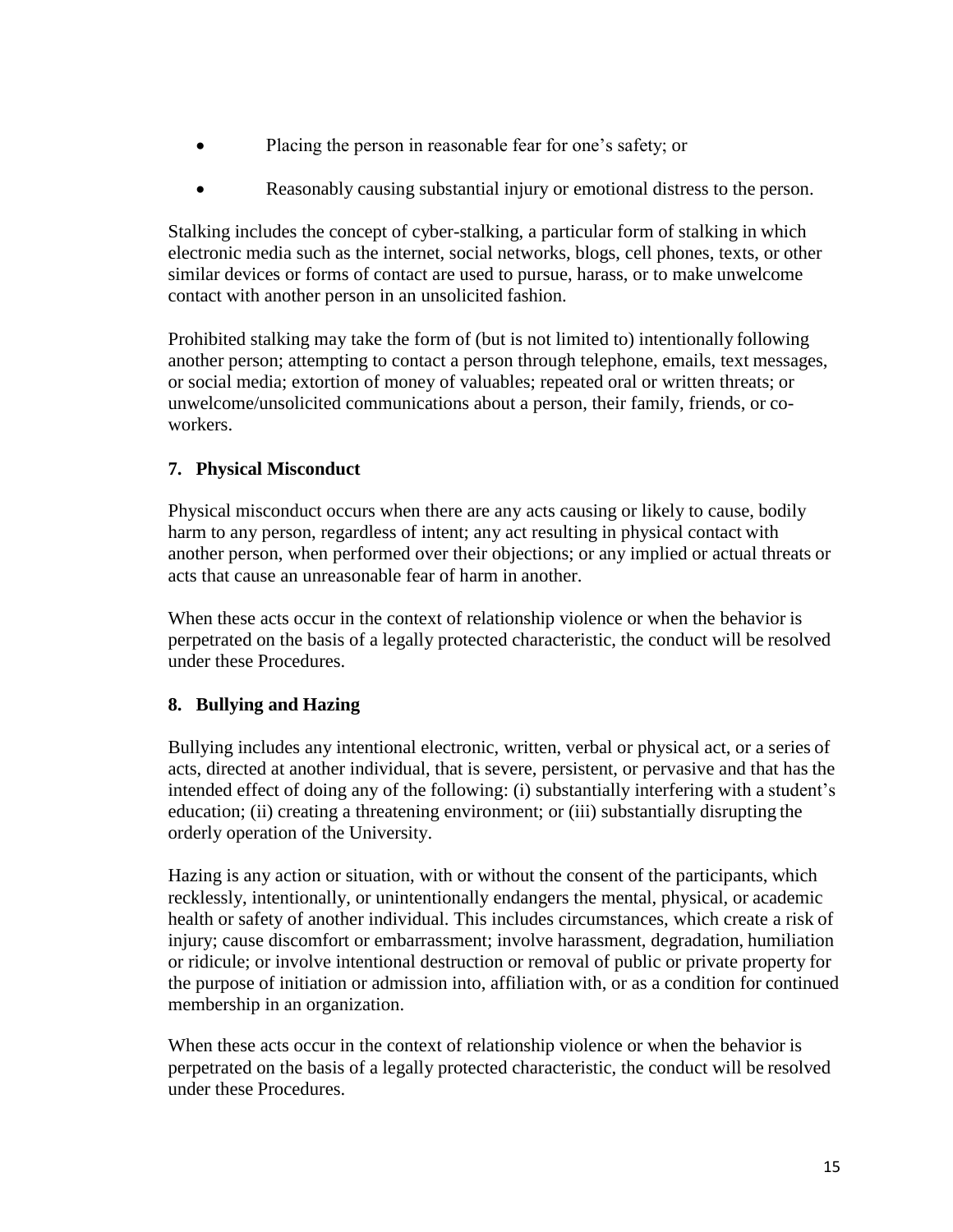## **9. Retaliation**

Retaliation is any act or attempt to retaliate against or seek retribution from any individual or group of individuals involved in the investigation and/or resolution of a report under these Procedures. Retaliation can take many forms, including, but not limited to, abuse or violence, threats, physical intimidation, verbal, written, electronic or behavioral acts that are vulgar or obscene which produce or attempt to produce isolation, ridicule, embarrassment or intimidation as a result. Any individual or group of individuals, including a Complainant or Respondent, can engage in retaliation and will be held accountable under these Procedures.

Actions are considered retaliatory if they are motivated by disclosure of real or perceived University-related misconduct pursuant to these Procedures and the actions have a substantial adverse effect on the working, academic, university-controlled living environment or social functioning in the University community of a faculty, employee or student; or if the faculty, employee, or student can no longer effectively carry out his or her University responsibilities.

No hardship, no loss of benefit, and no penalty may be imposed on any student, faculty, or staff as punishment for:

- i. filing or responding to a good faith complaint of discrimination or harassment;
- ii. appearing as a witness in the investigation of a complaint; or
- iii. serving as an investigator or as a member of any Equal Opportunity review.

Retaliation, intimidation, or attempts of this kind is a violation of the Discrimination and Harassment Policy, Section 3.10.010 and will be subject to sanctions up to and including termination or expulsion.

## **10. Groundless and Malicious Complaints**

<span id="page-15-0"></span>The University takes the validity of information very seriously as a charge of harassment, discrimination, or sexual misconduct may have severe consequences. Anyone who abuses these Procedures or the Discrimination and Harassment Policy, Section 3.10.010 by bringing groundless or malicious complaints or intentionally giving false information during the course of a review violates these Procedures. This provision does not apply to reports made in good faith, even if the facts alleged in the report are not substantiated by an investigation.

## **VI. Consensual Sexual Relationship Policy**

The University strongly discourages sexual relationships between a teacher and student or between a supervisor and staff member because such relationships tend to create compromising conflicts of interest, or the appearance of such conflicts. As used in this section, the term "teacher" includes a faculty member, teaching assistant, graduate student, administrator, coach, advisor, counselor, residence staff, program director or other University employee having supervisory, teaching, mentoring, advising, coaching or other evaluative responsibilities for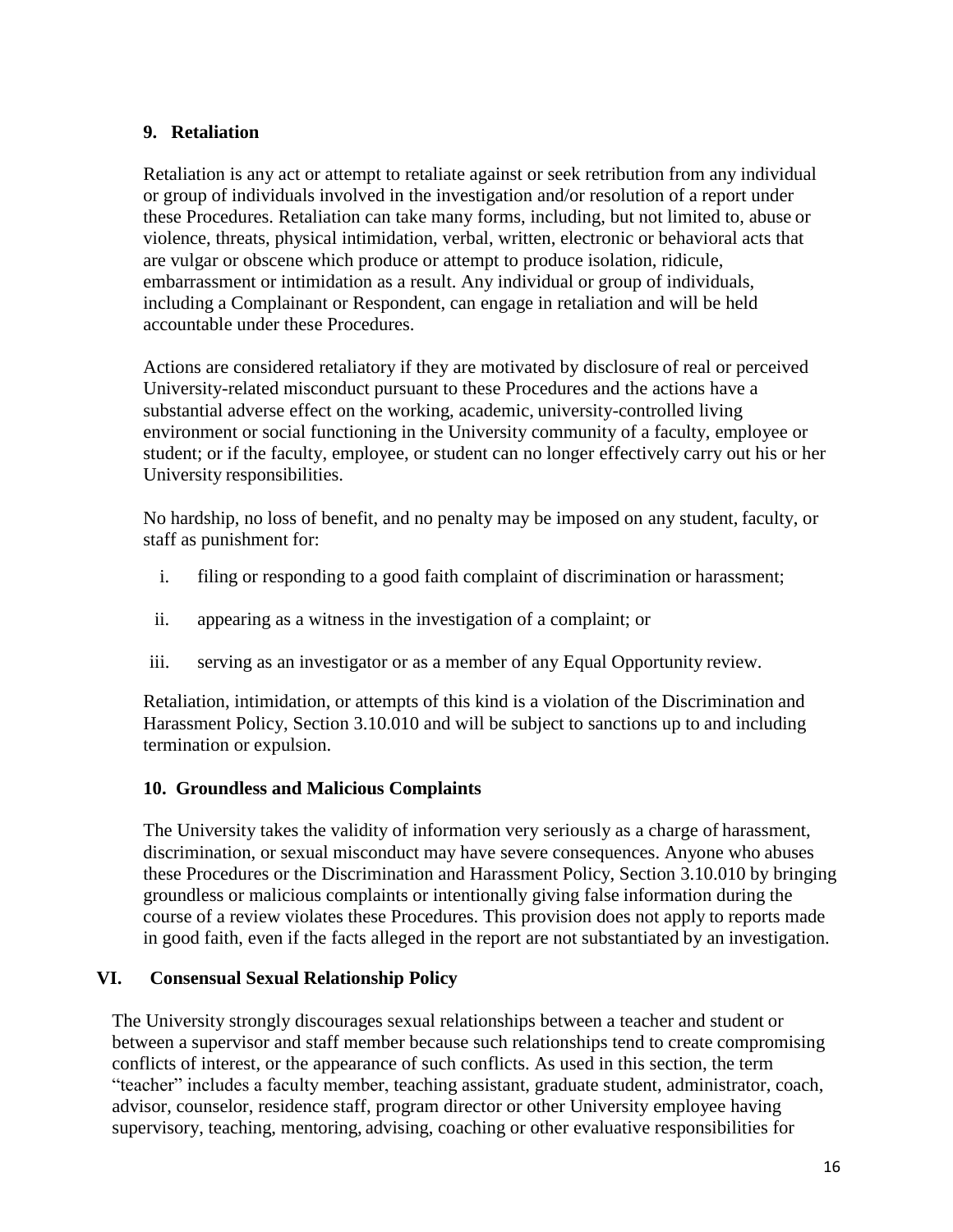students. Relations between persons occupying such asymmetrical positions of power, even when both consent, raise suspicions that the person in authority has violated standards of professional conduct and potentially subject the person in authority to charges of sexual harassment. The relationship may give rise to the perception on the part of others that there is favoritism or bias in academic or employment decisions affecting the student or staff member. Moreover, given the uneven balance of power within such relationships, consent by the student or staff member in such cases is suspect and may be viewed by others or, at a later date, by the student orstaff member as having been given as the result of coercion or intimidation. The atmosphere created by such appearances of bias, favoritism, intimidation, coercion or exploitation undermines the spirit of trust and mutual respect that is essential to a healthy work and academic environment. In any allegation of sexual harassment brought by a person in a subordinate position, "consent to the relationship" will not be deemed a sufficient defense or justification for conduct which otherwise would be deemed sexual harassment under the policy of the University.

In the event of such a relationship, it is the responsibility of the person in a position of authority to notify his/her own supervisor so that a resolution consistent with this policy may be reached. Failure to comply with this requirement is a violation of this policy, and the person in authority could be subject to Corrective Action and/or Outcomes, up to and including dismissal from employment by the University.

Any individual may make a report or file a complaint alleging harassment or discrimination, including any party outside the relationship affected by the perceived harassment or discrimination. Retaliation against persons who report concerns about consensual relationships is prohibited and constitutes a violation of this policy.

## <span id="page-16-0"></span>**VII. Privacy and Confidentiality**

For any report under these Procedures, every effort will be made to respect and safeguard the privacy interests of all individuals involved in a manner consistent with and the need for a careful assessment of the allegation and any necessary steps to eliminate the conduct, prevent its recurrence, and address its effects. Privacy and confidentiality have distinct meanings under these Procedures.

**Privacy:** Privacy generally means that information related to a report under these Procedures will only be shared with those University employees who "need to know" in order to assist in the active review, investigation, or resolution of the report. While not bound by confidentiality, these individuals will be discreet and respect the privacy of all individuals involved in the process. If the decision is made to pursue an investigation and/or resolution under these Procedures, information related to the report will be shared with the Respondent. Information regarding a report will not be shared with the Complainant's or Respondent's parents or guardians unless: the Complainant or Respondent is a minor (and sharing is permissible under the Family Education Rights and Privacy Act (FERPA)); the Complainant or Respondent has signed a waiver that is compliant with FERPA; or there is an articulable threat to the health or safety of the Complainant, Respondent or other individuals.

**Confidentiality:** Confidentiality means that information shared with designated campus or community professionals will only be disclosed with the individual's express written permission,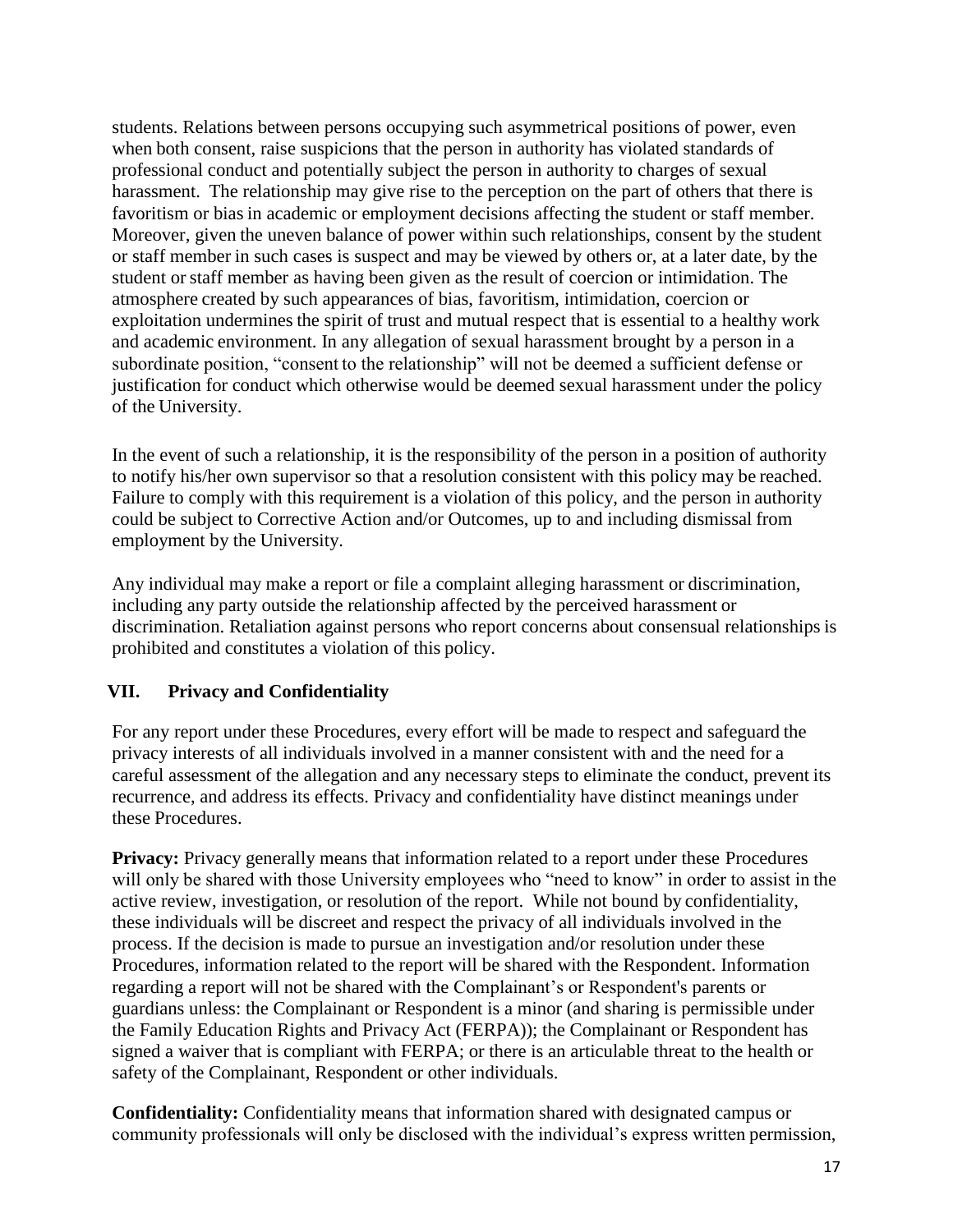unless there is a continuing threat of serious harm to the patient/client or to others, or there is a legal obligation to reveal such information (e.g., where there is suspected abuse or neglect of a minor). An individual can seek confidential assistance and support by speaking with specially designated Confidential Resources. See Confidential Resources section of these procedures (link).

**Release of Information:** If a report of prohibited conduct discloses a serious and immediate threat to the campus community, University of Denver's Office of Campus Safety will issue a timely notification to protect the health or safety of the community as required by the Clery Act. The notification will not include identifying information about a Complainant.

Pursuant to the Clery Act and the 2013 Amendments to the Violence Against Women Act, anonymous statistical information regarding reported criminal incidents must be shared with University of Denver Office of Campus Safety for inclusion in the Daily Crime Log. This information will also be included in the University's Annual Security Report. The University may also share aggregate and not personally identifiable data about reports, outcomes and sanctions.

All University proceedings are conducted in accordance with the requirements of Title IX, the Clery Act, the Violence Against Women Act, FERPA, state and local law, and University policy. No information, including the identity of the parties, will be released from such proceedings except as required or permitted by law or University policy**.**

**Records:** The Office of Equal Opportunity will maintain records of all reports under these Procedures and their outcomes in order to track patterns and systemic behaviors.

## <span id="page-17-0"></span>**VIII. Resources**

All individuals are encouraged to seek the support of on and off campus resources, regardless of when or where the incident occurred. Trained professionals can provide guidance in making decisions, information about available resources and procedural options, and assistance to either party in the event that a report and/or resolution under these Procedures is pursued. The University is committed to treating all members of the community with dignity, care, and respect. Any individual affected by discrimination, harassment, sexual harassment, sexual violence, relationship violence, stalking or retaliation, whether as a Complainant, a Respondent, or a third party, will have equal access to support consistent with their needs and available University resources.

In general, the University provides two distinct institutional resources:

**Confidential Resources**, which do not involve notifying the University of the incident unless the Complainant requests such action; and,

**Reporting Resources**, which notify the University of the incident and begin the initial assessment under these Procedures and ultimate resolution of the report through remedies or investigation and imposition of any appropriate sanctions.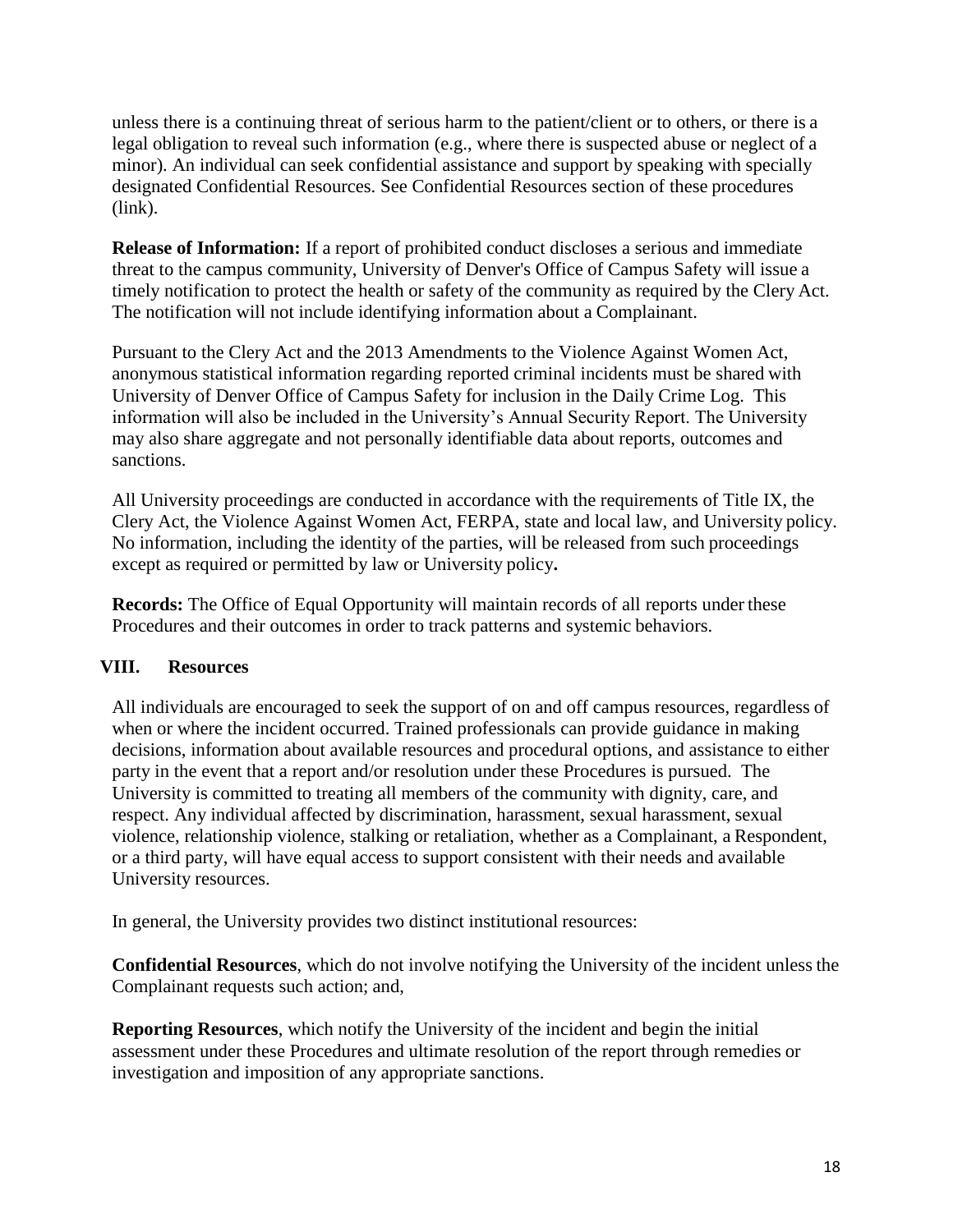## <span id="page-18-0"></span>A. **Emergency Support Services**

As a first priority, all individuals are encouraged to contact law enforcement and seek medical treatment as soon as possible following an incident, which poses a threat to safety or physical well-being. Emergency medical and campus safety/law enforcement assistance are available both on and off campus.

The University encourages all individuals to report potential criminal conduct by calling 911 or by contacting the University of Denver's Office of Campus Safety. If the incident occurred offcampus, the University of Denver's Office of Campus Safety will refer the report to the police department or law enforcement agency in the correct jurisdiction.

The University also encourages individuals to seek assistance from a medical provider or crisis response service immediately after an incident. This provides the opportunity to address physical well-being or health concerns, preserve any available evidence, and begin a timely investigative and remedial response. Emotional care, counseling, and crisis response are also available on and off campus.

| <b>Campus Safety &amp; Law Enforcement</b>                                                                                                                                                                                                                                                                                                                                                                                           | Medical Care & Crisis Response                                                                                                                                                                                                                                                                                                                                                                                                                         |
|--------------------------------------------------------------------------------------------------------------------------------------------------------------------------------------------------------------------------------------------------------------------------------------------------------------------------------------------------------------------------------------------------------------------------------------|--------------------------------------------------------------------------------------------------------------------------------------------------------------------------------------------------------------------------------------------------------------------------------------------------------------------------------------------------------------------------------------------------------------------------------------------------------|
| <b>University of Denver Office of Campus Safety</b><br>http://www.du.edu/campussafety/<br>Emergency 303-871-3000<br>Non-Emergency (general): 303-871-2334<br>$\bullet$<br>The Office of Campus Safety will help any individual<br>get to a safe place and will provide transportation to the<br>hospital, coordination with outside law enforcement,<br>and information about the University's resources and<br>complaint processes. | <b>University of Denver Health and Counseling Center</b><br>http://www.du.edu/health-and-counseling-center/<br>During business hours 303-871-2205<br>(Monday through Friday, 8:00 a.m. to 5:00<br>p.m.), phone the office, and speak directly with a<br>counselor or arrange to come in for a crisis<br>session<br>When the office is closed 303-871-3000<br>Ask to speak to the Counselor on Call. A<br>counselor on call is available free of charge |
|                                                                                                                                                                                                                                                                                                                                                                                                                                      | <b>University of Denver CAPE Helpline</b><br>http://www.du.edu/health-and-counseling-<br>center/cape/index.html<br>303-871-3456<br>Trained advocates will assist survivors, and any family<br>and friends, to cope with the physical, psychological,<br>judicial and/or legal aftermath resulting from gender-<br>based violence.                                                                                                                      |
| <b>Denver Police Department</b><br>http://www.denvergov.org/police/PoliceDepartment/ta<br>b id/440727/Default.aspx<br>Emergency: 911<br>$\bullet$<br>Non-Emergency (general): 720-913-2000<br>$\bullet$<br>Sex Crimes Unit: 720-913-6040<br>Domestic Violence Hotline: 720-913-6071<br>Victim Assistance Unit: 720-913-6035                                                                                                          | <b>Denver Health Medical Center</b><br>777 Bannock Street<br>Denver, CO 80204<br>Main: 303-436-6000<br>SANE Program: 303-602-3007<br><b>Porter Adventist Hospital</b><br>2525 South Downing Street<br>Denver, CO 80210<br>Main: 303-778-1955<br>SANE Program: 303-430-2648<br>Admissions: 303-778-5745                                                                                                                                                 |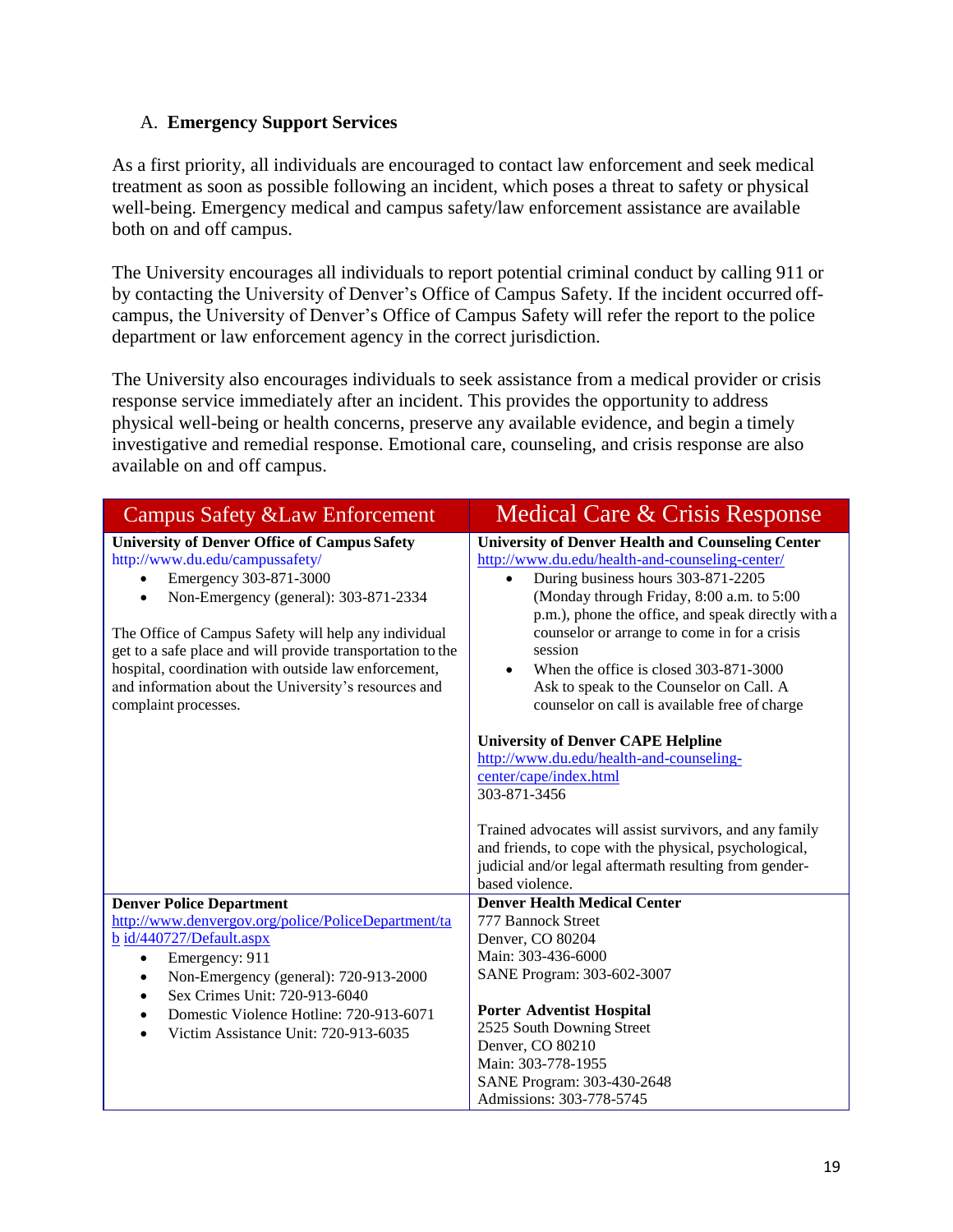| <b>St. Anthony Hospital</b>                             |
|---------------------------------------------------------|
| 11600 W. 2nd Drive                                      |
| Lakewood, CO 80228                                      |
| Main: 720-321-0000                                      |
| $-0r$                                                   |
| 2551 W. 84th Ave.                                       |
| Westminster, CO 80031                                   |
| Main: 303-426-2151                                      |
| SANE Program: 303-430-2648                              |
|                                                         |
| <b>Medical Center of Aurora</b>                         |
| 1501 S. Potomac Street                                  |
| Aurora, CO 80012                                        |
| Main: 303-695-2600                                      |
| SANE Program: 303-671-4945                              |
| Counties served: Arapahoe, Douglas, Elbert, and Lincoln |
| Counties                                                |

### <span id="page-19-0"></span>**B. Confidential Resources**

An individual who is seeking confidential support and does not wish to make a report should speak with on-campus health or counseling professionals, members of the clergy, or on-campus victim advocates. Speaking with Health and Counseling Services, the University Chaplin, or Center for Advocacy, Prevention, and Empowerment does not constitute a report of prohibited conduct. These resources are also available to Complainants who have made a report to the Office of Equal Opportunity. Respondents may utilize the University Chaplain or the Health and Counseling Center for confidential support. These trained professionals can provide counseling, information and support in a confidential setting. These confidential resources will not share information about a patient/client (including whether that individual has received services) without the individual's express written permission unless there is a continuing threat of serious harm to the patient/client or to others or there is a legal obligation to reveal such information (e.g., suspected abuse or neglect of a minor).

# **On Campus Confidential Resources**

### **Health & Counseling Center**

2240 East Buchtel Blvd. Suite 3N Denver, CO 80208 Phone: 303.871.2205

### **University Chaplain**

Driscoll Student Center South, Suite 29 2050 East Evans Avenue Denver, CO 80208 Phone: 303.871.4488

### **Center for Advocacy, Prevention, and Empowerment (CAPE)**

2222 S. High Street Nelson Residence Hall, Room 103 Denver, CO 80210 Phone: 303-871-3853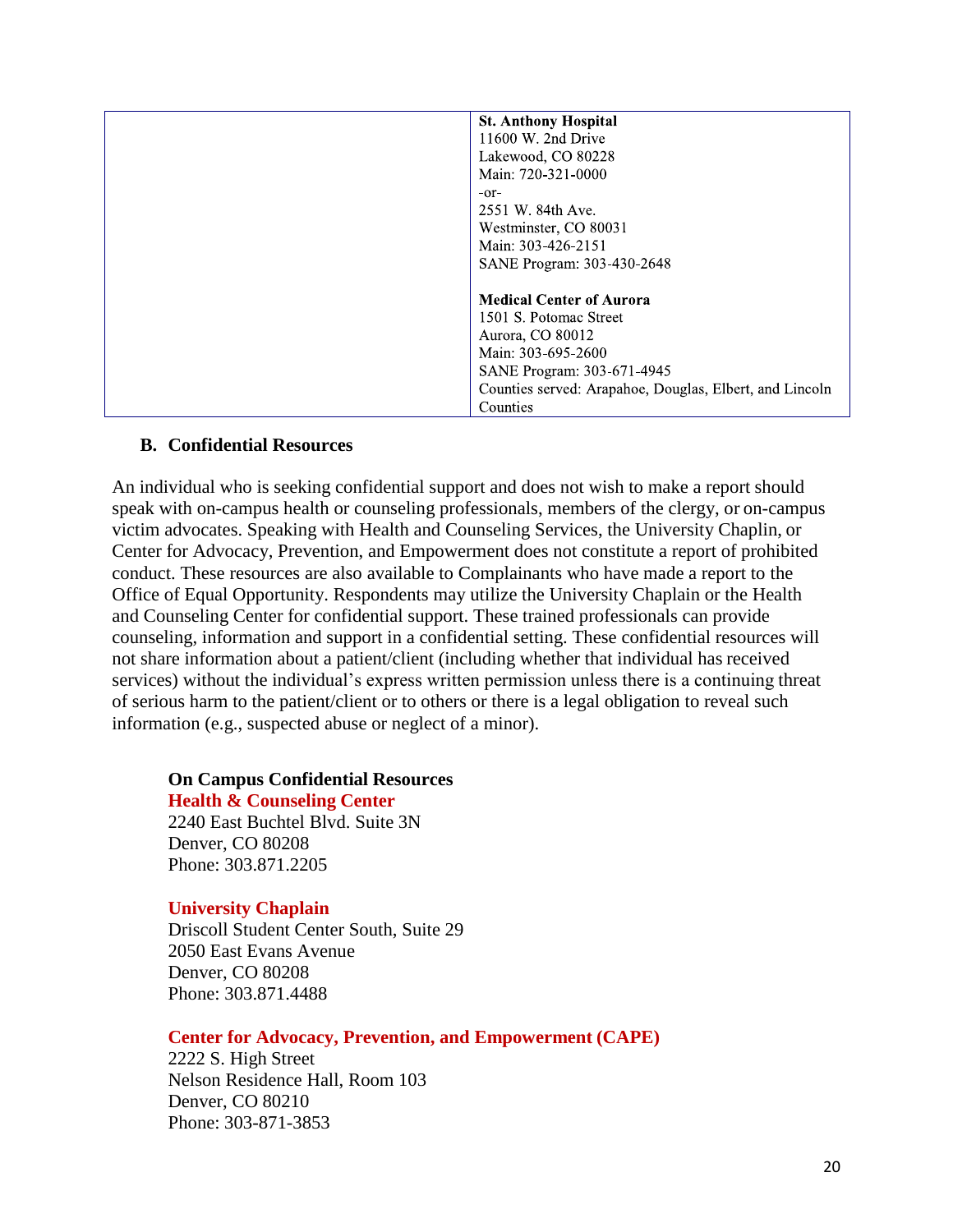#### **Off Campus Confidential Resources**

**Blue Bench** Phone: 303-322-7273 (available 24/7) [http://thebluebench.org](http://thebluebench.org/)

**Colorado Coalition Against Domestic Violence** Phone: 303-831-9632

<http://ccadv.org/>

**SAFEHOUSE Denver** (Emergency Shelter Available 24/7) Phone: 303-318-9989 (available 24/7) <http://www.safehouse-denver.org/>

### <span id="page-20-0"></span>**C. Reporting Resources**

In addition to the confidential resources listed above, University of Denver community members have access to a variety of resources provided by the University.

The professionals listed below are trained to support individuals affected by discrimination, harassment and other prohibited conduct and to coordinate with the Title IX Coordinator or the Office of Equal Opportunity consistent with the University's commitment to a safe and healthy educational environment. While not bound by confidentiality, these resources will maintain the privacy of an individual's information within the limited circle of those involved in the resolution process.

## **Title IX Coordinator**

Jean McAllister 2199 S. University Blvd. Mary Reed Building, RM 411 (303) 871-7481 [TitleIX@du.edu](mailto:jean.mcallister@du.edu)

### **Office of Equal Opportunity**

2199 S. University Blvd. Mary Reed Building, RM 422 Phone: 303-871-7436 [EqualOpportunity@du.edu](mailto:Kathryne.Grove@du.edu)

### **Campus Safety**

2130 High St. Emergency: 303-871-3000 Non-Emergency (general): 303-871-2334 <http://www.du.edu/campussafety>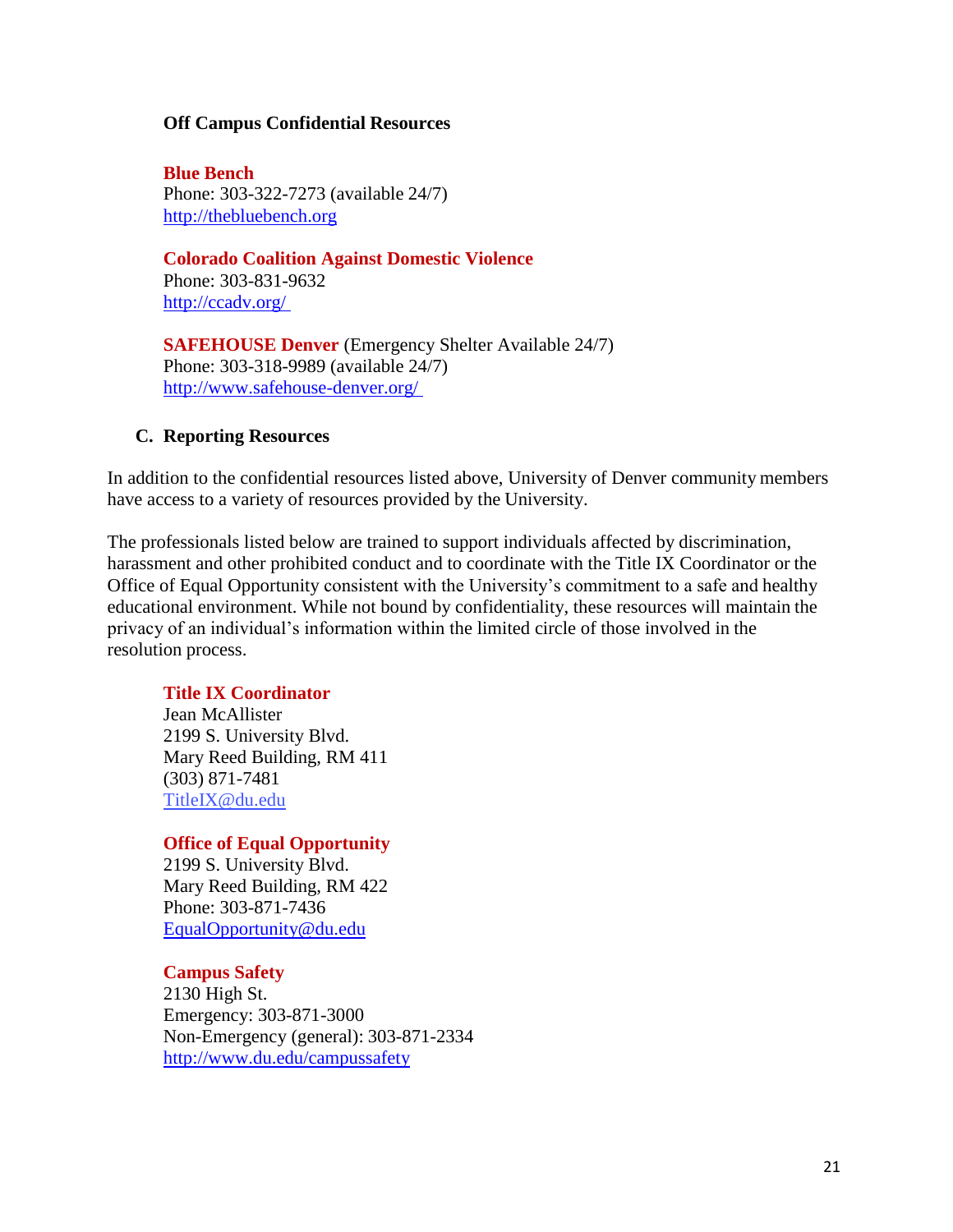#### **Student Conduct**

2050-5 E. Evans Ave. Driscoll Center North Room 202A Denver, CO 80208 Phone: 303-871-4504 <http://www.du.edu/studentlife/studentconduct>

### **Pioneers CARE**

2050-5 E. Evans Ave. Driscoll Center North Denver, CO 80208 Phone: 303-871-4724 [http://www.du.edu/studentlife/studentsupport/pioneers\\_care](http://www.du.edu/studentlife/studentsupport/pioneers_care)

#### **Graduate Studies**

2199 S. University Blvd., Room 5 Denver, CO 80208 Phone: 303-871-2706 <http://www.du.edu/learn/graduates>

#### **Housing and Residential Education**

2055 E. Evans Ave., Suite 200 Denver, CO 80208 Phone: 303-871-2246 <http://www.du.edu/housing>

### <span id="page-21-0"></span>**D. Additional Community Resources**

Students, faculty, and staff may also access resources located in the local community. These organizations can provide crisis intervention services, counseling, medical attention and assistance in interfacing with the criminal justice system. All individuals are encouraged to use the resources that are the best suited to their needs, whether on or off campus.

**Blue Bench** Phone: 303-322-7273 (available 24/7) [http://thebluebench.org](http://thebluebench.org/)

### **Colorado Coalition Against Domestic Violence**

Phone: 303-831-9632 <http://ccadv.org/>

**SAFEHOUSE Denver** (Emergency Shelter Available 24/7) Phone: 303-318-9989 (available 24/7) <http://www.safehouse-denver.org/>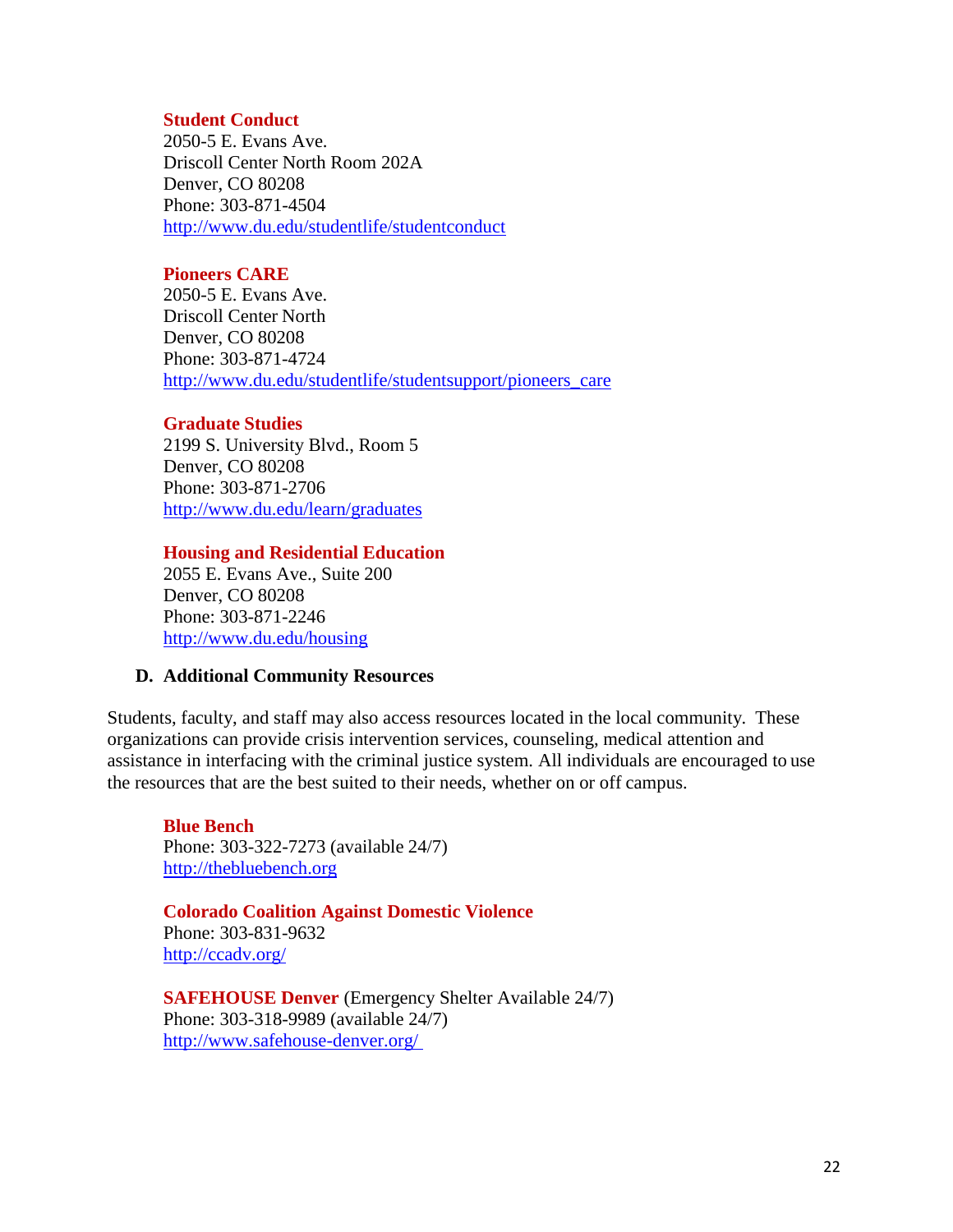## **Denver Police Department**

Emergency: 911 Non-Emergency (general): 720-913-2000 Sex Crimes Unit: 720-913-6040 Domestic Violence Hotline: 720-913-6071 Victim Assistance Unit: 720-913-6035 <http://www.denvergov.org/police/PoliceDepartment/tabid/440727/Default.aspx>

## <span id="page-22-0"></span>**IX. Reporting**

As noted above, the University encourages all individuals to seek assistance from a medical provider and/or law enforcement immediately after an incident of sexual violence or relationship violence, whether or not the individual plans to pursue criminal action. This is the best option to ensure preservation of evidence and to begin a timely response by law enforcement and/or the University.

The University has a strong interest in supporting community members who experience discrimination, harassment, sexual harassment, sexual violence, relationship violence, stalking and retaliation; and encourages all individuals or third party witnesses to report any incident to the University, and if it involves potential criminal conduct to law enforcement.

Making a report under these Procedures means telling someone in authority what happened -- in person, by telephone, in writing or by email. Deciding whether to make a report and choosing how to proceed are personal decisions. At the time a report is made, a Complainant does not have to decide whether or not to request any particular course of action, nor does a Complainant need to know how to label what happened. Choosing to make a report, and deciding how to proceed after making the report, can be a process that unfolds over time. The University provides support that can assist each individual in making these important decisions, and to the extent legally possible, will respect an individual's autonomy in deciding how to proceed. In this process, the University will balance the individual's interest with its obligation to provide a safe and non-discriminatory environment for all members of the University community.

Individuals have several reporting options. These include: 1) reporting to the police for criminal action; and, 2) reporting to designated campus officials, including the Title IX Coordinator, the Office of Equal Opportunity, Campus Safety, Student Conduct, Pioneers CARE, and Housing and Residential Education. Individuals may pursue these options simultaneously, or any one of them separately. Resources are always available to support a Complainant regardless of the course of action chosen.

Any individual who reports prohibited conduct can be assured that all reports will be investigated and resolved in a fair and impartial manner. All individuals involved can expect to be treated with dignity and respect. In every report under these Procedures, the University will make an immediate assessment of any risk of harm to the University or to the broader campus community and will take steps necessary to address those risks. These steps will include interim measures to provide for the safety of the individual and the campus community.

## <span id="page-22-1"></span>**A. Reporting to Law Enforcement**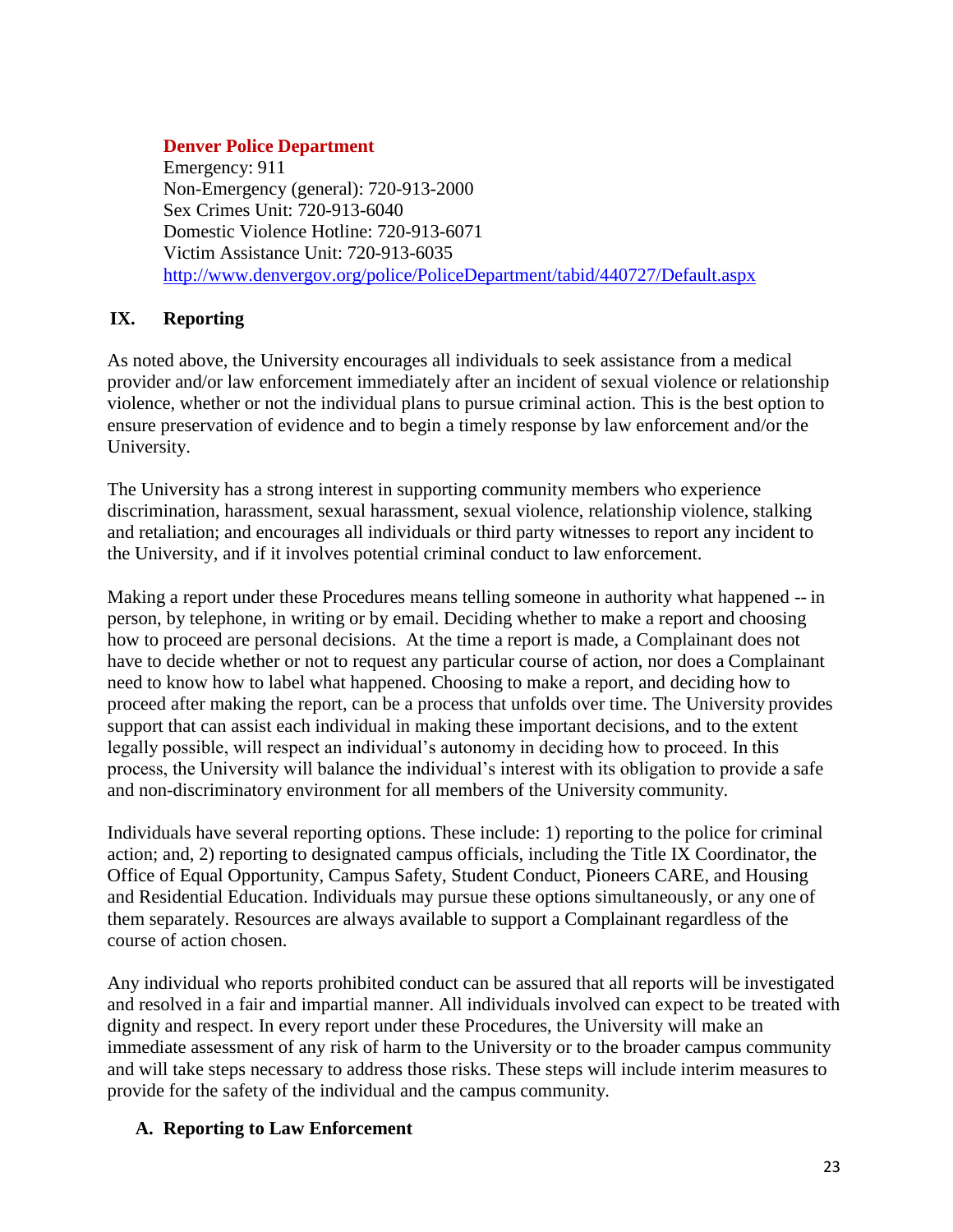The University encourages Complainants to pursue criminal action for incidents of prohibited conduct that may also be crimes under state criminal statutes. The University will assist a Complainant, at the Complainant's request, in contacting local law enforcement and will cooperate with law enforcement agencies if a Complainant decides to pursue the criminal process.

The University's policy, definitions, and burden of proof may differ from Colorado criminal law. Neither law enforcement's determination whether or not to prosecute a Respondent nor the outcome of any criminal prosecution are determinative of whether sexual harassment, sexual violence or relationship violence has occurred under these Procedures. Proceedings under these Procedures may be carried out prior to, simultaneously with, or following civil or criminal proceedings off campus.

## <span id="page-23-0"></span>**B. Campus Reporting Options**

The University encourages a Complainant to make a report directly to the Title IX Coordinator or the Office of Equal Opportunity. Other reporting options include: Campus Safety, Student Conduct, Pioneers CARE, and Housing and Residential Education.

Although a report may come in through many sources, the University is committed to ensuring that all reports are referred to the Title IX Coordinator or the Office of Equal Opportunity, who will ensure consistent application of the policy to all individuals and allow the University to respond promptly and equitably to eliminate the harassment, prevent its recurrence, and eliminate its effects. As such, when an individual chooses to share information with a University employee designated as a Responsible Employee, the report will be shared with Title IX Coordinator and the Office of Equal Opportunity.

Responsible Employees who are informed of an a incident of discrimination, harassment, sexual violence, relationship violence, stalking and retaliation will safeguard an individual's privacy, but are required by the University to immediately share all details including the known details of the incident (date, time location), the names of the parties involved, a brief description of the incident and if the incident has been previously reported) with Title IX Coordinator. Such reporting ensures timely support for all parties and enables an effective and consistent institutional response.

Consistent with these Procedures, upon receipt of a report, the Title IX Coordinator or Office of Equal Opportunity will conduct an initial assessment of: the incident or behavior at issue; any risk of harm to the parties, any other individuals or the broader campus community; the Complainant's desired course of action; and the necessity for any interim measures to protect the safety of the Complainant, any other individuals or the community. Appropriate resources will be made available for Complainant (e.g., medical care, counseling resources, safe housing). At the conclusion of the initial assessment, the Title IX Coordinator and the Office of Equal Opportunity will determine the appropriate manner of resolution.

All individuals are encouraged to make a report, regardless of when or where the incident occurred, and to seek any necessary help from campus or community resources.

## <span id="page-23-1"></span>**C. Anonymous Reporting**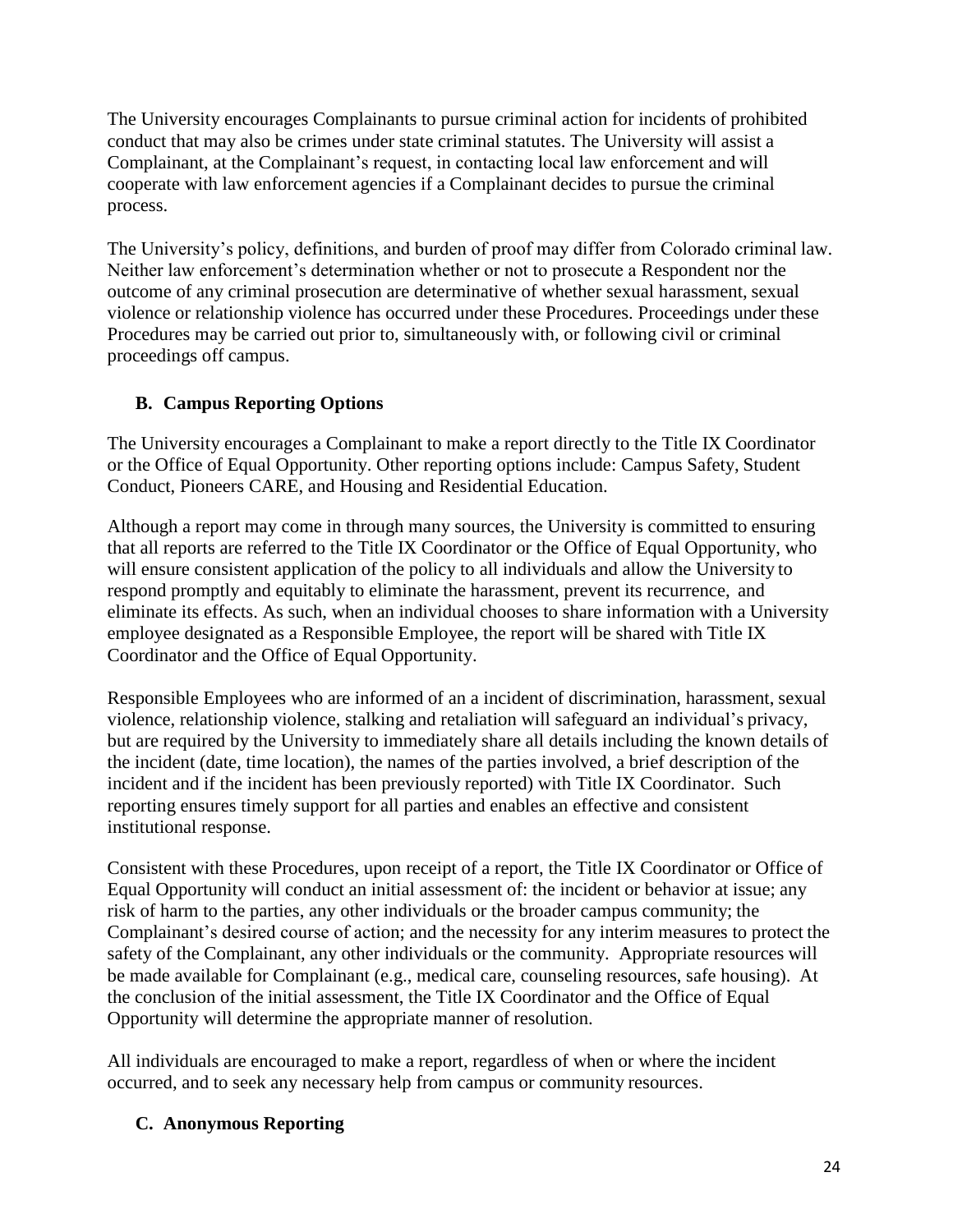Any individual may make an anonymous report concerning an act of sexual harassment, sexual violence or relationship violence. A report can be made without disclosing one's own name, identifying the Respondent, or requesting any action. Depending on the level of information available about the incident or the individuals involved, anonymous reporting may impact the University's ability to respond or take further action.

As with all other reports, all anonymous reports will go to Office of Campus Safety and the Title IX Coordinator for review and appropriate response and action. Where there is sufficient information, the University will ensure that anonymous reports are reviewed and included for compliance with the Clery Act.

## <span id="page-24-0"></span>**D. Reporting Considerations**

## **1. Timeliness and Location of Incident**

Complainants and third party witnesses are encouraged to report sexual harassment, sexual violence, stalking and dating/domestic violence as soon as possible in order to maximize the University's ability to respond promptly and effectively. There is no time limit on reporting violations of these Procedures, however, Complainants are encouraged to make a report within 180 days of the last incident. If the Respondent is no longer a student or employee, the University may not be able to take Corrective Action and/or impose Outcomes against the Respondent, but it will still seek to meet its Title IX obligation by providing support for a Complainant and taking steps to end the harassment, prevent its recurrence, and address its effects.

An incident does not have to occur on campus to be reported to the University. Off campus conduct that occurred in the context of an employment or education program or activity of the University or had continuing adverse effects on campus or continuing adverse effects in an offcampus employment or education program or activity will also be covered under these Procedures.

## **2. Amnesty for Personal Use of Drugs or Alcohol**

The health, safety and well-being of all members of our community are of primary importance to the University. As such, the University seeks to remove barriers to reporting so that it can appropriately address and remedy the presence of a harassing environment. The University will generally offer any student, whether the Complainant or a third party, who reports sexual harassment, sexual violence or relationship violence amnesty from being charged for policy violations related to the personal ingestion of alcohol or other drugs, provided that any such violations did not and do not place the health and safety of any person at risk. The University may choose, however, to pursue educational or therapeutic remedies for those individuals. The University will always consider the unique nature of the incident and roles of those who may have been involved.

## **3. Protection of Minors and Mandatory Reporting of Suspected Child Abuse**

The University will report all suspected child abuse and neglect, including sexual assault, to law enforcement and/or to the Denver Department of Human Services toll-free child abuse and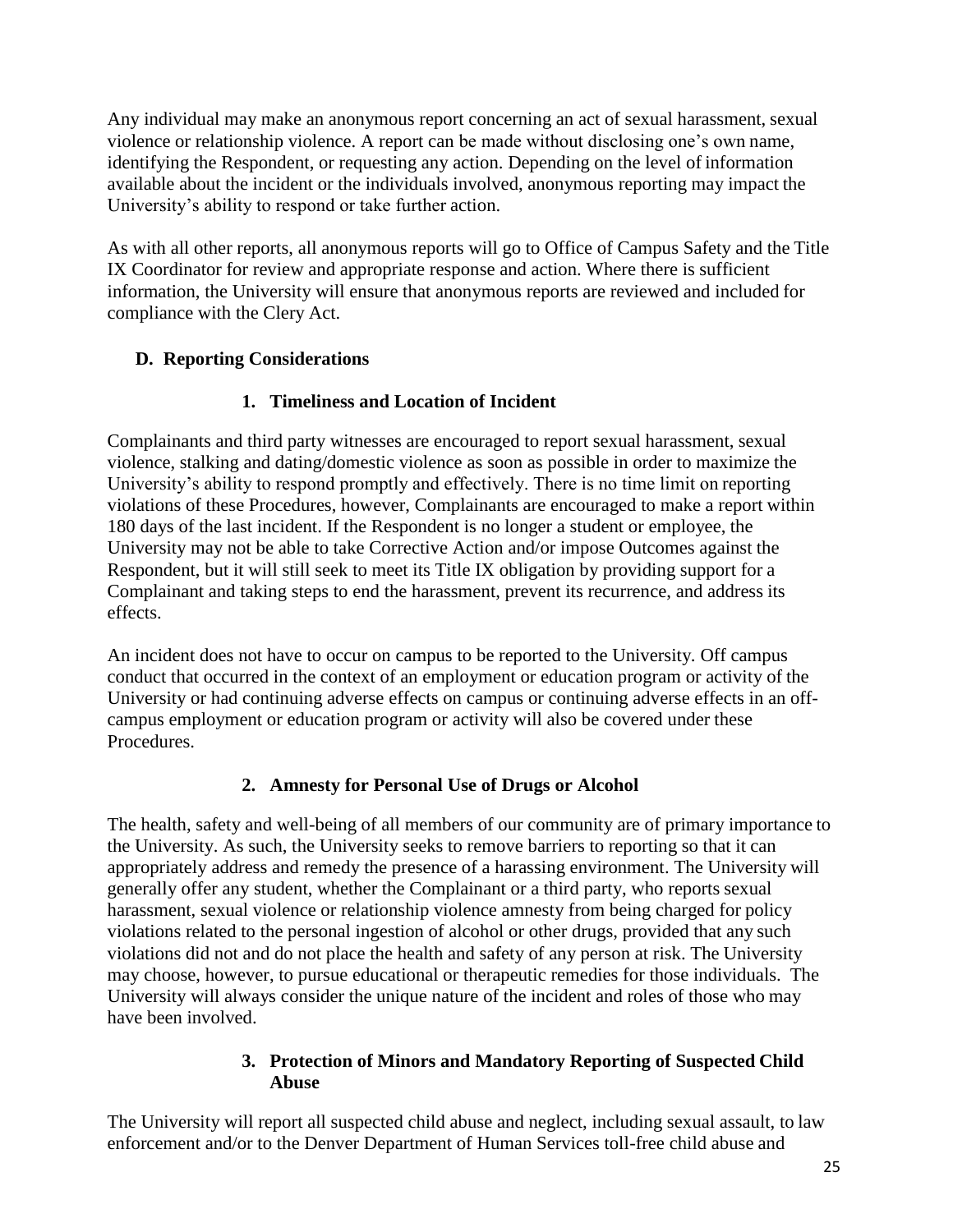neglect hotline at (720) 944-3000. All University employees are required to report suspected child abuse and neglect to the Title IX Compliance Coordinator or Office of Campus Safety.

It is the University's intent to act quickly regarding all suspected child abuse. For the purposes of this reporting obligation, a child is any individual under the age of 18, and the suspected abuse may involve physical, sexual or other forms of abuse or neglect, regardless of the identity of the suspected perpetrator. The duty to report is triggered by reasonable suspicion or belief. There is no requirement that you have actual evidence of abuse, nor is it the responsibility of any employee, student, or volunteer to investigate suspected child abuse. This is the role of child protective services and law enforcement authorities, who are best positioned to do so.

A report should be made as follows:

If a child is in immediate danger, call the police (911).

If there is no immediate danger, call:

- University of Denver Office of Campus Safety: 303-871-3000
- University of Denver Title IX Compliance Coordinator: 303-871-7436

These individuals will assist in making the mandated child protective services report to:

- Denver Police Department: 720- 913-2000
- Denver Child Protective Services: 720-944-3000

## <span id="page-25-0"></span>**X. Interim Measures**

All students and employees have the right to continue their education or employment free from the threat of harassment, abuse, retribution, or violence. Upon the receipt of a report of prohibited conduct, the University will take whatever measures it deems necessary in order to protect the safety, security, or integrity of all parties involved and eliminate the reported hostile environment. The University will maintain consistent contact with the parties to ensure that all safety and emotional and physical well-being concerns are being addressed. Interim measures may be imposed regardless of whether an investigation or resolution is sought by the Complainant or the University in order to maximize of the Complainant's educational and/or employment experience and the overall university environment.

Interim measures are initiated based on information gathered during a report and are not intended to be permanent resolutions; hence, they may be amended or withdrawn as additional information is gathered. The Title IX Coordinator and Office of Equal Opportunity, in consultation with other administrators, will maintain consistent contact with the parties so that all safety, emotional, and physical well-being concerns can be reasonably addressed. A Complainant or Respondent may request separation or other protection, or the University may choose to impose interim measures at its discretion to ensure the safety of all parties, the broader University community, and/or the integrity of the investigative and/or resolution process.

Such measures include, but are not limited to:

Access to counseling services and assistance in setting up initial appointments, both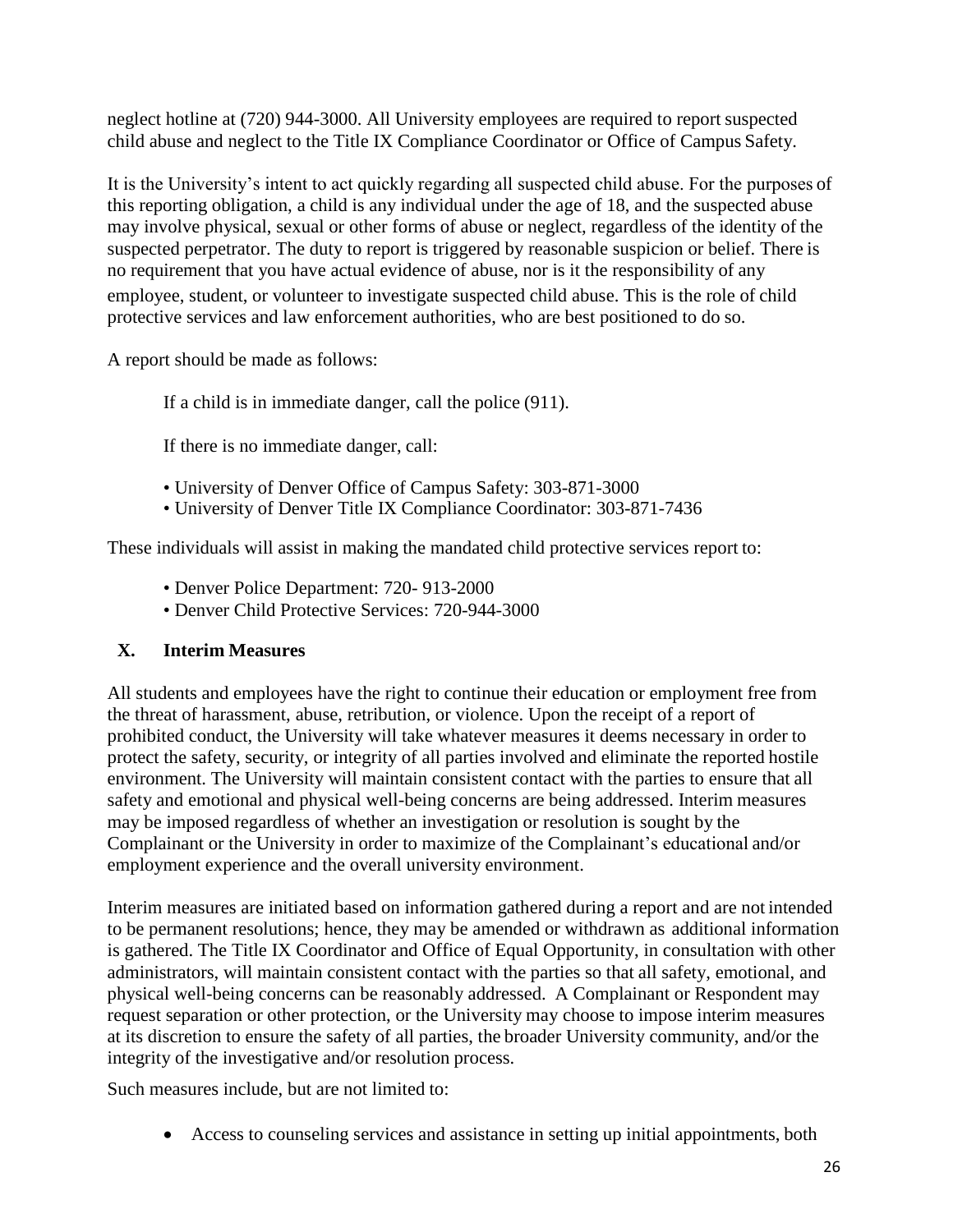on and off campus

- Imposition of a campus "No-Contact Order"
- Rescheduling of exams and assignments
- Providing alternative course completion options
- Change in class schedule, including the ability to drop a course without penalty or to transfer sections
- Change in work schedule or job assignment
- Change in student's campus housing
- Assistance from University support staff in completing housing relocation
- Limiting access to certain University facilities or activities pending resolution of the matter
- Voluntary leave of absence
- Providing an escort to assure safe movement between classes and activities
- Arranging for medical services
- Providing academic support services
- Any other remedy which can be tailored to the involved individuals to achieve the goals of these Procedures.

The Vice Chancellor for Campus Life and Inclusive Excellence or the Provost, or their designees, in consultation with the appropriate faculty and/or administrators, will be empowered to impose any interim measure short of an interim suspension. In imposing interim measures, the University should minimize the burden on the Complainant. The University also recognizes its obligation to students who have been accused of misconduct but have not yet gone through the investigative process. Therefore, interim measures should not unduly interfere with a Respondent's academic progress short of that deemed necessary to protect the University, any member of its community, or its mission.

**Interim Suspension**. The Vice Chancellor for Campus Life and Inclusive Excellence or the Provost, or their designees, may suspend a student for an interim period prior to case resolution. An interim suspension will be effective immediately, without prior notice, whenever the Associate Provost for Student Life or Graduate Studies determines that the continued presence of the student on the University campus poses a substantial threat to any member of the University Community or the stability and continuance of normal University functions. During an interim suspension, students may be denied access to University premises and all University activities or privileges for which the student might otherwise be eligible, as the Vice Chancellor for Campus Life and Inclusive Excellence or the Provost, or their designees may determine to be appropriate. Whenever an interim suspension is imposed, case resolution will be completed as reasonably as possible. The interim suspension may remain in effect until a final decision has been reached, including any appropriate appellate process.

## <span id="page-26-0"></span>**XI. Procedural Options for Resolution of Reports**

Although a report may come in through many sources, the University is committed to ensuring that all reports are referred to the Title IX Coordinator and the Office of Equal Opportunity, who will ensure consistent application of the policy to all individuals and allow the University to respond promptly and equitably to eliminate the harassment, prevent its recurrence, and eliminate its effects.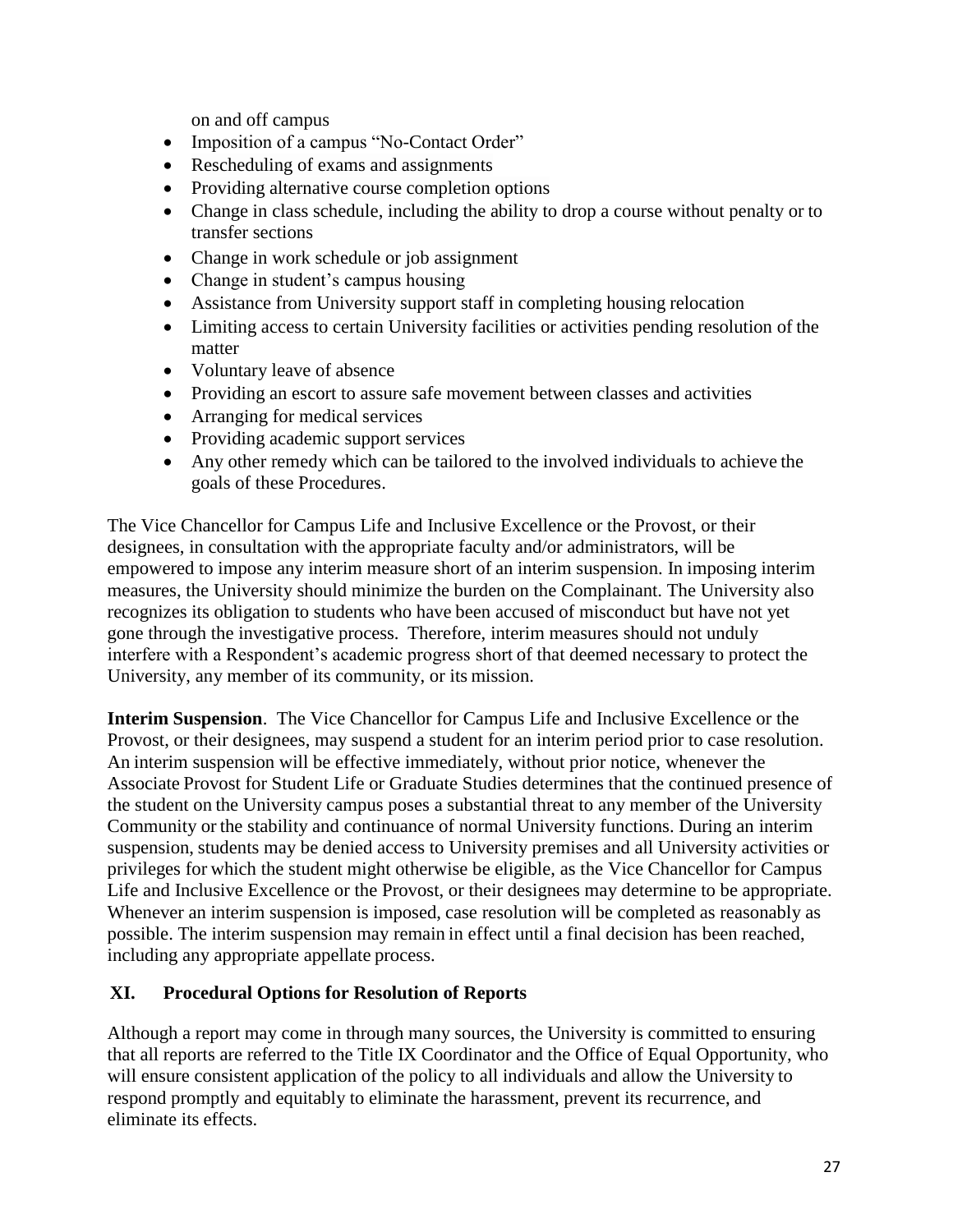## <span id="page-27-0"></span>**A. Overview of Procedural Options**

Upon receipt of a report, the University will conduct an initial assessment. The goal of this assessment is to provide an integrated and coordinated response to reports of prohibited conduct under these Procedures. The assessment will consider the nature of the report, the safety of the individual and of the campus community, the Complainant's expressed preference for resolution, and the necessity for any interim measures or modifications to maintain the safety of the Complainant or the community.

Following this assessment, the University may: 1) determine that the reported concern does not meet the criteria for a possible violation of University Policy (this determination may result in a referral to another University department or resource or result in no action taken); 2) seek alternative resolution that does not involve Corrective Action or Outcome against a Respondent; or, 3) initiate an investigation to determine if Corrective Action or Outcome are warranted. The goal of the investigation is to gather all relevant facts; make factual determinations; determine whether there is a violation under these Procedures; and if warranted, refer the investigative conclusion for Corrective Action and/or Outcomes.

At the conclusion of the investigation, the investigator will make a determination by a preponderance of the evidence whether sufficient information exists to support a finding of responsibility for violating the Discrimination and Harassment Policy, Section 3.10.010 and these Procedures. The specific procedures for Corrective Action and/or Outcomes will then occur as follows:

- For complaints against employees or non-students, the investigative finding will be shared with the Respondent's direct supervisor who, in consultation with Human Resources, shall have disciplinary authority to impose appropriate Corrective Action.
- For complaints against students, the investigative findings will be referred to the Outcome Council who shall have disciplinary authority to impose appropriate Outcomes (i.e. sanctions).

Each resolution process is guided by the same principles of fairness and respect for all parties. All individuals who violate these standards will be held accountable for their behavior through a process that protects the rights of both the Complainant and the Respondent. Resources are available for both students and employees, whether as Complainants or Respondents, to provide support and guidance throughout the investigation and resolution of a report.

At the conclusion of the disciplinary process, both a Complainant and a Respondent will have the opportunity to appeal.

## <span id="page-27-1"></span>**B. Time Frames for Resolution**

The University of Denver will make every effort to resolve all reports within sixty (60) calendar days from the time a complainant, or the University, decides to move forward with a concern. This time frame may be extended for good cause as necessary to ensure the integrity and completeness of the investigation, to comply with a request by external law enforcement, to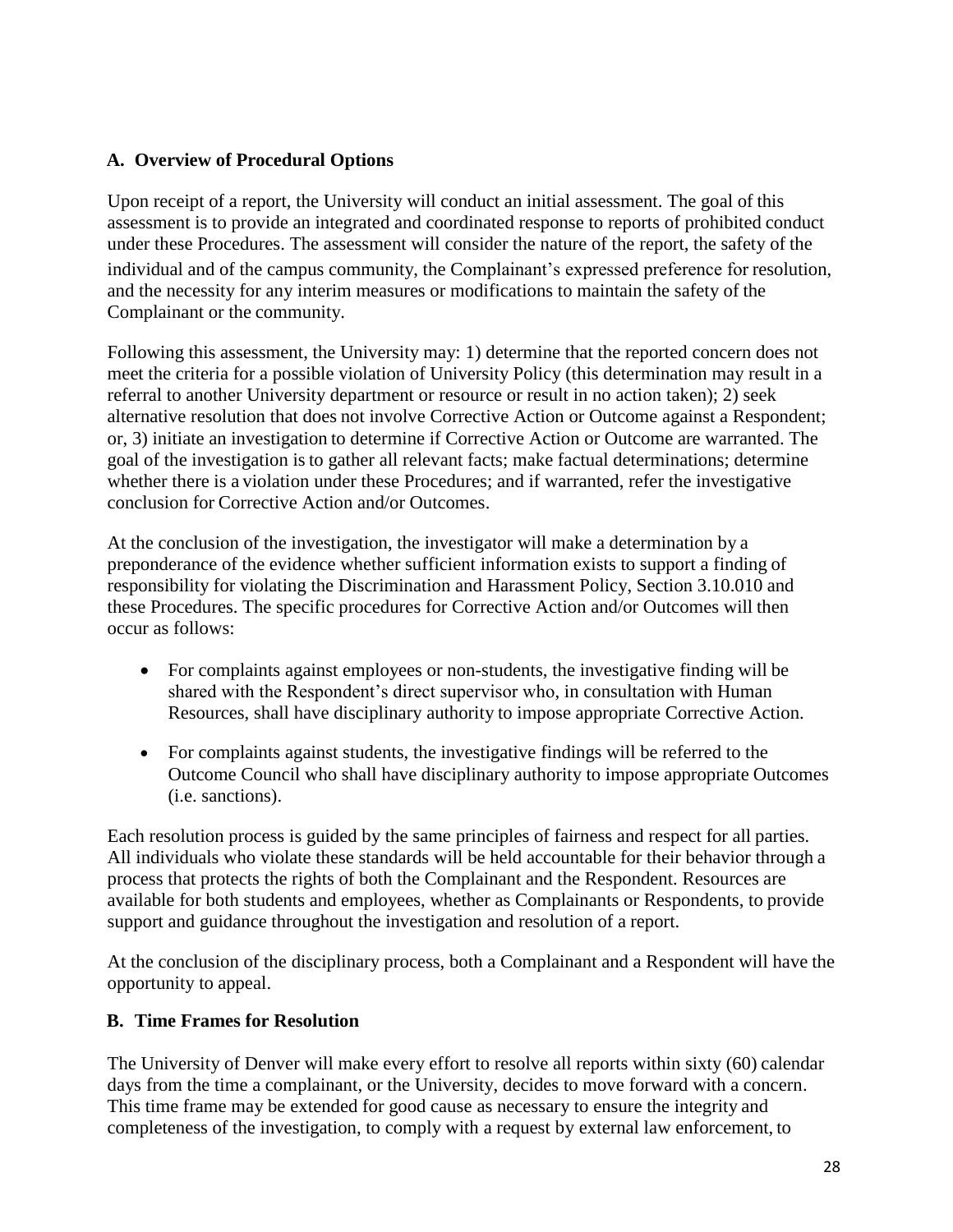accommodate the availability of witnesses, to account for University breaks or vacations, to account for complexities of a case, including the number of witnesses and volume of information provided by the parties, or to address other legitimate reasons. Parties will receive written notice of any extension of the timeframes and the reason for the extension. Best efforts will be made to complete the process in a timely manner by balancing principles of thoroughness and fundamental fairness with promptness. However, the University's failure to meet any of the timeframes outlined within these Procedures in no case shall be grounds for dismissing any matter or review, nor shall it limit the University's ability to complete an investigation, issue findings, impose outcomes, corrective actions, disciplinary actions, or limit the ability to take any other required administrative action under these Procedures.

## <span id="page-28-0"></span>**C. Initial Assessment**

The University will conduct an initial assessment in every report that is referred to the Title IX Coordinator or the Office of Equal Opportunity. In the course of this assessment, the University will consider the interest of the Complainant and the Complainant's expressed preference for manner of resolution, as well as the University's obligation to safe and non-discriminatory environment for all community members. Where possible and as warranted by an assessment of the facts and circumstances, the University will seek action consistent with the Complainant's request.

As part of the initial assessment of the facts, the University will:

- Assess the nature and circumstances of the report
- Address any immediate concerns about the physical safety and emotional well-being of the parties
- Notify the Complainant of the right to make a report (or decline to make a report) with law enforcement if the conduct is criminal in nature, and if requested, assist them with notifying law enforcement
- Notify the Complainant of the availability of medical treatment to address any physical and mental health concerns and to preserve evidence
- Provide the Complainant with information about:
	- o On and off campus resources
	- o The available range of interim measures
- An explanation of the procedural options, including alternative resolution, investigation, and Corrective Actions and/or Outomes
- Discuss the Complainant's expressed preference for manner of resolution and any barriers to proceeding
- Explain the University's policy prohibiting Retaliation
- Explain the role of a Support Person or Advisor
- Assess for potential pattern evidence or other similar conduct
- Assess the reported conduct for the need for a timely notification under federal law
- Enter non-identifying information about the report into the University's daily crime log if the conduct is potentially criminal in nature

Where a Complainant requests that their name or other identifiable information not be shared with the Respondent or that no formal action be taken, the Title IX Coordinator and the Equal Opportunity Office will balance this request against the following factors in reaching a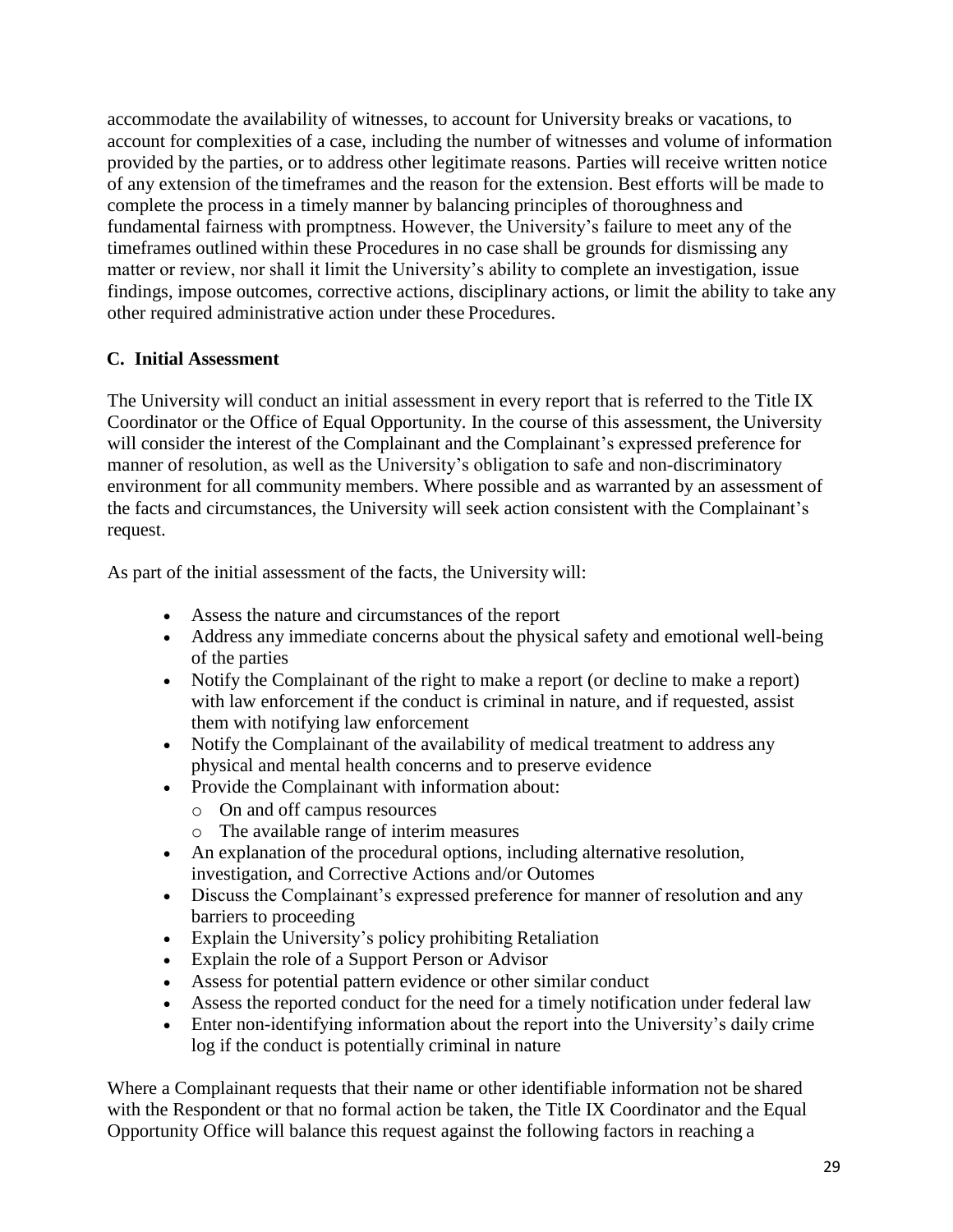determination whether the request can be honored:

- The nature and scope of the alleged conduct, including whether the reported misconduct involves the use of a weapon;
- The respective ages and roles of the Complainant and Respondent;
- The risk posed to any individual or to the campus community by not proceeding, including the risk of additional violence;
- Whether there have been other reports of misconduct by the Respondent;
- Whether the report reveals a pattern of misconduct (e.g., via illicit use of drugs or alcohol) at a given location or by a particular group;
- The Complainant's wish to pursue Corrective Action and/or Outcomes;
- Whether the University possesses other means to obtain relevant evidence;
- Considerations of fundamental fairness with respect to the Respondent should the course of action include Corrective Action and/or Outcomes against the Respondent; and
- The University's obligation to provide a safe and non-discriminatory environment.

Where possible based on the facts and circumstances, the Title IX Coordinator and the Office of Equal Opportunity will seek action consistent with the Complainant's expressed preference for manner of resolution. The University's ability to fully investigate and respond to a report may be limited if the Complainant requests that her or his name not be disclosed to the Respondent or declines to participate in an investigation.

At the conclusion of the initial assessment, the Title IX Coordinator and Equal Opportunity Office will determine the appropriate manner of action. Where the University is unable to take action consistent with the request of the Complainant, the chosen course will be communicated to the Complainant. Action may include alternative resolution, a course of action that includes steps to limit the effects of the alleged misconduct and prevent its recurrence that do not involve formal Corrective Action and/or Outcomes against a Respondent or necessarily revealing the identity of the Complainant. Action may also include the initiation of an investigation that may lead to Corrective Action and/or Outcomes, either with the Complainant's participation or with the University serving as the Complainant seeking resolution against a Respondent on its own behalf. Regardless of the course of action, a Respondent may choose to accept responsibility at any stage in the process.

## <span id="page-29-0"></span>**D. Alternative Resolution**

The alternative resolution is a remedies-based resolution designed to eliminate a hostile environment without levying Corrective Action and/or Outcomes against a Respondent. Where an initial assessment concludes that alternative resolution may be appropriate, the University will take immediate and corrective action through the imposition of individual and community remedies designed to maximize the Complainant's access to the educational, extracurricular and employment activities at the University and to eliminate a hostile environment. Examples of protective remedies are provided in the interim measures section of these Procedures.

Other potential remedies include targeted or broad-based educational programming or training, supported direct confrontation of the Respondent and/or indirect action by the Title IX Coordinator or the Office of Equal Opportunity. Depending on form of alternative resolution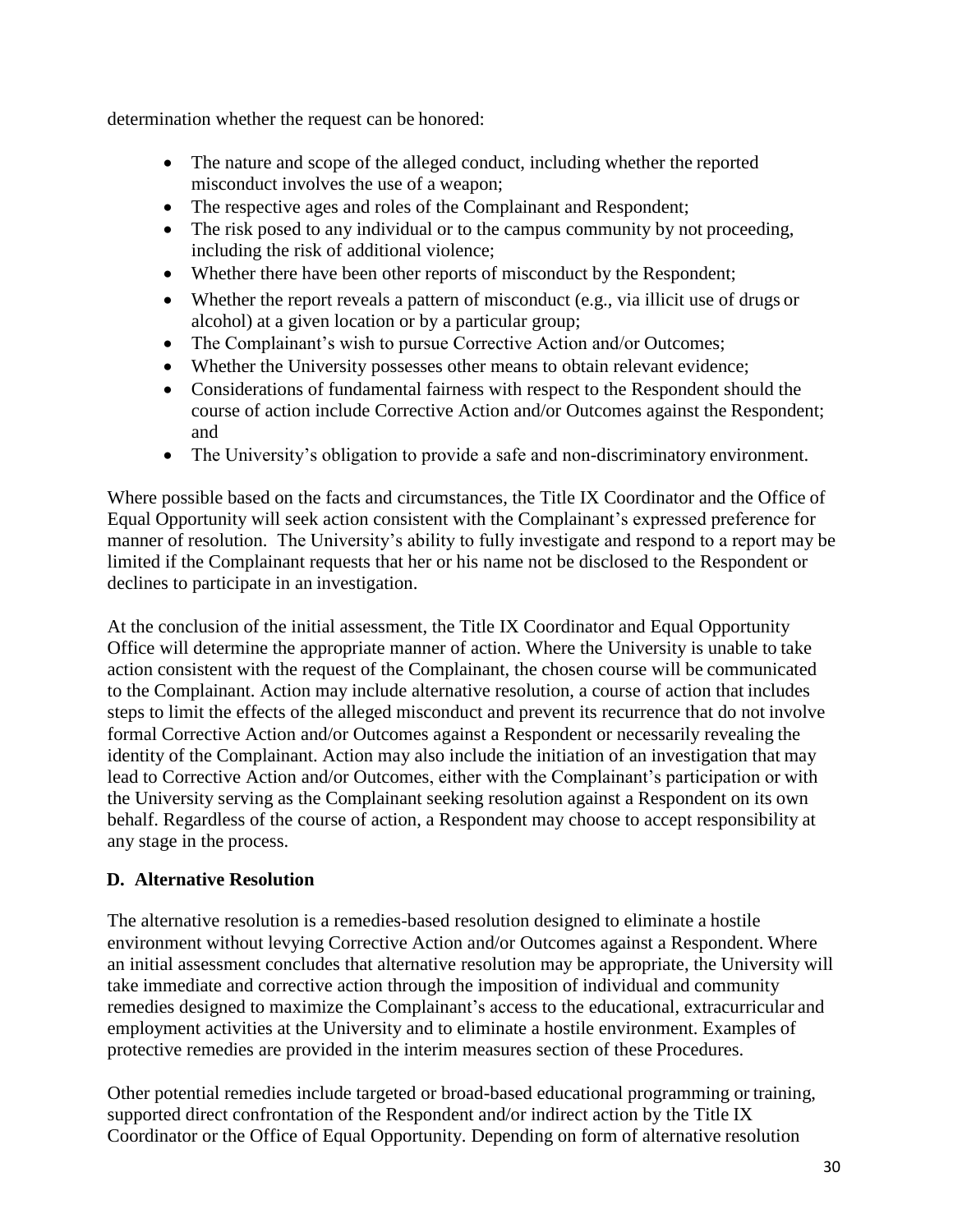used, it may be possible for a Complainant to maintain anonymity. The University will offer mediation for appropriate cases, but will not compel a Complainant to engage in mediation, to directly confront the Respondent, or to participate in any particular form of alternative resolution. Mediation, even if voluntary, may not be used in cases involving sexual or relationship violence (non-consensual sexual contact). The decision to pursue alternative resolution will be made when the University has sufficient information about the nature and scope of the conduct, which may occur at any time. Participation in alternative resolution is voluntary, and a Complainant can request to end alternative resolution at any time.

The Title IX Coordinator and Office of Equal Opportunity will maintain records of all reports and conduct referred for alternative resolution, which will typically be complete within thirty (30) business days of the initial report.

## <span id="page-30-0"></span>**E. Investigation**

Where the initial assessment concludes that Corrective Action and/or Outcomes may be appropriate, the University will initiate an investigation. The Office of Equal Opportunity will investigate all complaints of discrimination, harassment and prohibited conduct that contain sufficient foundation that, if found to be true, support a violation of University policy. The University will designate an investigator who has specific training and experience investigating allegations of harassment, discrimination, sexual harassment, sexual violence, relationship violence and stalking. The investigator may be an employee of the University or an external investigator engaged to assist the University in its fact gathering. Any investigator chosen to conduct the investigation must be impartial and free of any actual conflict of interest.

The investigation is designed to provide a fair and reliable gathering of the facts. The investigation will be thorough, impartial and fair, and all individuals will be treated with appropriate sensitivity and respect. As described in the Privacy and Confidentiality section, the investigation will be conducted in a manner that is respectful of individual privacy concerns. Throughout the process, a Complainant or Respondent may have an Advisor or a Support Person present at any meeting related to the investigation.

The investigator will conduct interviews as necessary, review documents, and any other relevant information concerning the alleged discriminatory acts. The parties may provide any relevant information to the investigator, including the names of witnesses to contact and/or documents to review at any time before the investigation is closed. The Complainant and Respondent will have an equal opportunity to be heard, to submit information, and to identify witnesses who may have relevant information. Witnesses must have observed the acts in question or have information relevant to the incident and cannot be participating solely to speak about an individual's character. Investigators will review and determine the weight and materiality of all submitted information and including the necessity of interviewing potential witnesses.

In general, a Complainant's prior sexual history is not relevant and will not be admitted as evidence during an investigation. Where there is a current or ongoing relationship between the Complainant and the Respondent, and the Respondent alleges that consent was given, the prior sexual history between the parties may be relevant to assess the manner and nature of communications between the parties. As noted in other sections of these Procedures, however, the mere fact of a current or previous dating or sexual relationship, by itself, is not sufficient to constitute consent. Any prior sexual history of the Complainant with other individuals is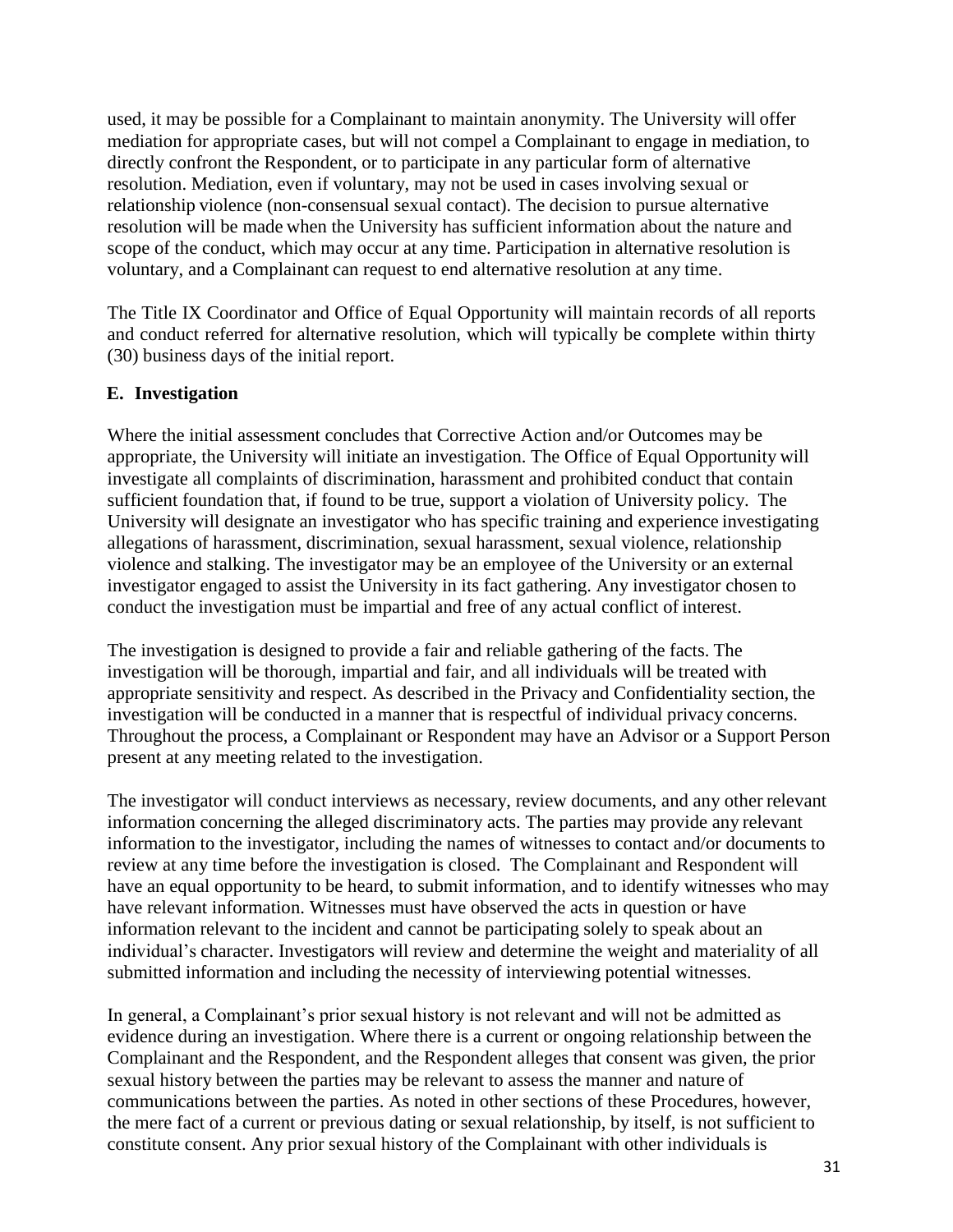typically not relevant and will not be permitted except under limited exceptions.

In gathering the facts, the investigator may consider prior allegations of, or findings of responsibility for, similar conduct by the Respondent to the extent such information isrelevant. Where there is evidence of a pattern or conduct similar in nature by the Respondent, either prior to or subsequent to the conduct in question, regardless of whether there has been a finding of responsibility, this information may be deemed relevant and probative in the investigation. The determination of relevance will be based on an assessment of whether:

- The previous incident was substantially similar to the present allegation;
- The information indicates a pattern of behavior and substantial conformity with that pattern by the Respondent; or
- The Respondent was subject to a previous credible allegation and/or previously found responsible for a policy violation.

Any party seeking to introduce information about prior sexual history or pattern evidence should bring this information to the attention of the investigator at the earliest opportunity. The University, through the investigator, may choose to consider this information, with appropriate notice to the parties. Where a sufficient informational foundation exists, the investigator, in consultation with the Title IX Coordinator, will assess the relevance, form, and reliability of the information (hearsay will not be permitted) and determine if it is appropriate for inclusion in the written investigation report.

The investigator has the discretion to consolidate multiple reports against a Respondent into one investigation if the evidence related to each incident would be relevant and probative in reaching a determination on the other incident.

The University will seek to complete the investigation within forty-five (45) calendar days of the complainant's decision to move forward. This time frame may be extended for good cause with written notice to the parties of the delay and the reason for the delay. At the request of law enforcement, the University may agree to defer its Title IX fact-gathering until after the initial stages of a criminal investigation. The University will nevertheless communicate with the Complainant regarding Title IX rights, procedural options and the implementation of interim measures to assure the safety and well-being of all affected individuals. The University will promptly resume its Title IX fact-gathering as soon as law enforcement has released the case for review following the initial criminal investigation.

To help ensure that the investigation can be completed in a timely manner, the University has established time limits for each component of the investigation after a complainant has decided to participate. The time frames do not change the fact that complainants and respondents have the right to determine whether, and to what extent, they will participate in the investigation. It should be noted that the investigation will move forward at the time limit for each stage of the investigation whether or not the noticed individual completes the identified component of the investigation.

.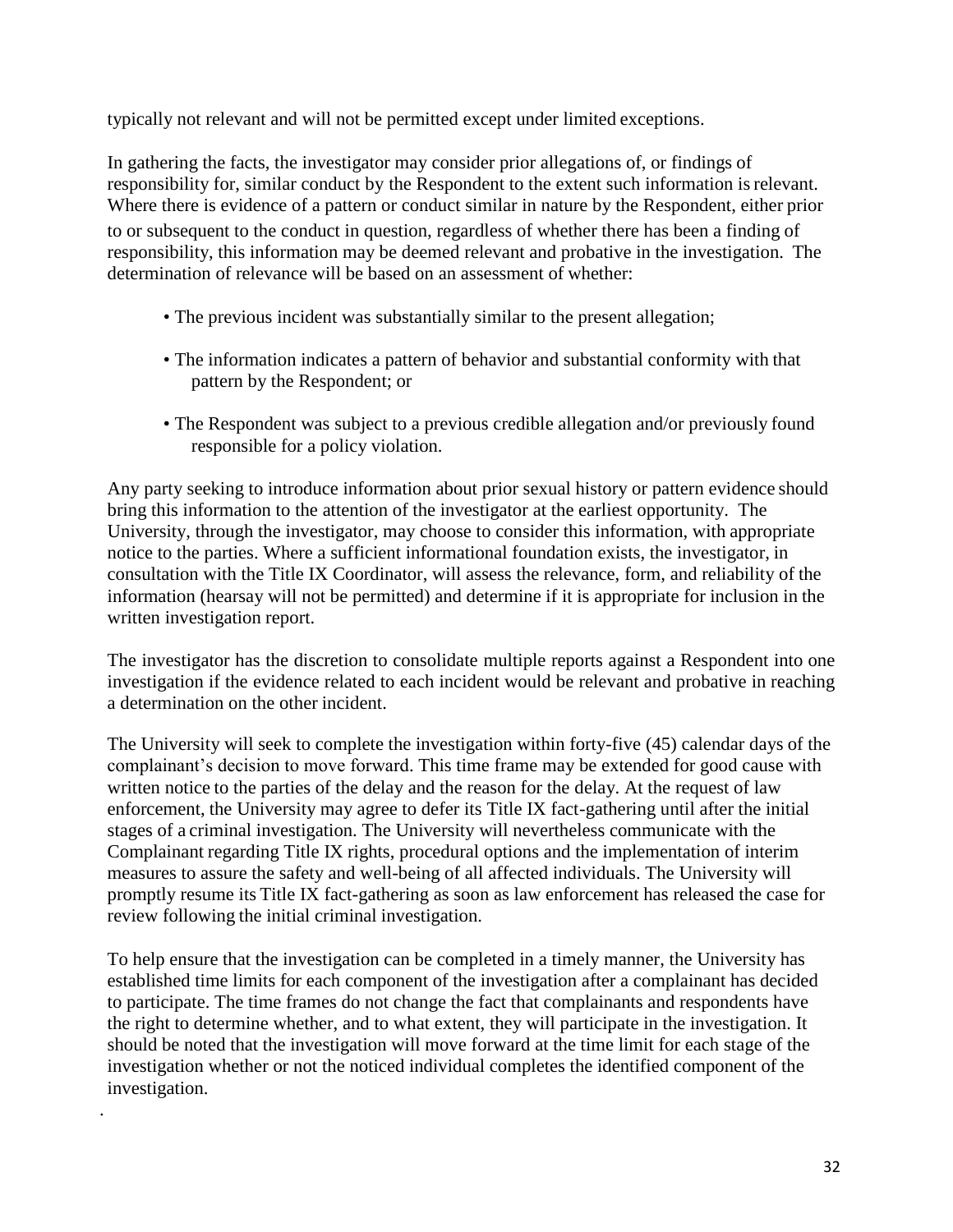- After the University decides to move forward with an investigation and the complainant's initial interview is completed, the Respondent will be notified by Title IX or Equal Opportunity staff that an investigation has been initiated. They will be notified in writing and invited to an informational meeting to review the process and the resources available to them throughout the process. Each Respondent wishing to participate in an informational meeting will have five (5) business days after they receive notice to inform the Title IX Coordinator if they wish to have an informational meeting and ten (10) business days after receiving notice to complete the informational meeting with Title IX or Equal Opportunity before the investigation moves forward.
- After the respondent has completed the informational meeting or the initial ten (10) business days from receiving notice have passed, the respondent will be invited to complete an initial interview with an investigator. The initial interview must be completed within 10 business days of the request or the investigation will move forward without the Respondent's initial interview.
- In most cases, investigators will have follow-up questions for the complainant and respondent after their respective initial interviews. Each participant will have three (3) business days to complete any follow up interview requested by an investigator. Follow up interviews may be completed by phone. If a follow up interview is not completed within the three (3) business days of the request by the investigator, the investigation will move forward without the follow up interview.

An extension of a deadline for exigent or emergency circumstances may be requested in writing from the Title IX Coordinator, who will have sole discretion to grant or deny the extension. The Title IX Coordinator may require proof to verify the emergency or exigent circumstance on which the request is based.

Information gathered during the review or investigation will be used to evaluate the responsibility of the Respondent, provide for the safety of the Complainant and the University campus community, and take appropriate measures designed to end the prohibited conduct, prevent its recurrence and address its effects.

The Title IX Coordinator and the Office of Equal Opportunity Office document each report or request for assistance in resolving a report under these Procedures and will review and retain copies of all reports generated as a result of investigations. These records will be kept confidential to the extent permitted by law.

## <span id="page-32-0"></span>**F. Investigation Report**

At the conclusion of the investigation, the investigator will prepare a written report that summarizes the information gathered and synthesizes the areas of agreement and disagreement between the parties and any supporting information or accounts. In preparing the report, the investigator will review all facts gathered to determine whether the information is material to the determination of responsibility given the nature of the allegation. In general, the investigator may exclude information that is immaterial. The investigator may also exclude statements of personal opinion, rather than direct observations or reasonable inferences from the facts, and statements as to general reputation for any character trait, including honesty. An external investigation or report does not replace the investigative process under these procedures.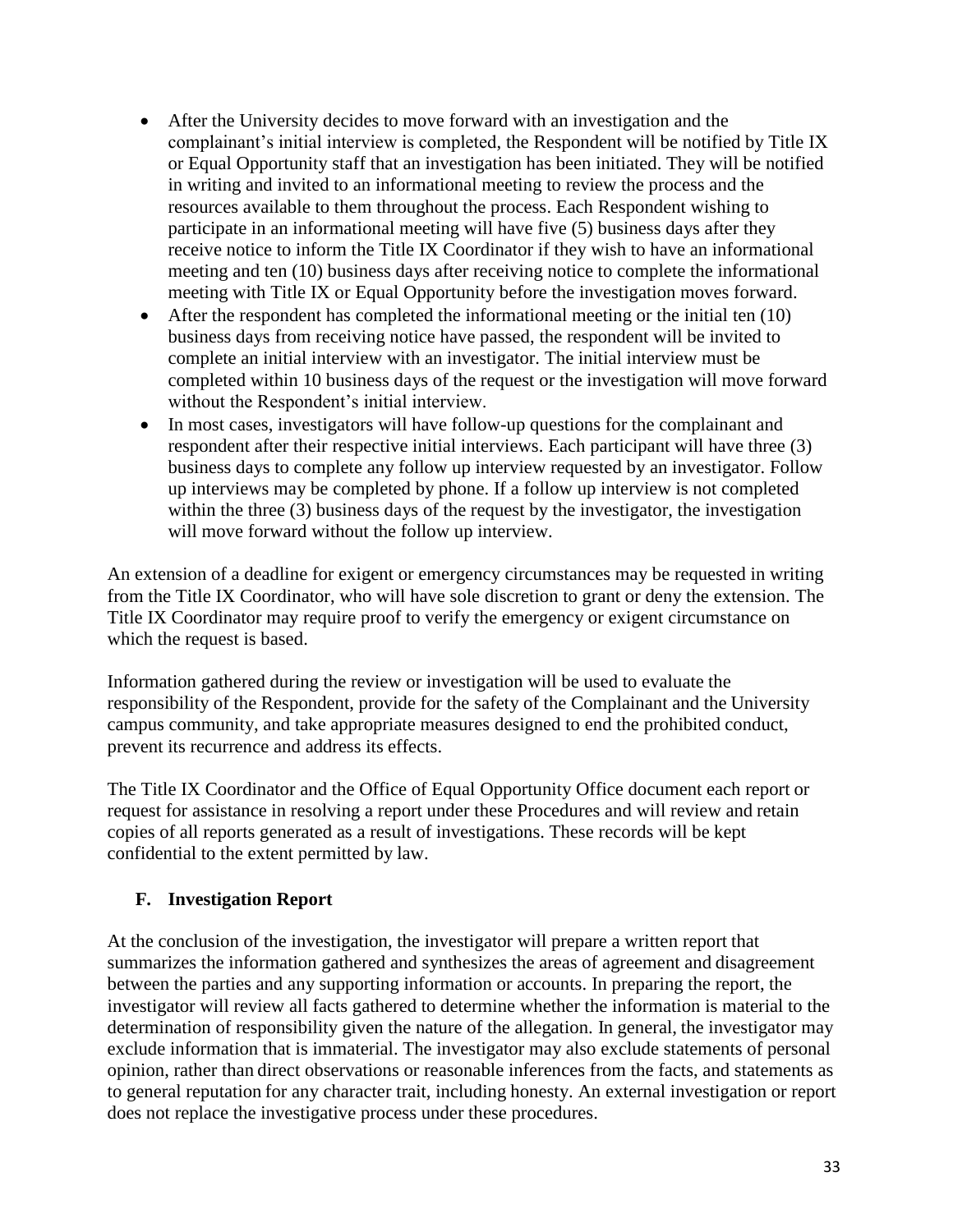Before the report is finalized, as permitted by FERPA, the Complainant and Respondent will be given the opportunity to review the preliminary report and offer oral or written comment to the report. Each party will have five (5) business days from the time they receive notice that the preliminary report is ready for review to complete their review of the preliminary report. A Complainant and Respondent may submit any additional comment or evidence to the investigator within five (5) business days of the opportunity to review the report.

Upon receipt of any additional information by the Complainant or Respondent, or after the five (5) business day comment period has lapsed without comment, the investigator will make a finding asto whether there is sufficient information to establish, by a preponderance of the evidence, that a policy violation occurred. The final written report will include the determination of responsibility and the rationale for the determination.

## <span id="page-33-0"></span>**G. Possible Conclusions**

There are three possible conclusions to an investigation:

- 1. A violation of a policy.
- 2. No violation of a policy.
- 3. Regardless of whether or not there is a violation of the policy, the reviewed behavior may warrant educational outreach.

Once the investigation report has been finalized, a member of the Office of Equal Opportunity will meet with the Complainant and Respondent individually during the pre-arranged time to share the decision made. The Complainant and Respondent may opt to speak by telephone or to receive the report by electronic email instead. This may or may not occur simultaneously based on the availability of the parties. The report includes determinations regarding responsibility for violating the Discrimination and Harassment Policy and/or the Honor Code.

Following (or in lieu of) the meeting, the Office of Equal Opportunity will issue a letter of determination indicating whether or not a policy violation occurred. This letter of determination shall be sent simultaneously to the Complainant, the Respondent, and the responsible administrators. Responsibility determinations are based on a preponderance of the evidence standard.

## <span id="page-33-1"></span>**H. Investigative Finding**

## 1. **Violation of Policy**

Where there is a determination of responsibility for a policy violation the Office of Equal Opportunity will refer the matter to the appropriate administrator for Corrective Action or Outcomes.

## 2. **No Violation of Policy**

Where there is no violation of the policy, the parties will be notified pursuant to this policy and no further action by the Office of Student Conduct or Equal Opportunity will be taken unless the decision is appealed. If a party is an employee, the party's supervisor will be notified, who will determine if any further action is necessary.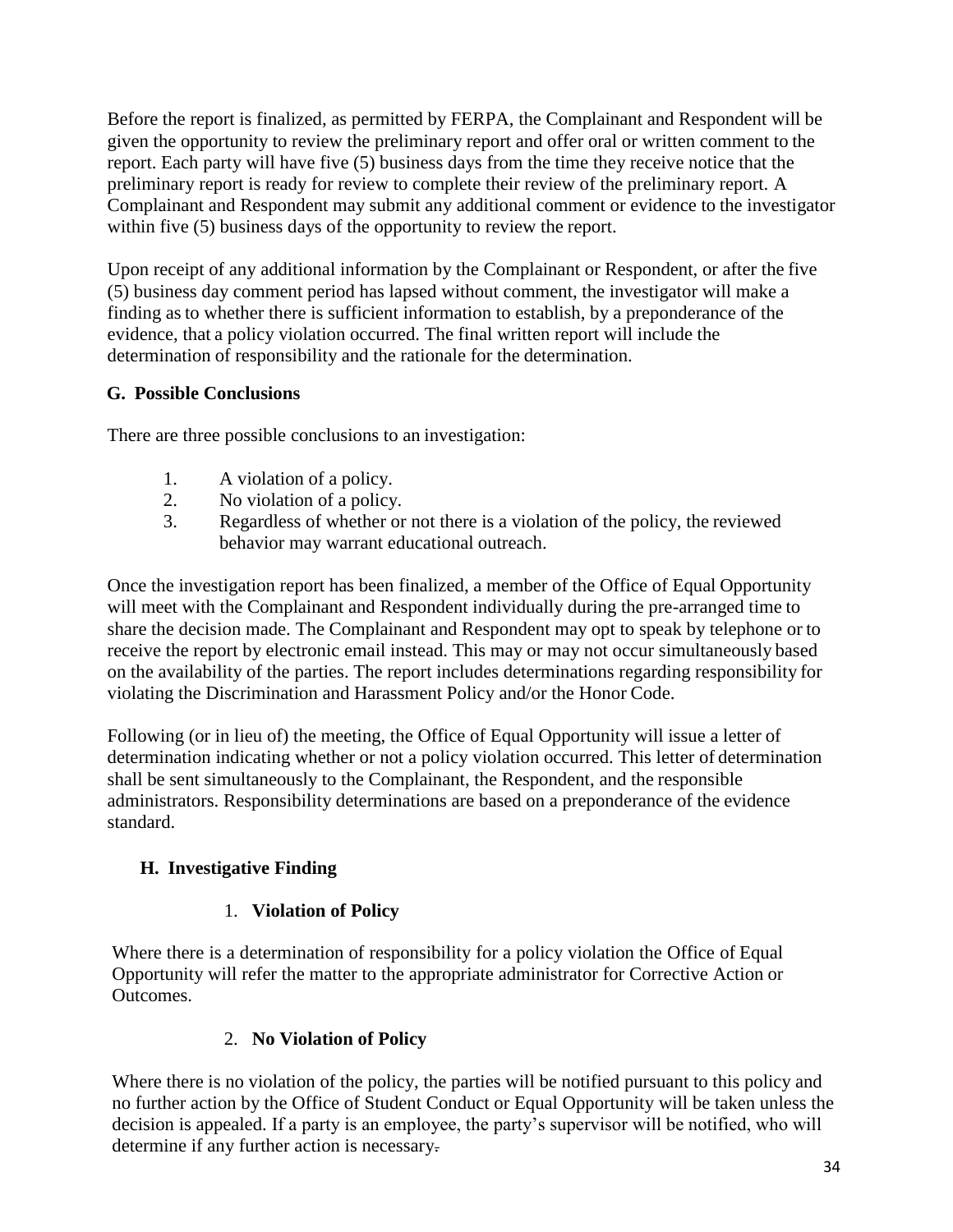## **Appeal**

The Complainant has the right to appeal a finding of no violation of policy through review of the final investigative report.

Student appeals will be considered by the Vice Chancellor of Campus Life and Inclusive Excellence or the Provost or their Designee. Faculty and staff appeals will be considered by the Chancellor, or Provost or their Designee.

• Requesting An Appeal

Undergraduate and Graduate students may request a review by informing the appropriate Administrator as designated in the written notice by submitting a written request for review within five (5) business days of receiving the finding.

Employees and Faculty may request a review by informing the appropriate administrator as designated in the written notice within five (5) business days of receiving the finding.

## <span id="page-34-0"></span>**I. Corrective Action or Outcomes**

The Title IX Coordinator and the Office of Equal Opportunity do not have the authority to impose Corrective Actions and/or Outcomes upon a finding of a discriminatory act. The specific procedures for disciplinary action are as follows:

- For complaints against employees or non-students, the investigative finding will be shared with the Respondent's direct supervisor and/or other responsible administrator who, in consultation with Human Resources, shall have disciplinary authority to impose appropriate Corrective Action.
- For complaints against students, the investigative findings will be referred to the Outcome Council who shall have disciplinary authority to impose appropriate Outcomes (i.e. sanctions).

## <span id="page-34-2"></span><span id="page-34-1"></span>**XII. Corrective Action for Employees and Other Non-Students as Respondents**

## **A. Disciplinary Authority**

The Respondent's supervisor, in consultation with Human Resources, will be responsible for deciding upon the corrective action. The supervisor or other responsible administrator will be responsible for imposing identified corrective action as soon as reasonably possible, but no more than ten (10) business days after receiving the final determination, unless extenuating circumstances apply. The Respondent's supervisor or Human Resources shall notify the Title IX Coordinator and/or Office of Equal Opportunity of the corrective or disciplinary action imposed.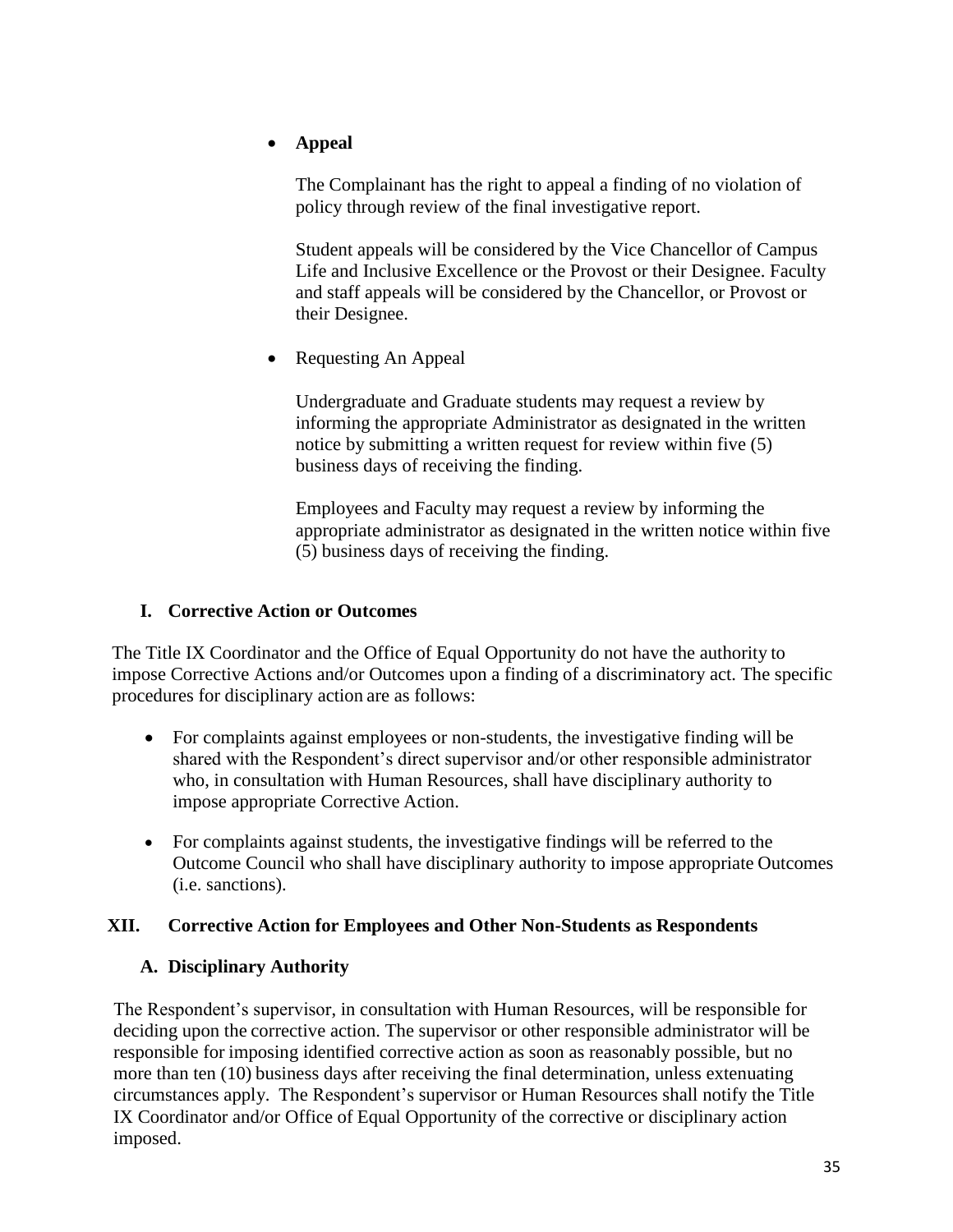Following any decision on the imposition of Corrective Action, the supervisor or Human Resources shall notify both the Complainant and Respondent of the outcome, including the determination of responsibility and any Corrective Action that directly relates to the Complainant, as consistent with University policies and procedures related to the confidentiality of employee personnel files.

## <span id="page-35-0"></span>**B. Appeal**

Faculty or staff members who receive Corrective Action pursuant to these Procedures may appeal said Corrective Action through the University's Employee Dispute Resolution/Grievance Process.

Corrective Action issued against faculty members who are subject to the Appointment, Promotion, and Tenure guidelines may also pursue the applicable appeal rights subject to the provisions of these guidelines.

Corrective Action issued against employees who are subject to a collective bargaining agreement must pursue their appeal rights pursuant to that agreement.

A Complainant may appeal the Corrective Action imposed as it is applicable to her or him in writing to the next most immediate decision maker and consistent with the Employee Dispute Resolution process applicable to the Respondent's status with the University.

## <span id="page-35-2"></span><span id="page-35-1"></span>**XIII. Disciplinary Action for Students as Respondents**

## **A. Referral to the Outcome Council**

The Title IX Coordinator or the Office of Equal Opportunity refers cases where a determination of responsibility for violating the Discrimination or Harassment Policy and/or the Honor Code has been made to the Outcome Council. Either the Vice Chancellor of Campus Life and Inclusive Excellence or the Provost or their designee will convene an Outcome Council review, typically within five (5) business days. The Title IX Coordinator or designee will issue written notice in the form of a Letter of Determination to the Complainant and the Respondent.

## <span id="page-35-3"></span>**B. Outcome Council**

## **1. Outcome Council Composition**

The Outcome Council is the body responsible for making a neutral and impartial review of investigations and findings, and imposing outcomes (sanctions). It is not a hearing body. It meets independently to complete its review and make its determinations. Typically, the Outcome Council will be comprised of three (3) UniversityCommunity members, including the Director of Student Conduct (or his/her designee), the Director of Graduate Student Services (or his/her designee) and an appointed faculty member or similar University employee appointed by the Vice Chancellor for Campus Life and Inclusive Excellence or Provost. Any individual designated by the University must havesufficient training or experience to serve in this capacity. All Outcome Council membershave specific training and experience in adjudicating allegations of harassment and discrimination, sexualharassment, sexual violence, relationship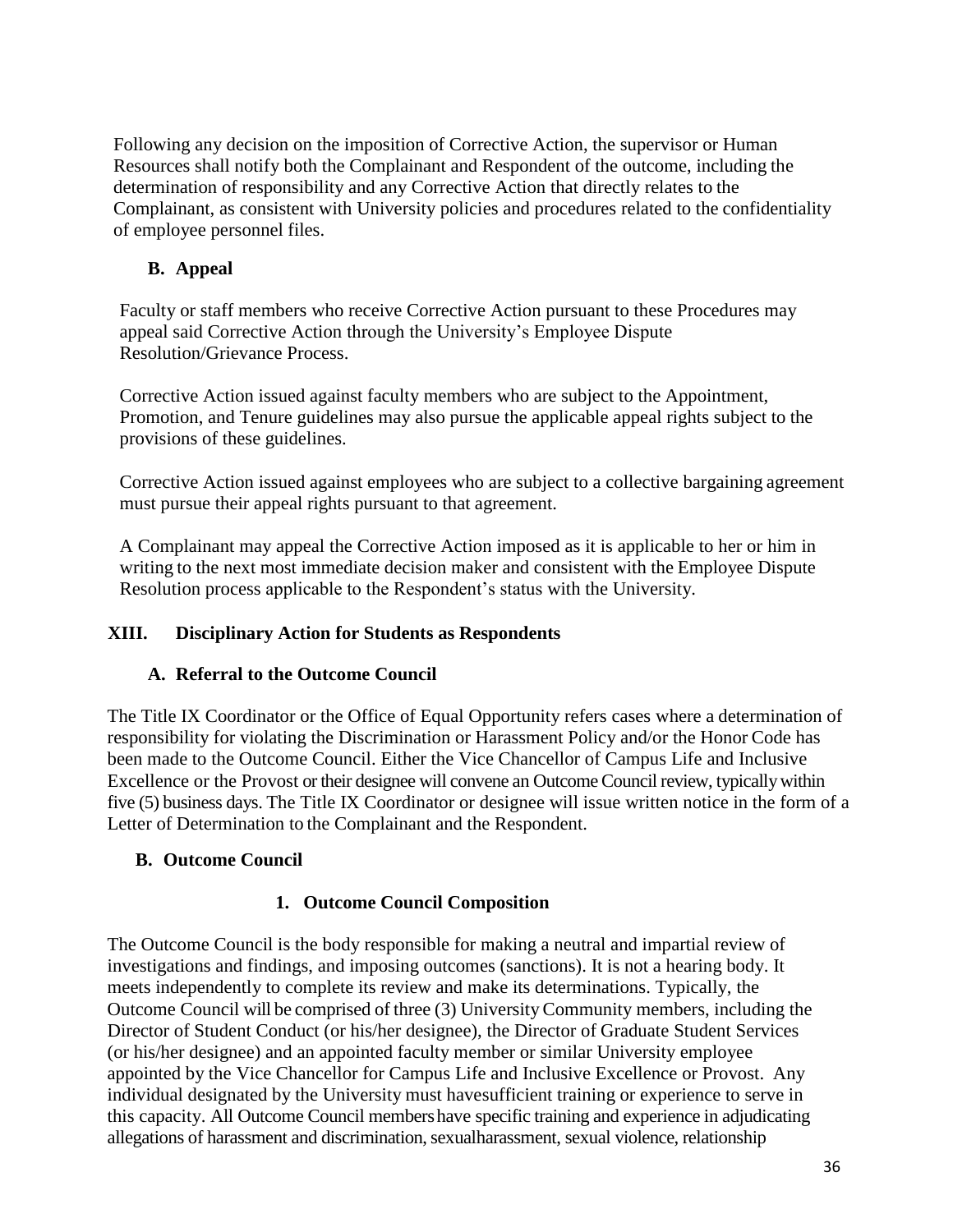violence and stalking.

In order to be eligible to serve on the Outcome Council, individuals must meet the following requirements:

- i. Facultymust have been employed by and taught courses at the University for at least one academic year. Faculty must also have taught at least one course within the most recent two academic terms.
- ii. Staff must be currently employed full-time.

Outcome Council members have the following expectations:

- i. Approach each case without any preconceived ideas of responsibility of the parties involved prior to reading the Investigative Report.
- ii. Thoroughly review all case materials prior to the Outcome Council being convened.
- iii. Impose clear and proportionate outcomes for those found to be responsible for violations of University policy.
- iv. Individual board members are compelled to offer input during the deliberation process, allow for fellow members to be heard, and to consider differing views before a decision is reached.
- v. Remove himself/herself from a particular Outcome Council if there is the potential conflict ofinterest.

The OutcomeCounsel must be comprised of neutral and impartial decision-makers. The Respondent andComplainant(s) will be notified of the OutcomeCouncil members who will be serving and have the right to object to the participation of anymember based on a demonstrable significant bias. Such objections are due, with supporting information, to the administrator designated in the notice within two (2)business days. The designated administrator will review any concerns and determine if there is any merit to the assertion that an Outcome Council member may not be an objective, impartial, unbiased decision maker. The Respondent and Complainant(s) will be notified if any changes to the Outcome Council composition have been made. If a new OutcomeCouncil member has been designated, Respondent and Complainant(s) will have one  $(1)$  business day to submit any objections to the new member to the designated Associate Provost for review.

## **2. Outcome Council Procedures**

When an Outcome Council is convened, the following procedures will be followed:

- i. The Outcome Council is officially called to order.
- ii. The Outcome Council members review the specific finding(s) and policyviolation(s).
- iii. The Outcome Council members may request additional information or clarification from the Equal Opportunity Investigators and/or UniversityCounsel.
- iv. The Outcome Council makes determinations regarding appropriate sanctions.

## <span id="page-36-0"></span>**C. Imposition of Outcome**

The Outcome Council will consider the imposition of a sanction designed to eliminate the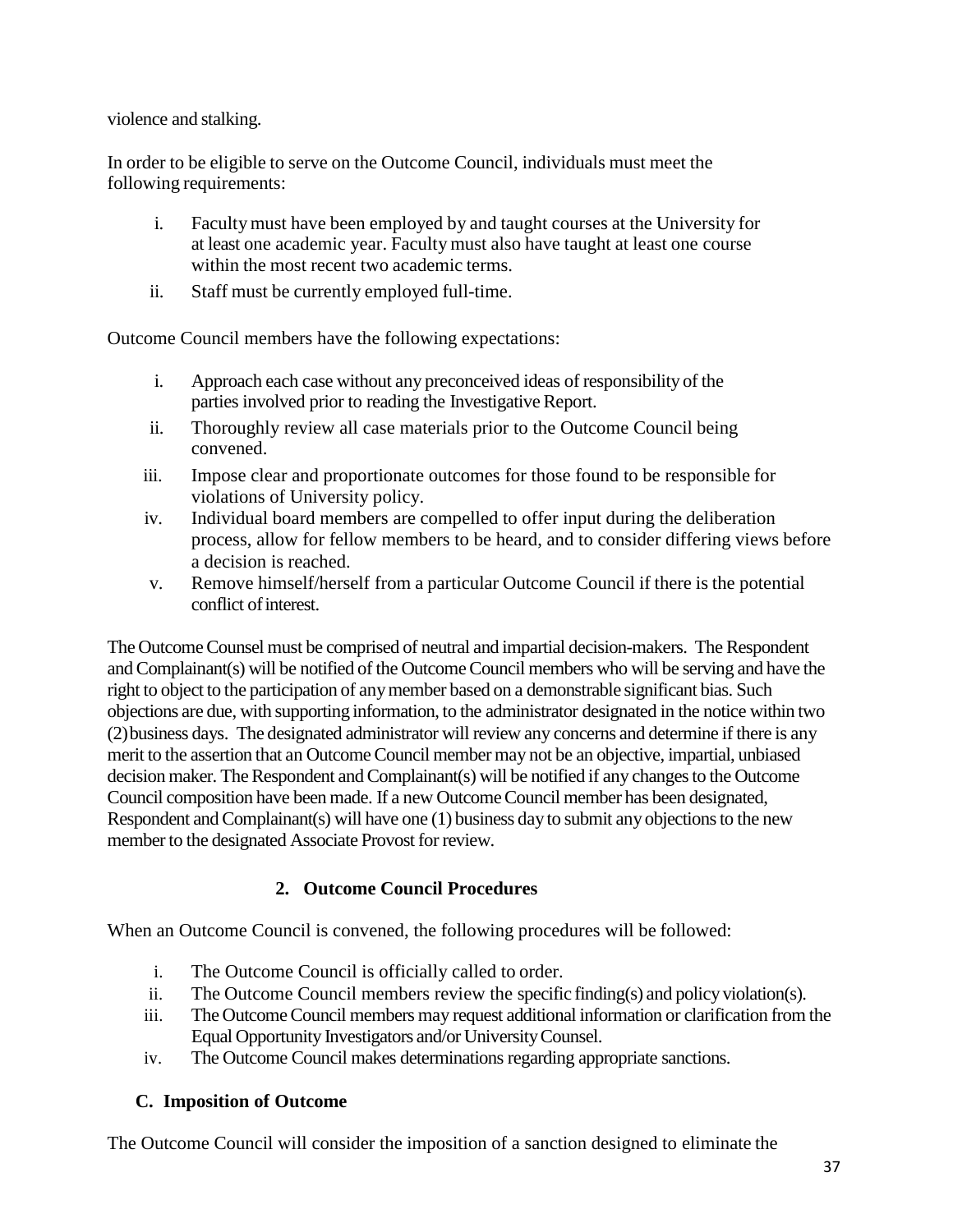misconduct, prevent its recurrence, and remedy its effects, while supporting the University's educational mission and Title IX obligations. Sanctions or interventions may also serve to promote safety or deter individuals from similar future behavior.

The Outcome Council is responsible for determining the appropriate sanction. The Outcome Council may impose any sanction deemed appropriate after a consideration of all of the relevant information.

The primary objectives when considering outcomes includes:

- Protecting the University of Denver community;
- Bringing the discriminatory conduct to an end;
- Taking steps reasonably calculated to prevent the future reoccurrence of the discriminatory conduct; and
- Restoring the Complainant to his or her pre-deprivation status, to the extent practical and possible.

In determining outcomes to meet these objectives, the following criteria are considered:

- Nature and severity of the act.
- Number of Complainants.
- Prior Student Conduct history of the Respondent.
- The Council's assessment of the effect of the act or policy violation has on the Complainant, community and University environment.
- Complainant(s) and community safety.

The imposition of sanctions will take effect immediately and will not be placed on hold pending the resolution of the appeal.

## <span id="page-37-0"></span>**D. Range of Outcomes**

Outcomes are assigned for the entirety of the incident(s) under review, not for each violation. All Outcomes will include an "Inactive" Outcome, and at least one, appropriate "Active" Outcome. In general violations of the non-consensual sexual contact provision of these Procedures typically result in a dismissal and do not include an Active Outcome.

A. Inactive Outcomes are those which define the student's status at the University. These include the following:

1. Warning. A warning is given to notify a student that their behavior has been inconsistent with the expectations of the University. A warning has no immediate effect upon a student's status at the University. However, once given a warning, students should expect different Outcomes to result from any subsequent violations.

2. Student Conduct Probation. Probation serves to notify a student that they must avoid any further violations of the Student Conduct Policies for a specified period of time in order to remain a student at the University. Students on probation are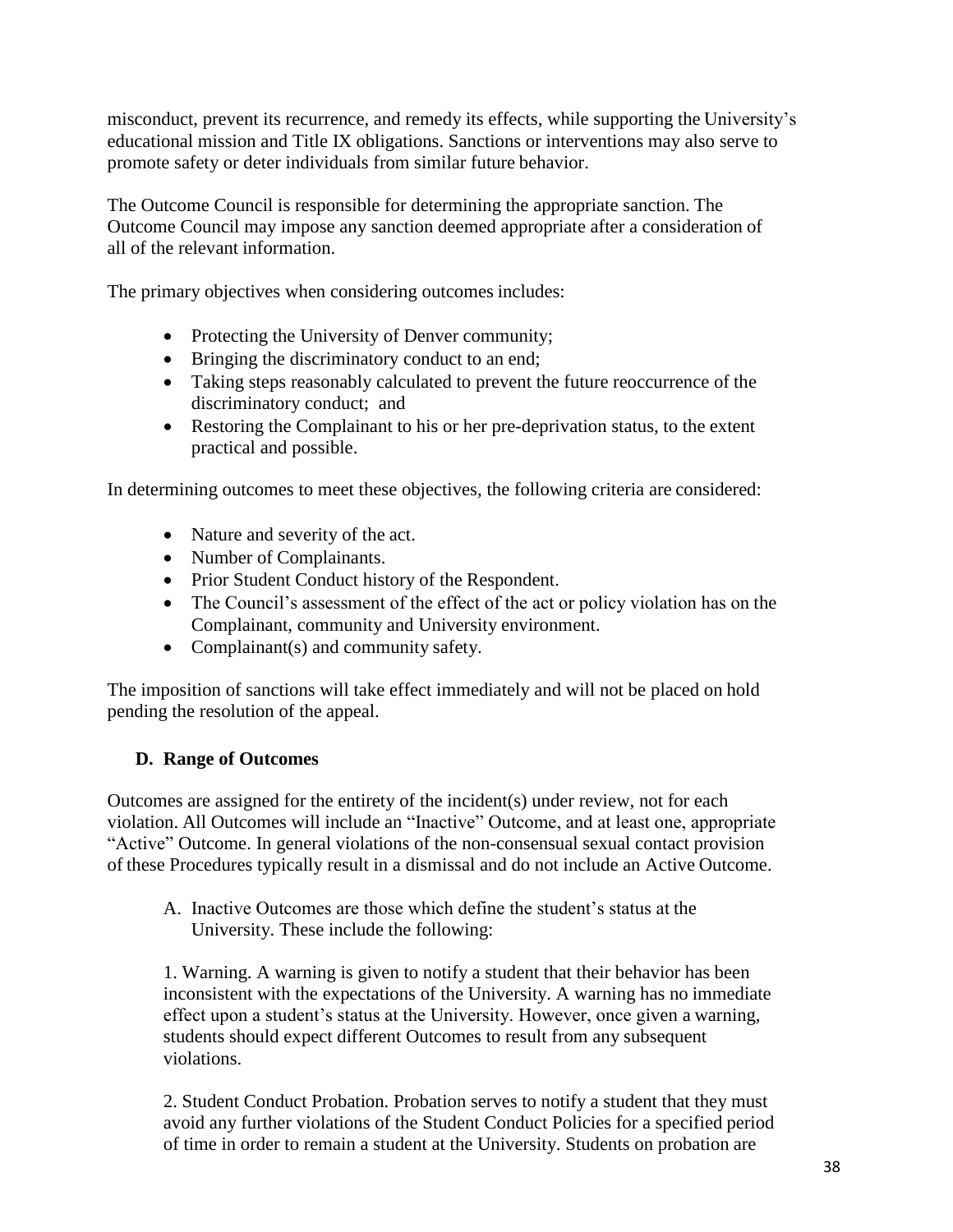not in good standing with the University; as a result, certain co-curricular activities may be prohibited to a student while on probation. Any further violations while on probation may result in a student's suspension or dismissal from the University.

3. Deferred Suspension. Deferred Suspension serves to notify a student that they must avoid any further violations of the Student Conduct Policies for a specific period of time in order to remain a student at the University because his/her behavior has not met the standards expected by students. Different than Student Conduct Probation, when a student on Deferred Suspension is alleged to be involved with any subsequent violations of policy, he/she will be issued an Interim Suspension until his/her responsibility in the subsequent incident can be determined. Students on Deferred Suspension are not in good standing with the University; as a result, certain cocurricular activities may be prohibited. If found responsible for any further violations of policy while on Deferred Suspension, a student will likely be dismissed from the University.

4. Suspension. A student who has been suspended from the University may not participate in any University activities, academic or otherwise, for a specific period of time, and will be restricted from all University Premises and activities. A suspended student who wishes to re-enroll must apply for re-entry to the University and must also apply to the Director of Student Conduct. The Director of Student Conduct will determine whether any and all requirements for readmission have been satisfactorily completed. The University does not accept courses completed at another institution while the student is suspended.

5. Dismissal. A student who has been dismissed from the University is permanently prohibited from participating in any University activities, academic or otherwise, and will be restricted from all University Premises and activities.

B. Active Outcomes may be assigned in order to facilitate the educational process. These Outcomes are intended to encourage a student to reflect on the impact of the decisions they have made and help students develop the skills necessary to be successful at the University of Denver. Types of "active" Outcomes include, but are not limited to:

1. Written Assignments. A student is required to write a reflection paper, maintain a journal, write a review of a policy, etc.

2. Worksheets. A student is required to answer a series of questions designed to help them evaluate the decisions that led to the violation and avoid making similar decisions in the future.

3. Programs & Activities. A student is required to complete community service hours, attend a program, design a poster board, etc.

4. Interventions. The student is required to undergo a counseling assessment, complete a drug and/or alcohol treatment program, or attend a workshop, etc.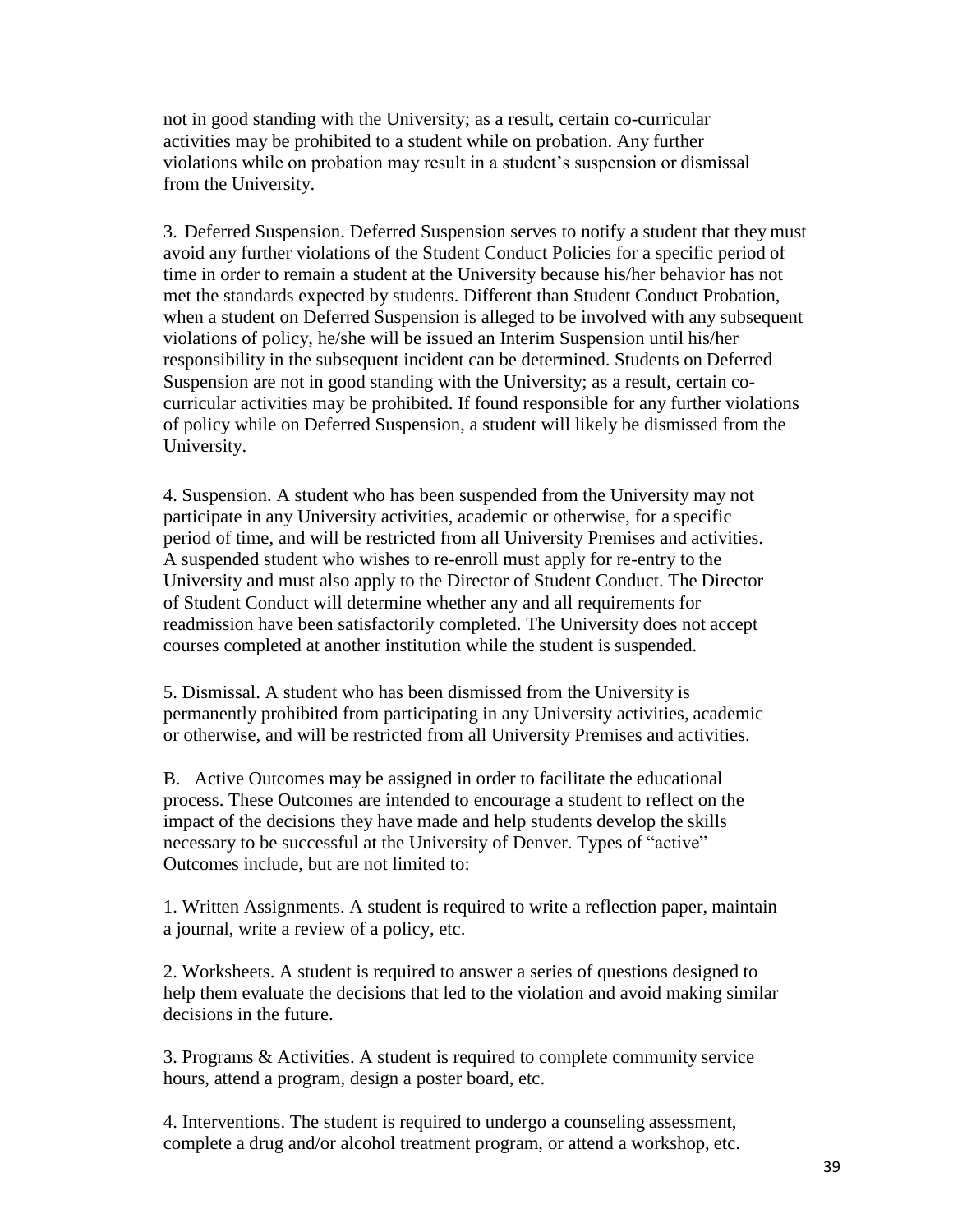5. Restrictions. The student is restricted from contacting one or more individuals, hosting guests on campus, using the University computer network, etc.

6. Referrals. The student is referred to another process, such as mediation or counseling, to resolve some of the issues resulting from the violation.

Failure to complete any active outcome by the specified deadline will result in a hold being placed on a student's registration account with the University, and may result in further action.

## <span id="page-39-0"></span>**E. Notice of Outcome**

Once the Outcome Council has rendered a finding, a member of the Outcome Council will offer the Respondent and Complainant(s) the opportunity to meet individually to share the outcome decision made. These meeting will be scheduled within two (2) business of the Outcome Council, and may occur simultaneously based on the availability of the parties.

At this meeting, Written Notice to the Respondent andComplainant(s) will be provided and will include the Outcome determinations. The Respondent will be informed ofany sanctions, the date by which the requirements must be satisfied (if applicable), and the consequences of failure to satisfy the requirements. The Complainant will be informed of any sanctions that directly relate to the Complainant. The outcome letter will also provide each party with their appeal options.

To meet the objectives of the Outcome Council, in the event that the Respondent is suspended or dismissed, the Respondent shall be immediately removed from the campus community while any appeals process takes place. Should the Respondent successfully appeal the Outcome Council's decision, the University will make every reasonable effort to return the Respondent to his or her previous status.

## <span id="page-39-1"></span>**F. Appeal**

Any party may appeal Outcome determinations, pursuant to the appeal criteria. Appeals will only be considered in the following circumstances:

- i. The existence of procedural error(s) so substantial that it would likely alter the investigative findings and ultimate Outcomes;
- ii. Presentation of new and significant evidence which was not reasonably available at the time of the initial investigation and would likely alter the investigative findings and ultimate Outcomes; and/or
- iii. The Outcomes imposed are substantially disproportionate to the violation.

Mere disagreement with the decision is not grounds for appeal. The appellate process shall not re-hear a matter in part or in its entirety.

An appeal will only be considered if submitted to the appellate officer identified in the written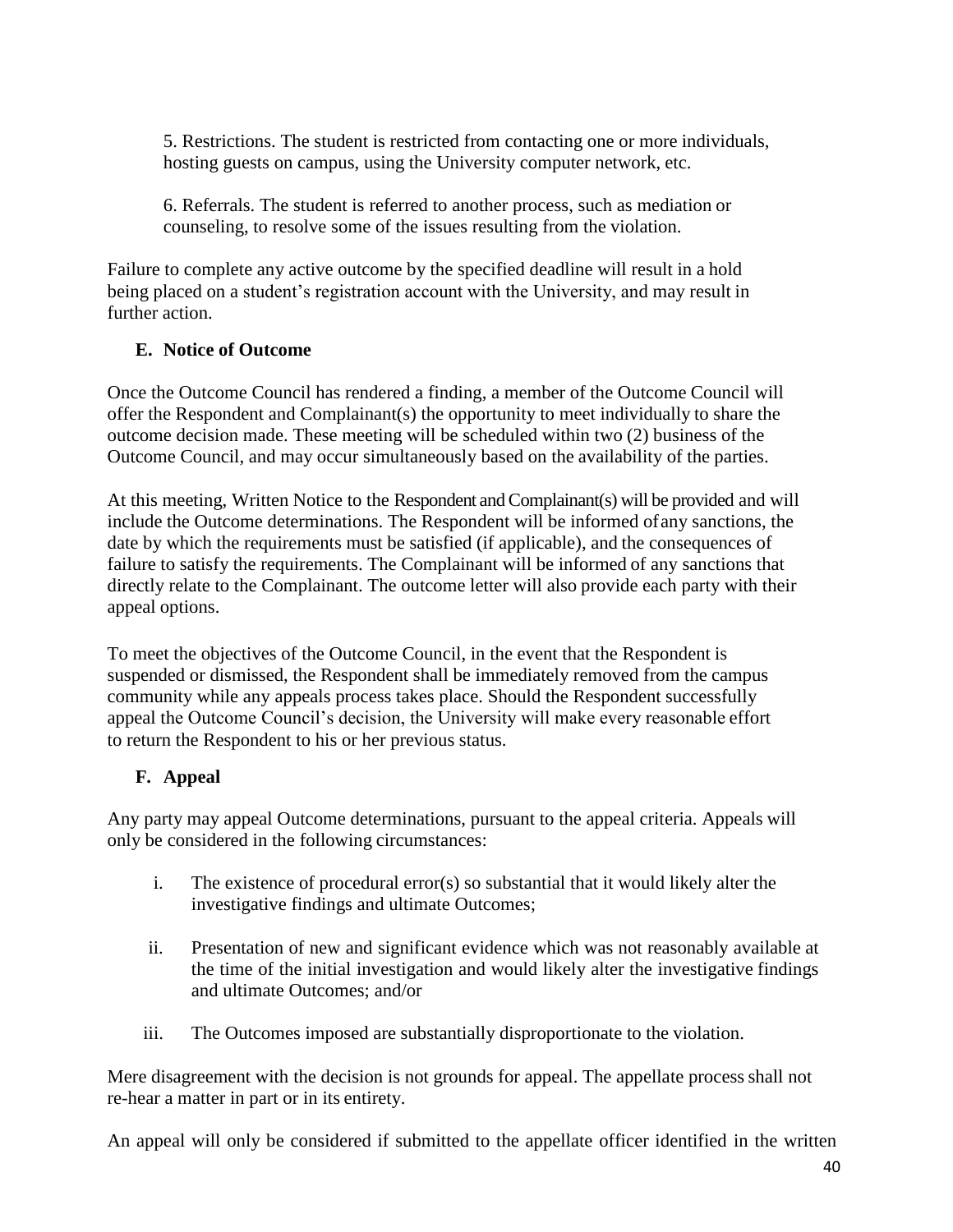notice within five (5) business days of the date on the notice of the Outcomes. An extension of these deadlines may be requested if extenuating circumstances arise.

If an appeal is received from either the Complainant or Respondent, or both parties, the other party involved in the matter will be notified that an appeal has been received. The appellate officer reserves the right to forward any and all portions of the appeal to the other party(s) as needed in order to address matters raised in the appeal. In such situations, the other party(s) will be given the opportunity to submit a written response, which will only be considered when provided to the appellate officer within the expressed deadline. In any request for an appeal, the burden of proof lies with the party requesting the appeal, as the original determination and sanction are presumed to have been decided reasonably and appropriately. The appeal is not a new review of the underlying matter.

If the appellate officers determine that new evidence should be considered, the report will be returned to the Office of Equal Opportunity to be reviewed in light of the new information.

If the appellate officers determine that a material procedural error occurred, it may return the report to the Office of Equal Opportunity with instructions to reconvene the investigative process to cure the error. In rare cases where the procedural error cannot be cured by the Office of Equal Opportunity (as in cases of bias), the appellate officers may order a new review of the matter.

If the appellate officers determine that the outcomes imposed are disproportionate to the violation, the appellate officers may return the matter to the Outcomes Council with or without recommendations.

In cases where the appeal results in reinstatement to the institution or of privileges, all reasonable attempts will be made to restore the individual to his/her prior status, recognizing that some opportunities lost may be irretrievable in the short term.

The appellate officer will communicate the result of the appeal to the Complainant and Respondent within five (5) business days from the date of the submission of all appeal documents by both parties. Appeal decisions are final.

## <span id="page-40-0"></span>**G. Group Infractions**

When members of a student group, organization, or team or individuals acting collusively act in concert in violation of these Procedures, they may be charged as a group or as individuals, and an investigation may proceed against the group as joint Respondents or against one or more involved individuals as appropriate given available information and the circumstances.

A student group, organization, or team's officers and membership may be held collectively and individually responsible when violations of this policy by the organization or its memberstake place at organization sponsored events, have received the consent or encouragement of the organization or of the organization's leaders or officers, or was known or reasonably should have been known to the membership or its officers.

In any such action, separate Outcome Councils will be convened for each Respondent, however each Outcome Council may comprise the same members. Sanctions may be assigned collectively and individually and will be proportionate to the involvement of each individual.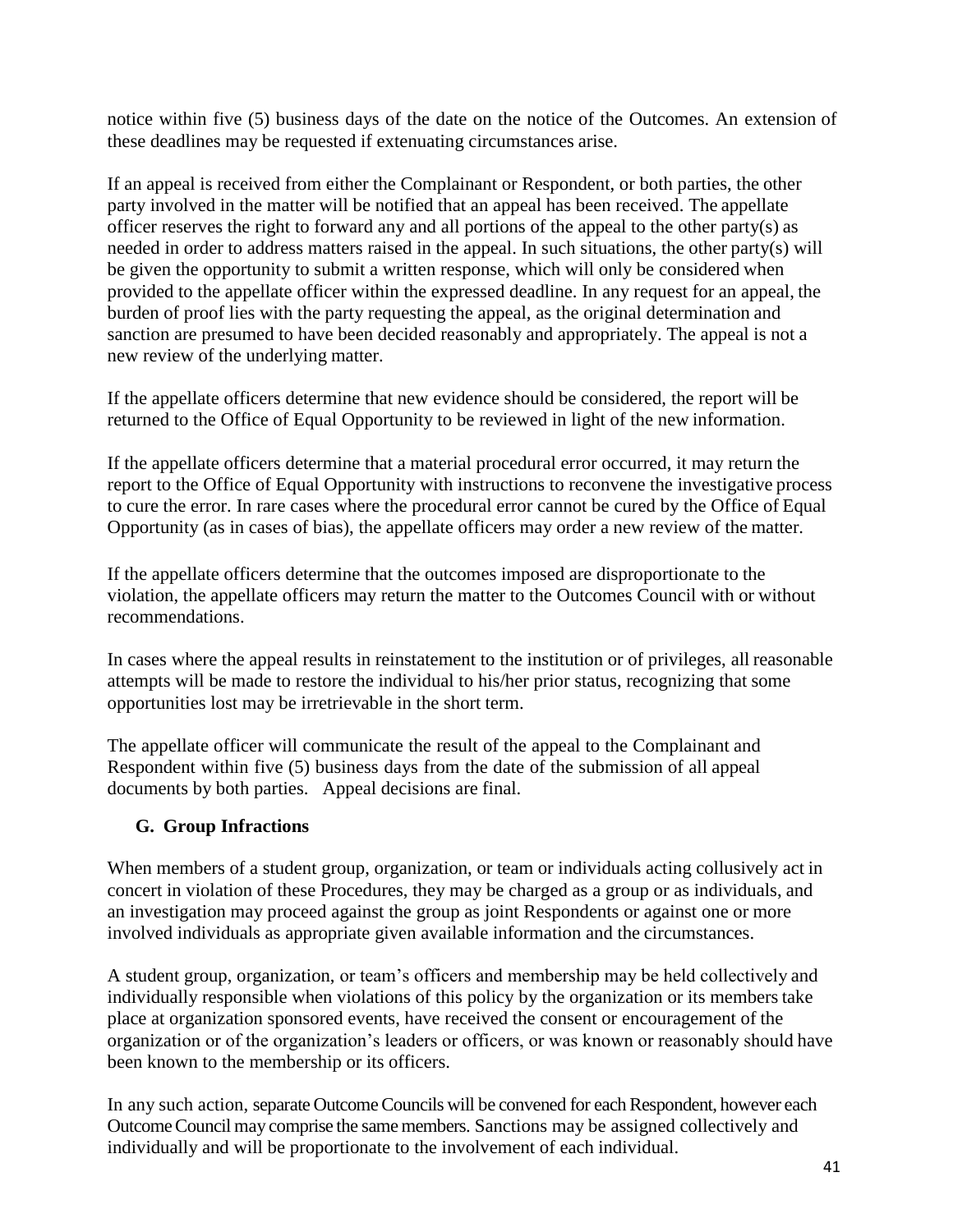## <span id="page-41-0"></span>**H. Records**

When the Office of Equal Opportunity matters involve at least one student Respondent, a Student Conduct Record will be created. Student Conduct will be responsible for maintaining all official University records related to student conduct. A student's record will include copies of all Cases in which a student is charged with violating at least one Student Conduct Policy, which includes Office of Equal Opportunity policies, as well as copies of correspondence and other documentation related to the Case.

The policies regarding the retention of student conduct records are as follows:

- i. Student Conduct files will be maintained for a period of no less than seven years following the most recent finding of violation.
- ii. Student Conduct files of students who have been dismissed from the University will be keptindefinitely.
- iii. The Universitywill retain, as necessary, appropriate statistical information related to policy violations in order to comply with legislative reporting requirements.

*Release of Records:* Numerous members of the DU faculty and staff receive requests from students or former students to complete forms that include a request for information about student conduct records at the University. These forms typically serve the following purposes: Undergraduate transfer to another institution; Graduate/professional/law school admission; Admission to the Bar (by state); Security clearances for employment (typically federal), etc. Access and release of records of student conduct proceedings are governed by applicable FERPA and other privacy laws.

*Public Notification Policy*. The University recognizes the shared interest of the greater community in the resolution of Student Conduct matters. Student Conduct will update their website on an annual basis with statistics on the Student Conduct Process. These statistics may include the number of students found responsible for violating each of the Student Conduct Policies, which includes the Office of Equal Opportunity policies, as well as a summary of the outcomes assigned in the Student Conduct Process, including through the Outcome Council.

## <span id="page-41-2"></span><span id="page-41-1"></span>**XIV. Additional Considerations**

## **A. Statement of Expectations for All Parties**

Throughout their involvement in the Office of Equal Opportunity's investigative process, the consideration of discipline, and/or appeal proceedings, the Complainant and Respondent, have the rights and responsibilities listed below.

- The right to be treated with dignity and respect.
- The right to be informed of the Discrimination and Harassment Policies and Procedures and other University Policies that are involved.
- The right to a prompt and thorough investigation.
- The right to object to the participation of the assigned investigator, a member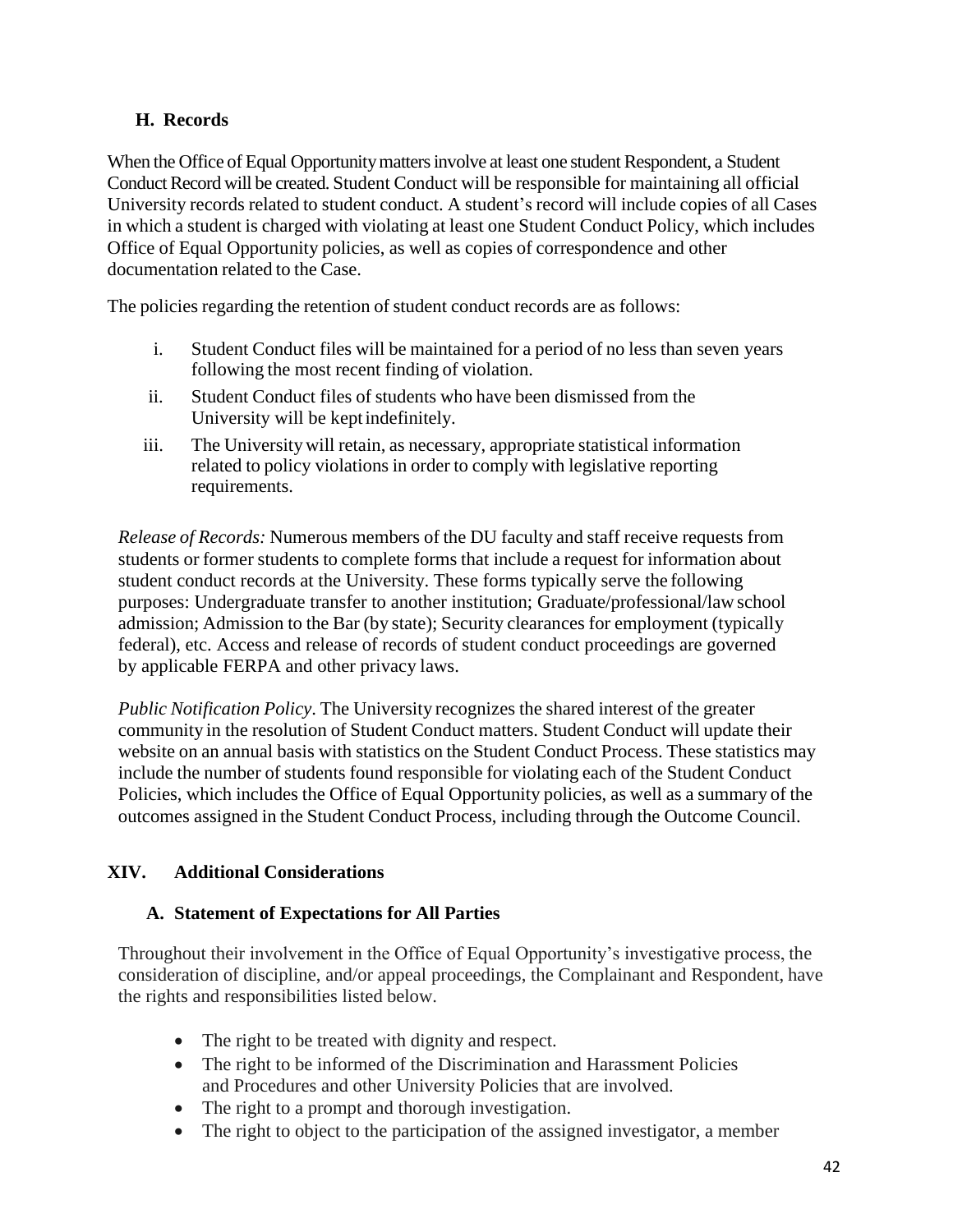of the Outcome Council, or an appellate authority based on a demonstrable significant bias.

- $\bullet$  The right to request reasonable assistance and support (i.e., for disability, language barriers, or location/proximity concerns) to ensure full participation in the process. Requests must be received in a timely manner, 24 hours before any meeting time.
- The right to privacy throughout the process to the extent possible and with the exception of University administrators that legitimately need to know status of the process.
- The right to be free from intimidation and retaliation and, upon request, to have reasonable steps taken by the University to prevent unnecessary or unwanted contact with involved parties.
- The right to written notification of a pending investigation resulting from a report concerning a potential violation of these Procedures. This notice will include the following:
	- o A general statement concerning the provision of these Procedures that has allegedly been violated;
	- o The consequences and process if a party chooses not to participate in the investigative process; and
	- o A copy of his or her rights and responsibilities.
- The right to share information in support of his/her own perspective during the investigative process.
- The right to provide the names of other individuals, during the investigative process, who have information directly relevant to the incident.
- The right to have a Support Person of his or her choice present throughout the process. The Support Person is a non-participating and silent observer.
- The right to seek the advice and assistance of an attorney at his or her own expense. The attorney may accompany the party to any meeting or proceeding under these Procedures as an Advisor, but the attorney is a non-participating and silent observer.
- The responsibility to notify his or her support person of the time, date, and location of any meeting associated with the investigative process. Meetings need not be rescheduled to accommodate a support person.
- The responsibility to provide notification that a support person will be present for meetings no later than 48 hours before the scheduled meeting. Failure to provide names prior to the meeting may be grounds to exclude a support person.
- The responsibility to ensure the University has been provided with accurate address and other contact information so that notification is not unduly delayed.

## <span id="page-42-0"></span>**B. Advisors and Support Persons**

**Advisor:** During any investigation, the Complainant and Respondent have the right to be assisted by an advisor of their choice. The advisor may accompany the Complainant or Respondent to any meeting with an investigator or a University employee or other proceeding. Any person who serves as an Advisor should plan to make themselves available for meetings throughout the process.

**Support Person**: The Complainant and Respondent have the right to be assisted by a Support Person of their choice. The Support Person is someone who can provide emotional, logistical, or other kinds of assistance. The Support Person may be present at proceedings to assist parties by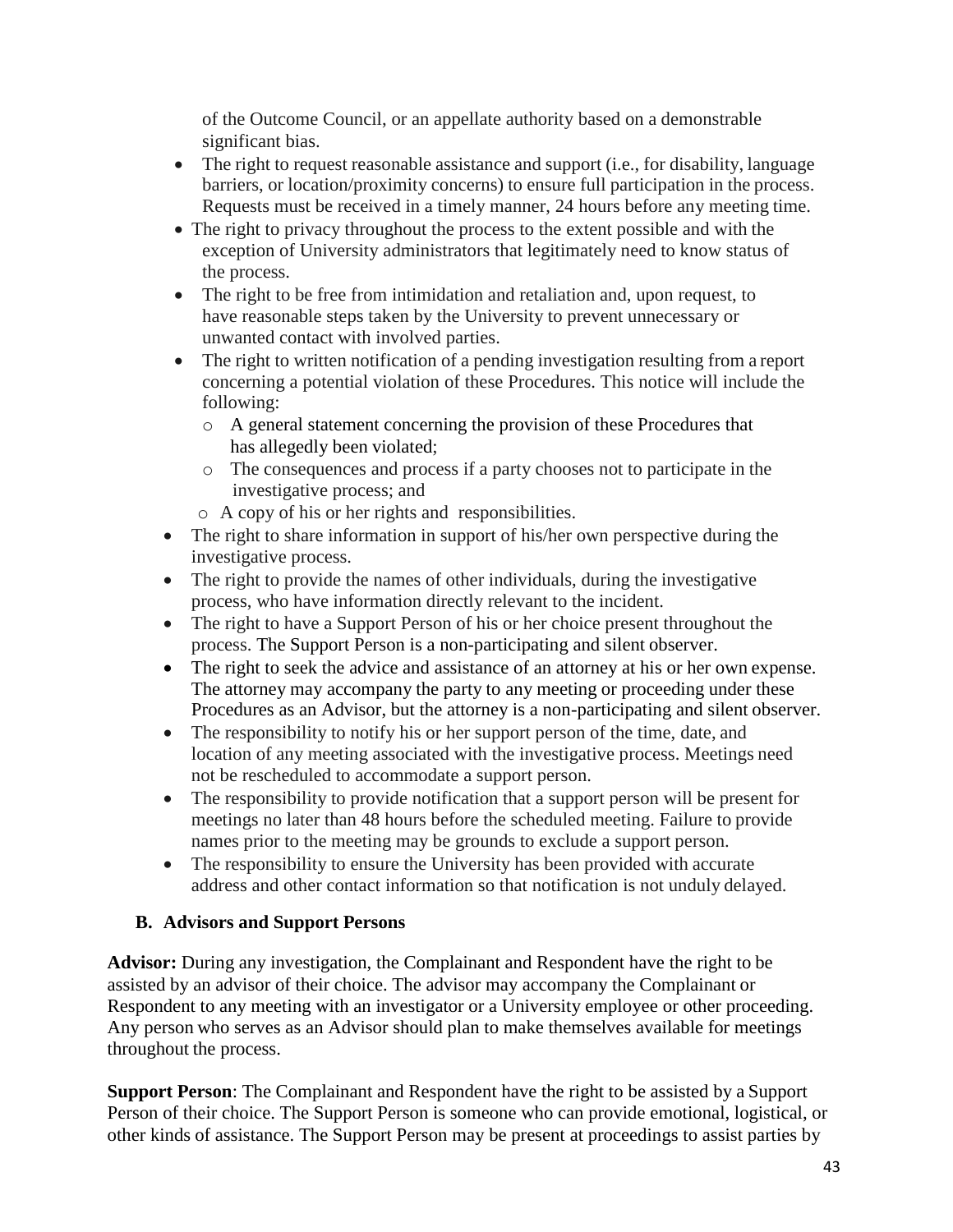taking notes, organizing documentation, or providing emotional support and reassurance

Individuals serving as an Advisor or a Support Person shall meet with the Title IX Coordinator or Office of Equal Opportunity staff in advance of any proceedings to review and understand the expectations of their role, privacy considerations, appropriate behavior, and similar requirements. Advisors and Support Persons may be present at any meeting or proceeding and may consult directly with the individual they are advising or supporting in a way that does not disrupt or delay any proceeding. Advisors or Support Persons may not be a witness, present information on behalf of any person, represent any person or position, or otherwise actively participate in any proceeding. Advisors and Support Persons may not attend a proceeding in the absence of the person they are advising or supporting. Advisors or Support Persons who act in a manner contrary to these guidelines or otherwise disrupt any proceeding may be excluded from that proceeding and/or future proceedings.

## <span id="page-43-0"></span>**C. External Agreements**

The University will not recognize or enforce agreements between the parties outside of these procedures. The University will recognize, however, a lawfully issued protective order under Colorado law.

## <span id="page-43-1"></span>**D. External Complaints**

An individual who believes that he or she has been subjected to unlawful discrimination, harassment, or retaliation has the right to file a complaint with an appropriate local, state, or federal agency, such as the Department of Education Office of Civil Rights, the Equal Employment Opportunity Commission, or the Colorado Civil Rights Division, within the agency's applicable time limits.

In addition, any person who is dissatisfied with the University's internal procedures utilized for handling complaints or who is dissatisfied with the result of the investigation or the sanctions imposed may seek redress through these means to the extent allowed by law. The Complainant should be aware that filing a complaint with the Office of Equal Opportunity or any other University office does not extend or postpone the deadline for filing with external agencies.

The fact that an investigation has been filed with an external agency will in no way affect an investigation under these procedures. If a complaint is filed with an external agency or court, the University reserves the right to determine, in its discretion, whether University internal dispute resolution processes should be discontinued or continued separately.

## <span id="page-43-2"></span>**XV. Education and Prevention Programs**

The University is committed to offering educational programs to promote awareness of discrimination, harassment, sexual harassment, sexual violence, relationship violence, stalking and retaliation. Educational programs include an overview of the University's policies and procedures; relevant definitions, including prohibited conduct, discussion of the impact of alcohol and illegal drug use; consent; safe and positive options for bystander intervention; review of resources and reporting options available for students, faculty and staff; and information about risk reduction. Incoming first year students, new graduate students, and new employees will receive primary prevention and awareness programming as part of their orientation. Returning